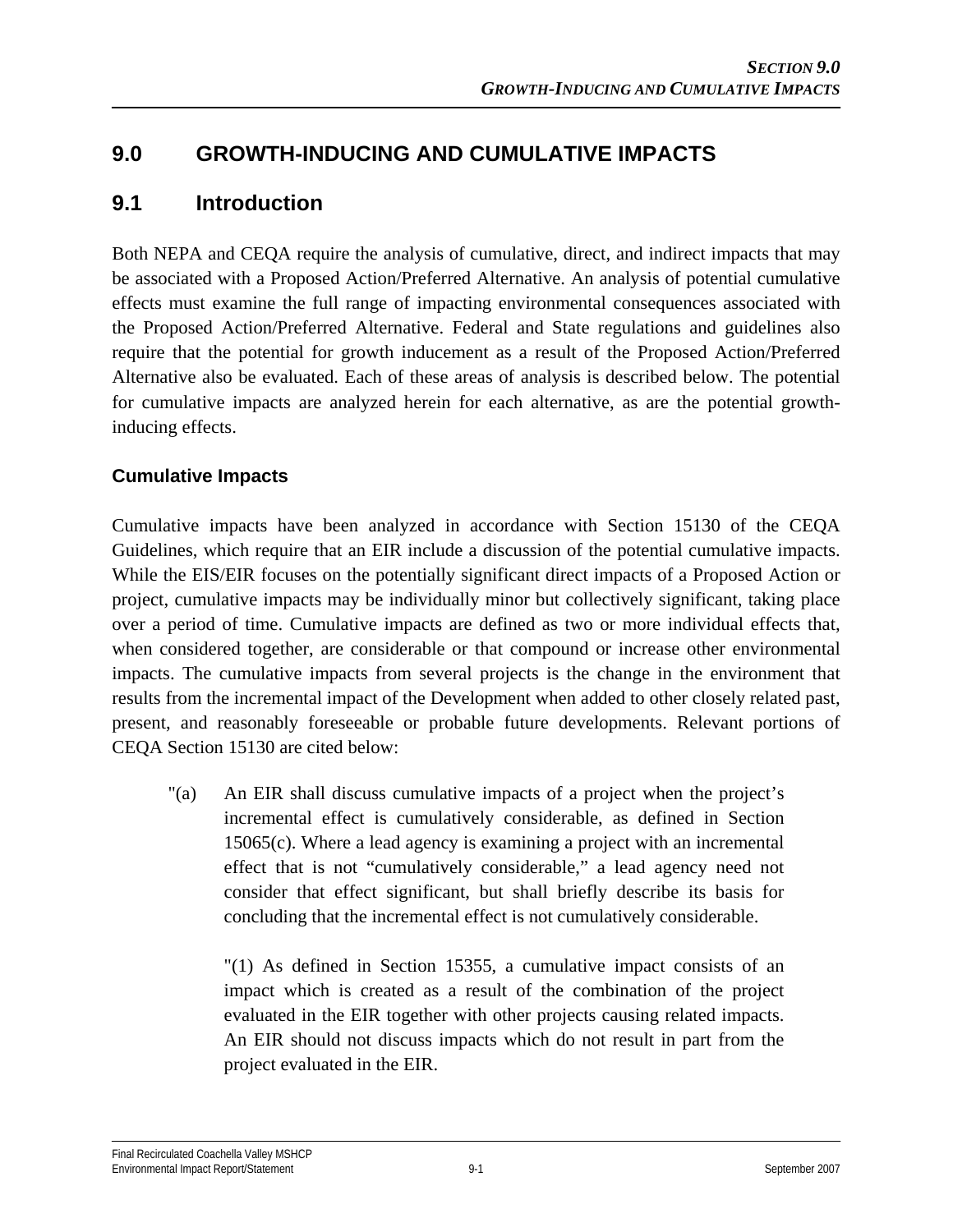- "(2) When the combined cumulative impact associated with the project's incremental effect and the effects of other projects is not significant, the EIR shall briefly indicate why the cumulative impact is not significant and is not discussed in further detail in the EIR. A lead agency shall identify facts and analysis supporting the lead agency's conclusion that the cumulative impact is less than significant.
- "(3) An EIR may determine that a project's contribution to a significant cumulative impact will be rendered less than cumulatively considerable and thus is not significant. A project's contribution is less than cumulatively considerable if the project is required to implement or fund its fair share of a mitigation measure or measures designed to alleviate the cumulative impact. The lead agency shall identify facts and analysis supporting its conclusion that the contribution will be rendered less than cumulatively considerable.
- "(4) [The wording of this section was invalidated in litigation.]
- "(b) The discussion of cumulative impacts shall reflect the severity of the impacts and their likelihood of occurrence, but the discussion need not provide as great detail as is provided for the effects attributable to the project alone. The discussion should be guided by the standards of practicality and reasonableness, and should focus on the cumulative impact to which the identified other projects contribute rather than the attributes of other projects which do not contribute to the cumulative impact. The following elements are necessary for an adequate discussion of significant cumulative impacts:
	- "(1) Either:
	- "(A) A list of past, present, and probable future projects producing related or cumulative impacts, including, if necessary, those projects outside the control of the agency, or
	- "(B) A summary of projections contained in an adopted general plan or related planning document, or in a prior environmental document which has been adopted or certified, which described or evaluated regional or area-wide conditions contributing to the cumulative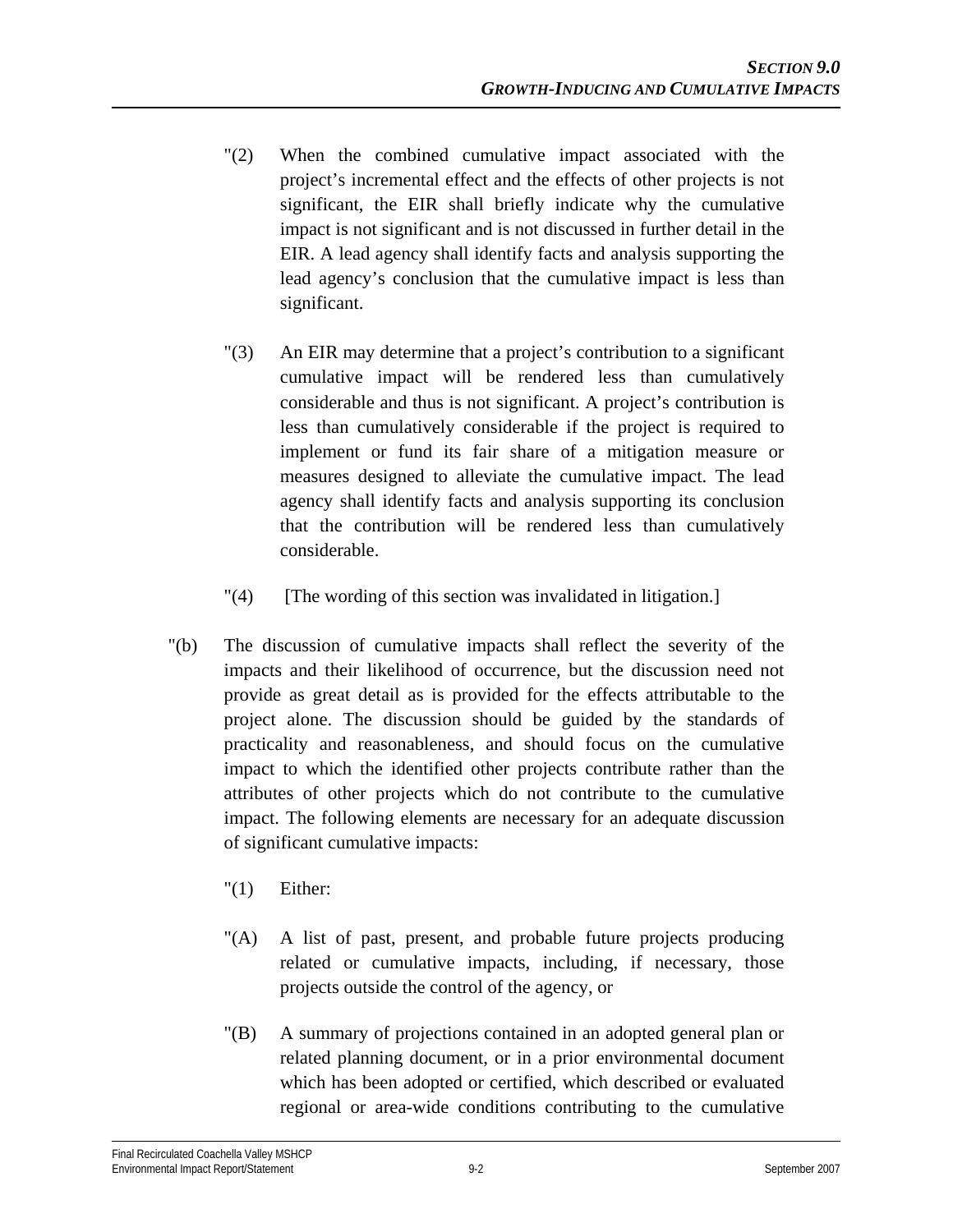impact. Any such planning document shall be referenced and made available to the public at a location specified by the lead agency."

The EIR/EIS employs an assessment of the long-term land use impacts that the implementation of the proposed MSHCP would have within the Plan Area. CEQA Guidelines Section 15130 b(1)B allows the use of a summary of land use projections set forth in adopted General Plans (and associated EIRs) and the buildout of these plans. Rates of growth have been assumed based upon recent trends in land conversion, as discussed below. However, changing circumstances that are potential constraints on Development, including water availability, would continue to affect Development in the Plan Area.

The basic criteria for determining the significance of cumulative impacts is similar to that outlined in the CEQA discussion above. The intent is an assessment of the aggregated effects of past, present, and reasonably foreseeable future projects or actions, regardless of who undertakes them. An important consideration in assessing cumulative effects includes an identification of resources and ecosystem components that are especially vulnerable to incremental effects, the geographic concentration of such effects, and other activities in the Plan Area having similar effects.

Issues associated with assessing cumulative effects include consideration of geographic scope, timing of future Development, definition of the affected environment, and the determination of adequate mitigation, where necessary. The Council on Environmental Quality's (CEQ) regulations for implementing the National Environmental Policy Act (NEPA) define cumulative impacts (40 CFR 1508.7):

"Cumulative impact" is the impact on the environment which results from the incremental impact of the action when added to other past, present, and reasonably foreseeable future actions regardless of what agency (Federal or non-Federal) or person undertakes such other actions. Cumulative impacts can result from individually minor but collectively significant actions taking place over a period of time."

"Significantly" as used in NEPA requires considerations of both context and intensity. 40 CFR 1508.27(b)(7) clarifies how considerations of intensity relate to cumulative impacts:

"Whether the action is related to other actions with individually insignificant but cumulatively significant impacts. Significance exists if it is reasonable to anticipate a cumulatively significant impact on the environment. Significance cannot be avoided by terming an action temporary or by breaking it down into small component parts."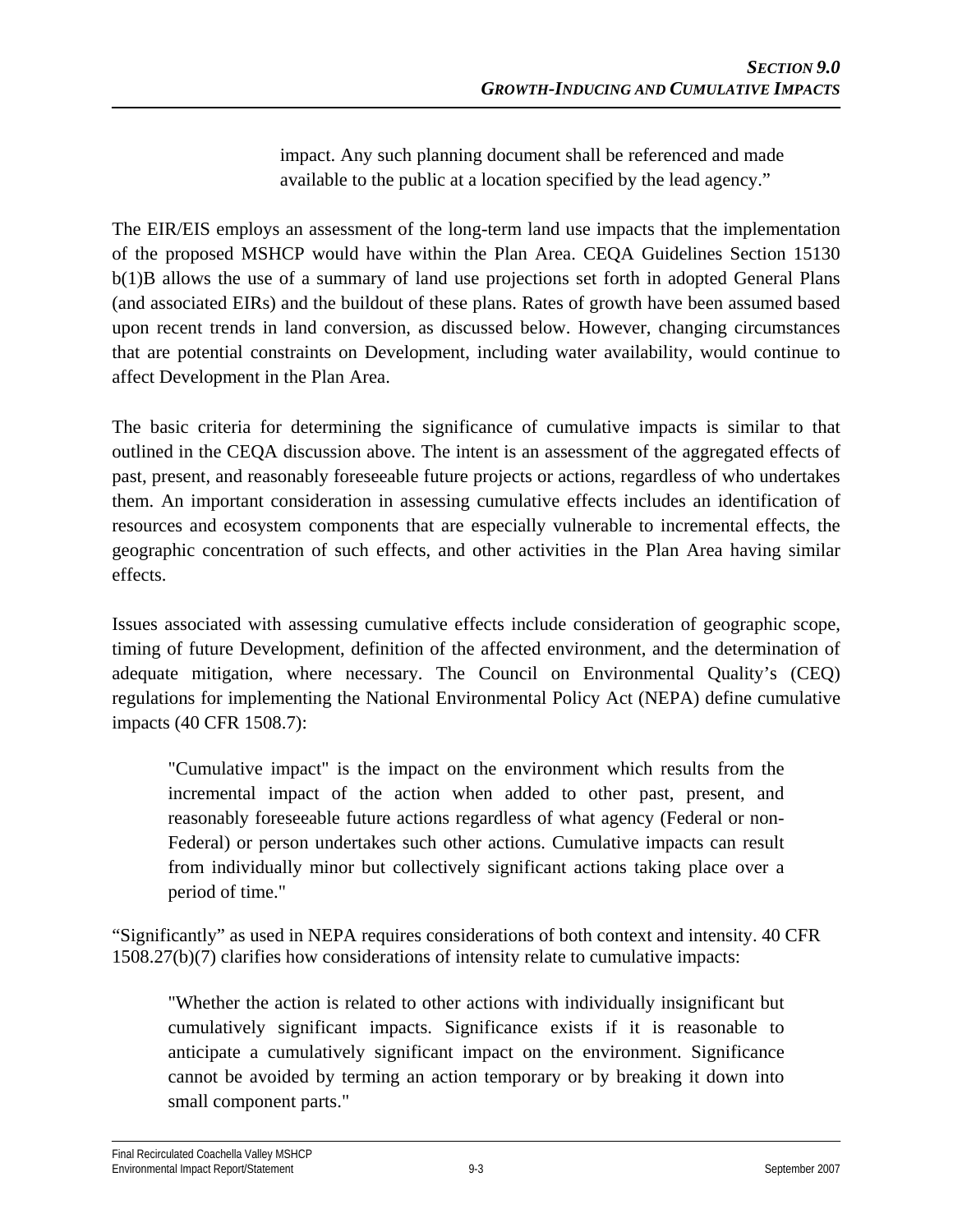The CEQA handbook entitled "Considering Cumulative Effects Under the National Environmental Policy Act" states:

"By definition, cumulative effects must be evaluated along with the direct effects and indirect effects (those that occur later in time or farther removed in distance) of each alternative…The purpose of cumulative effects analysis…is to ensure that federal decisions consider the full range of consequences of actions."

The cumulative impacts analysis is largely qualitative in nature but builds upon an extensive quantitative analysis of land use patterns and designations, regulatory and environmental constraints and opportunities affecting Development, and socio-economic trends. The potential cumulative impacts are evaluated to determine the degree to which they degrade a resource to unacceptable levels and the incremental contribution made by the MSHCP to the overall cumulative effect.

## **Growth-Inducing Impacts**

State CEQA Guidelines Section 15126 outlines the areas of impact analysis, including growthinducing impacts, if any, of the proposed project. Section 15358 also identified growth-inducing effects for analysis, as cited below,

"Indirect or secondary effects which are caused by the project and are later in time or farther removed in distance, but are still reasonably foreseeable. Indirect or secondary effects may include growth-inducing effects and other effects related to induced changes in the pattern of land use, population density, or growth rate, and related effects on air and water and other natural systems, including ecosystems."

Section 15126 of the State CEQA Guidelines also provides direction on what discussions of growth-inducing impacts should be included in an environmental analysis, stating that the impacts should:

"Discuss the ways in which the proposed project could foster economic or population growth, or the construction of additional housing, either directly or indirectly, in the surrounding environment. ....... Increases in the population may further tax existing community service facilities so consideration must be given to this impact. Also discuss the characteristic of some projects which may encourage and facilitate other activities that could significantly affect the environment, either individually or cumulatively. It must not be assumed that growth in any area is necessarily beneficial, detrimental, or of little significance to the environment."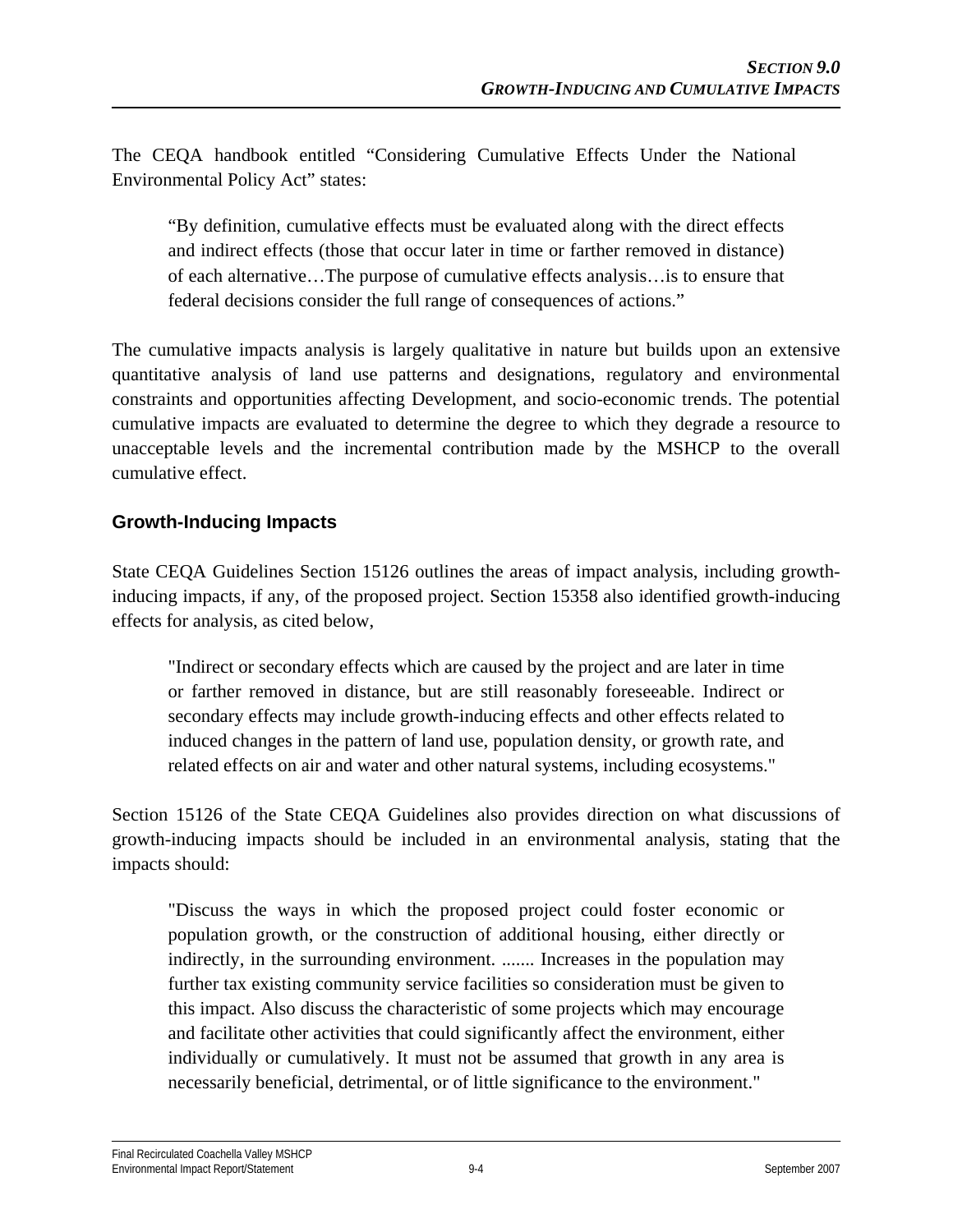40 CFR 1508.8 notes that an essential part of the definition of "effect" includes the following:

"Indirect effects, which are caused by the action and are later in time or farther removed in distance, but are still reasonably foreseeable. Indirect effects may include growth inducing effects and other effects related to induced changes in the pattern of land use, population density or growth rate, and related effects on air and water and other natural systems, including ecosystems."

# **9.2 Development Context in Assessing Cumulative and Growth-Inducing Impacts**

Section 4.8 of this EIR/EIS and the detailed fiscal impact analysis prepared for the proposed MSHCP provide the context for the discussion of cumulative and growth-inducing impacts. As noted above, the MSHCP impact analysis includes a detailed assessment of regional land use as embodied in the various existing General Plans implemented within the region. The following summarizes the potential impacts on land use from adoption and implementation of the proposed MSHCP and the alternatives would bring about.

## **Future Residential Development**

Of the nine incorporated cities in the Coachella Valley, future residential Development with implementation of the proposed MSHCP would not be significantly constrained in Coachella, Indian Wells, Indio, and La Quinta. In the remaining cities, and in the unincorporated portions of the Plan Area, lands within the Conservation Areas are those primarily designated for very low or low density residential Development. *Table 9-1*, below, summarizes overall impacts to residential lands.

Acreages shown in the table do not reflect the densities allowed pursuant to General Plan land use designations on lands within the Conservation Areas, which are generally very low or rural in nature, whereas the lands outside conservation areas represent more sub-urban or urban densities.

## **Future Commercial Development**

For most of the jurisdictions, no commercial lands occur in Conservation Areas. For Palm Desert, all undeveloped lands designated for Regional Commercial Development are in conservation areas; however, as discussed previously, only approximately 0.57 acres of these lands with Development potential occur within the City, and therefore this impact is not considered significant. In the unincorporated areas, 2.7% of Commercial Retail lands, and 10.9% of Commercial Tourist lands are assigned to conservation. As discussed in Section 4.8 of this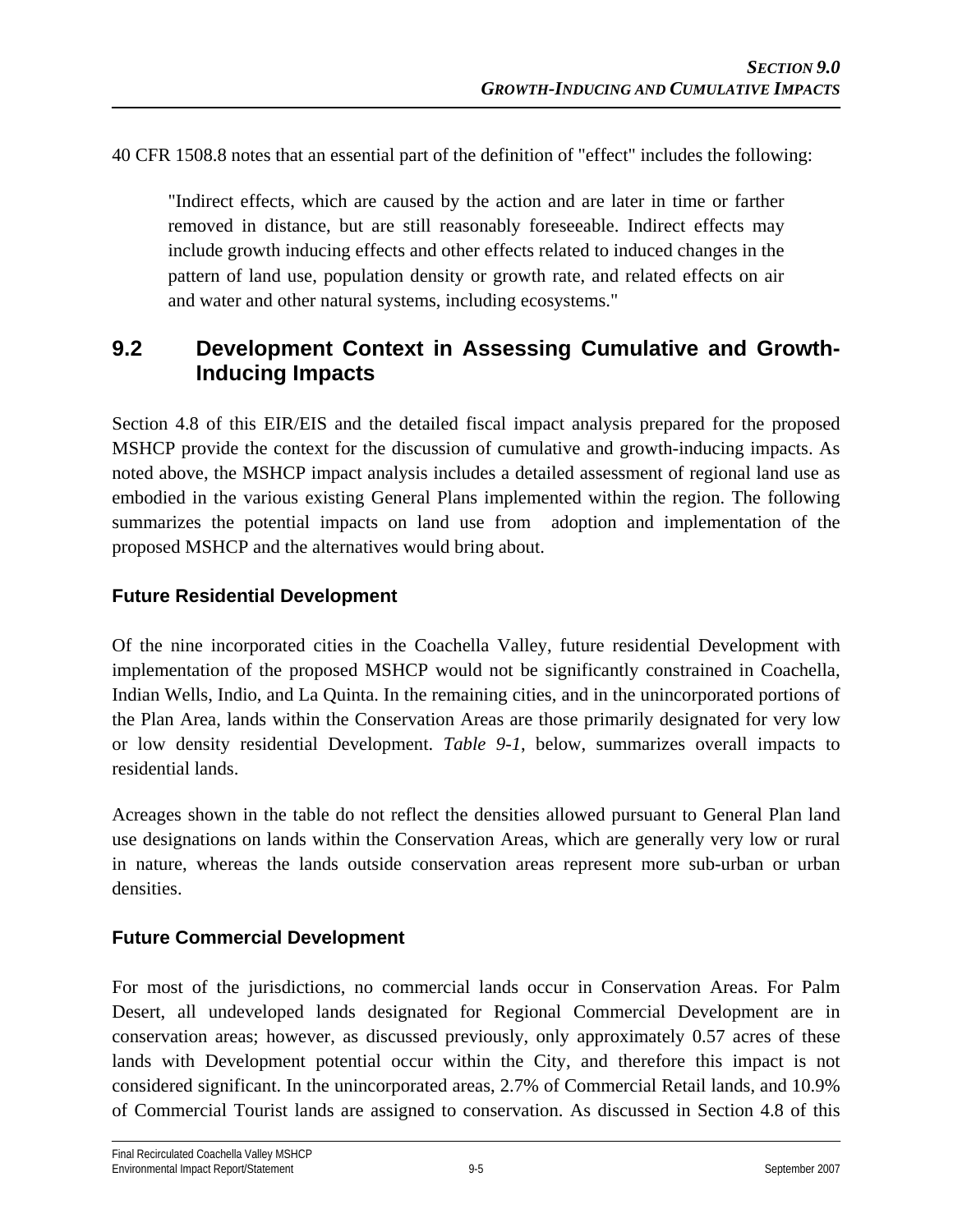document, for the entire Plan Area, approximately 8,297.95 acres of lands with potential for commercial Development are located outside the Conservation Areas.

|                         | Developable Lands In<br><b>Conservation Area</b> | Developable Lands<br>Outside | <b>Total Residential</b> |
|-------------------------|--------------------------------------------------|------------------------------|--------------------------|
| City                    | (acres)                                          | <b>Conservation Area</b>     | Lands                    |
|                         |                                                  | (acres)                      | (acres)                  |
| Cathedral City          | 866.73                                           | 1,060.53                     | 1,927.26                 |
| Coachella               | 299.46                                           | 6,086.16                     | 6,385.62                 |
| Desert Hot Springs*     | 1,374.08                                         | 4,993.89                     | 6,367.98                 |
| Indian Wells            | 1.32                                             | 670.01                       | 671.33                   |
| Indio                   | 89.32                                            | 8,695.16                     | 8,784.48                 |
| La Quinta               | 426.33                                           | 2,574.92                     | 3,001.25                 |
| Palm Desert             | 133.63                                           | 1,465.34                     | 1,598.97                 |
| Palm Springs            | 5,374.27                                         | 1,730.05                     | 7,104.32                 |
| Rancho Mirage           | 364.20                                           | 1,294.42                     | 1,658.62                 |
| <b>Riverside County</b> | 152,560.73                                       | 82,734.08                    | 235,294.81               |
| <b>TOTAL</b>            | 161,490.08                                       | 111,304.56                   | 272,794.64               |

# **TABLE 9-1 Developable Status of Residential Lands in the Planning Area**

\* For Desert Hot Springs lands, this refers to lands within existing public lands within the City of Desert Hot Springs and lands within the Morongo Wash Special Provisions Area.

Potential impacts on commercial growth from the alternatives would relate to the amount of developable commercial lands available, and do not appear to be related to conservation of these lands under the proposed MSHCP. See *Tables 9-2* and *9-3*. Estimates of future growth related to buildout of developable commercial lands outside the conservation areas are discussed later in this section.

## **Future Industrial Development**

With adoption of the proposed MSHCP, for most of the jurisdictions that provide for industrial Development, the majority of those lands that are still developable would be located outside the Conservation Areas. In the unincorporated areas of the Plan Area, approximately 47.2% of lands with potential for business park Development would be in Conservation Areas. As previously discussed, approximately 6,465 acres of potentially developable lands outside the Conservation Areas and designated for industrial uses would remain available for Development in the County. As shown in the table below, approximately 14,172.34 acres of lands with potential for industrial Development occur outside of the Conservation Areas.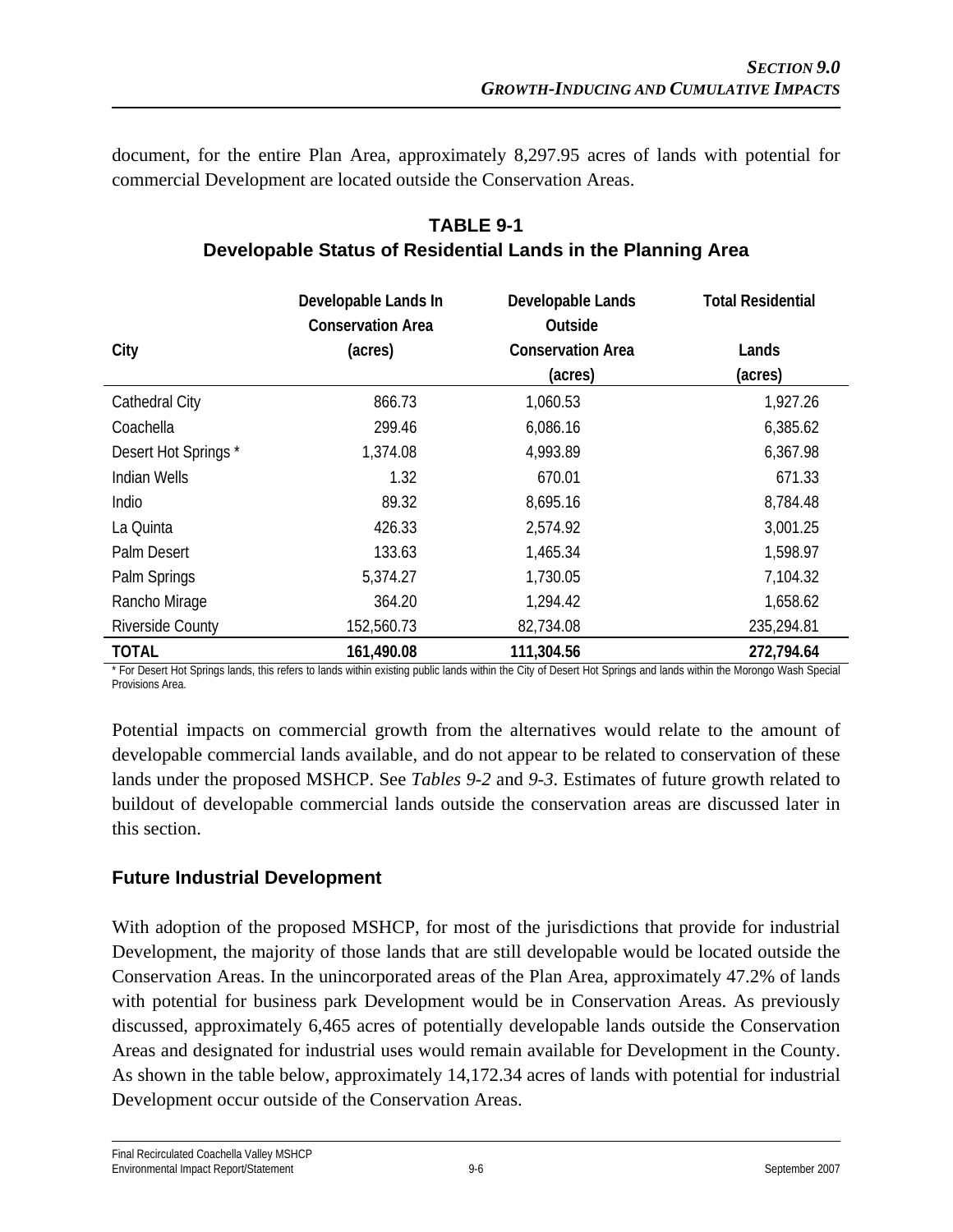| City                | Developable Lands In<br><b>Conservation Area</b><br>(acres) | Developable Lands<br><b>Outside Conservation Area</b><br>(acres) | <b>Total Commercial</b><br>Lands<br>(acres) |
|---------------------|-------------------------------------------------------------|------------------------------------------------------------------|---------------------------------------------|
| Cathedral City      | 0.00                                                        | 288.22                                                           | 288.22                                      |
| Coachella           | 0.00                                                        | 3,757.45                                                         | 3,757.45                                    |
| Desert Hot Springs* | 0.00                                                        | 363.75                                                           | 363.75                                      |
| Indian Wells        | 0.00                                                        | 284.88                                                           | 284.88                                      |
| Indio               | 0.00                                                        | 944.18                                                           | 944.18                                      |
| La Quinta           | 0.00                                                        | 730.52                                                           | 730.52                                      |
| Palm Desert         | 0.57                                                        | 84.10                                                            | 84.67                                       |
| Palm Springs        | 0.00                                                        | 303.40                                                           | 303.40                                      |
| Rancho Mirage       | 0.00                                                        | 227.77                                                           | 227.77                                      |
| Riverside County    | 69.16                                                       | 1,313.68                                                         | 1,382.84                                    |
| <b>TOTAL</b>        | 69.73                                                       | 8,297.95                                                         | 8,367.68                                    |

## **TABLE 9-2 Developable Status of Commercial Lands in the Planning Area**

\* For Desert Hot Springs lands, this refers to lands within existing public lands within the City of Desert Hot Springs and lands within the Morongo Wash Special Provisions Area. There are 8.69 acres of developable lands designated as C-G within the City of Desert Hot Springs (which is not a Permittee to the Plan) in Conservation Areas; however, these lands have been permitted and are therefore not included in this table.

## **TABLE 9-3 Developable Status of Industrial Lands in the Planning Area**

| City                    | Developable Lands In<br><b>Conservation Area</b><br>(acres) | Developable Lands Outside<br><b>Conservation Area</b><br>(acres) | Total Industrial<br>Lands<br>(acres) |
|-------------------------|-------------------------------------------------------------|------------------------------------------------------------------|--------------------------------------|
| Cathedral City          | 86.07                                                       | 394.04                                                           | 480.11                               |
| Coachella               | 0.00                                                        | 3,317.14                                                         | 3,317.14                             |
| Desert Hot Springs*     | 38.48                                                       | 467.61                                                           | 506.09                               |
| Indian Wells            | N/A                                                         | N/A                                                              | N/A                                  |
| Indio                   | 0.00                                                        | 548.29                                                           | 548.29                               |
| La Quinta               | N/A                                                         | N/A                                                              | N/A                                  |
| Palm Desert             | 0.00                                                        | 808.00                                                           | 808.00                               |
| Palm Springs            | 108.79                                                      | 2,003.58                                                         | 2,112.37                             |
| Rancho Mirage           | 0.00                                                        | 168.81                                                           | 168.81                               |
| <b>Riverside County</b> | 640.90                                                      | 6,464.87                                                         | 7,105.77                             |
| <b>TOTAL</b>            | 874.24                                                      | 14,172.34                                                        | 15,046.58                            |

\* For Desert Hot Springs lands, this refers to lands within existing public lands within the City of Desert Hot Springs and lands within the Morongo Wash Special Provisions Area.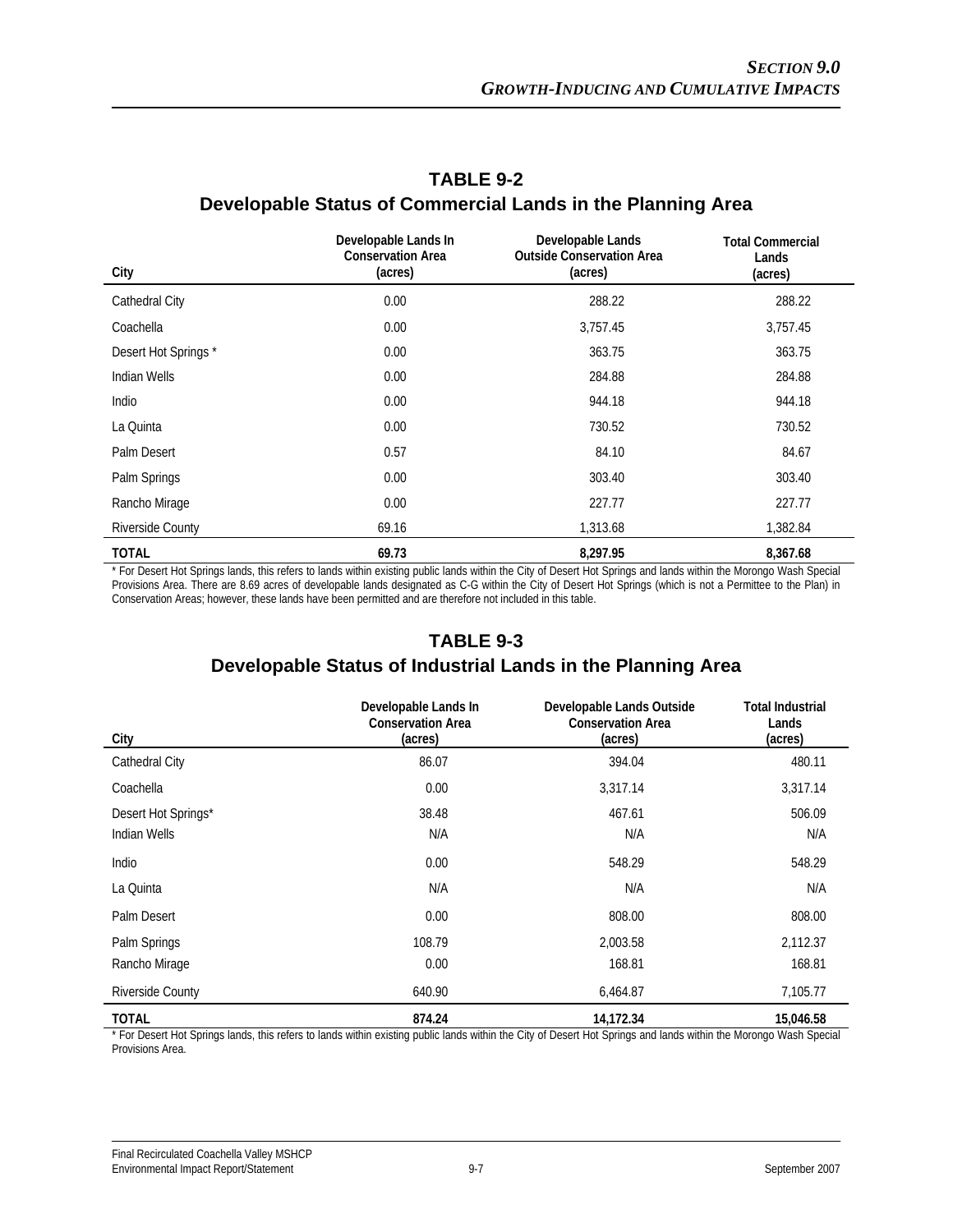## **Future Growth**

Estimates provided by Coachella Valley Association of Governments show that an average of approximately 1,500 acres of land are Developed annually within the Plan Area.<sup>1</sup> The majority of developable lands, and therefore the majority of lands that would be expected to develop in the future, would be residential, with less industrial and commercial Development occurring annually. Based upon past development trends, it is assumed that future residential Development would represent approximately 90% of annual Development in the valley, with future commercial Development representing approximately 8%, and future industrial Development representing approximately 2%. The following summarizes projected future growth for residential, commercial and industrial Development in the Plan Area.

## **Future Residential Growth**

As previously stated, this analysis uses an estimated annual Development rate of approximately 1,500 acres. It further assumes that approximately 90% of annual Development in the Plan Area would occur on lands designated for residential Development. Based on these assumptions, approximately 1,350 acres of residential Development would occur within the Plan Area annually. At this rate of growth, the 111,304.56 acres of potentially developable residential lands outside the Conservation Areas would buildout over a period of approximately 82 years. While annual growth rates for residential Development would vary based on national and regional economic trends, this analysis provides a conservative estimate to determine impacts related to the proposed MSHCP.

## **Future Commercial Growth**

Approximately 8,298 acres of potentially developable commercial lands occur outside of proposed Conservation Areas in the MSHCP Plan Area. Based on an annual Development rate of 1,500 acres per year, and assuming that commercial Development would represent approximately 8% of this total, commercial Development would occur at a rate of approximately 120 acres annually across the Plan Area. At this rate of development, buildout of potentially developable commercial lands would occur over a period of approximately 69 years. As with residential Development, annual growth rates for commercial Development are averages and would vary from year to year.

<sup>1</sup> 1 Jim Sullivan, Coachella Valley Association of Governments, personal communication, November 12, 2003.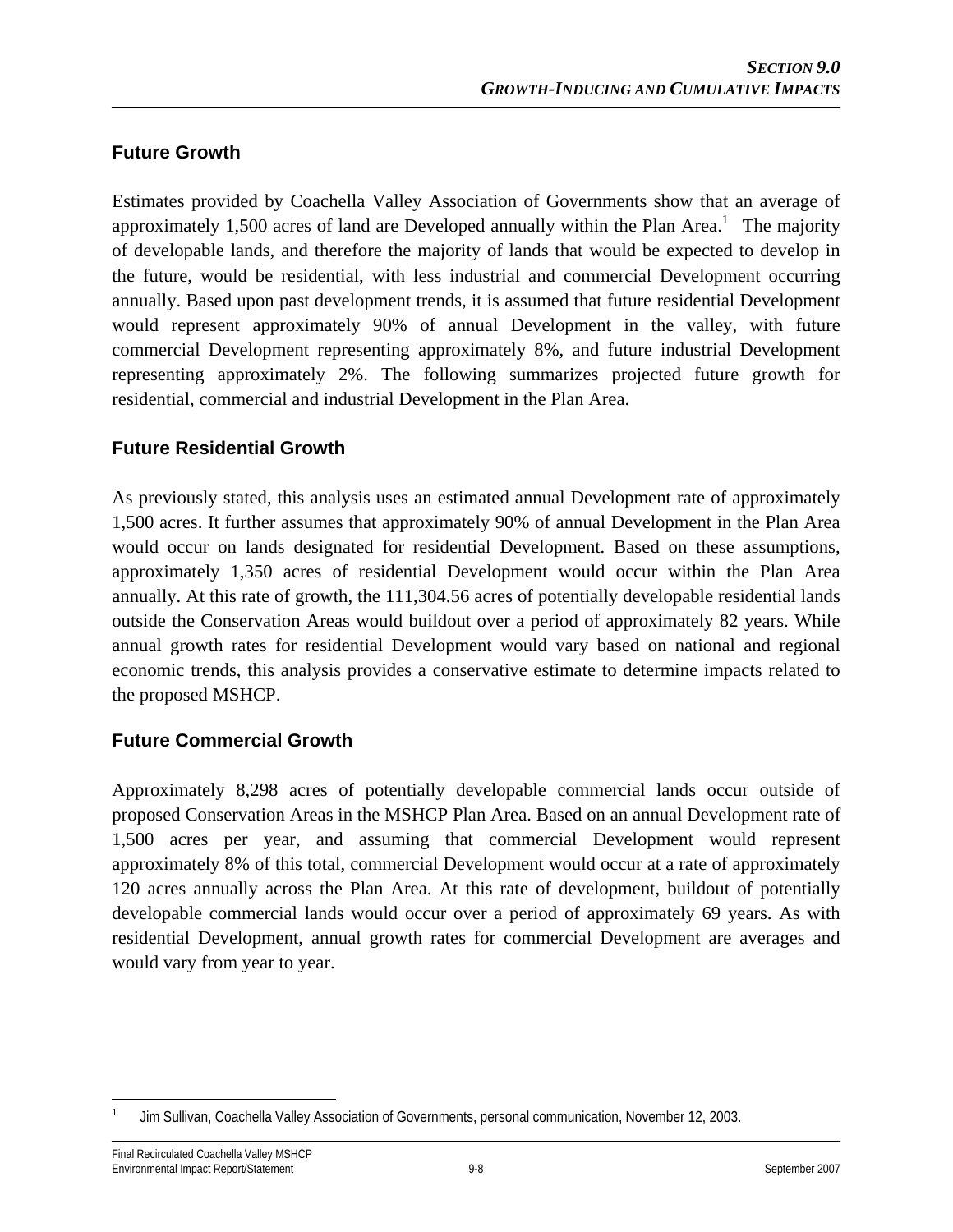#### **Future Industrial Growth**

This analysis assumes that industrial Development would represent approximately 2% of the 1,500 acres of annual development in the Plan Area. There are 14,172.34± acres with potential for industrial Development outside of proposed Conservation Areas. Therefore, based on this analysis, and an even distribution of Development, approximately 30 acres of industrial lands would develop annually over a buildout period of approximately 472 years. Given the valley's past Development patterns and comparative economic strengths, this would indicate that there is an excess of lands designated for industrial Development. It is probable that excess industrial lands are likely to convert to other land uses in the long-term, allowing for more residential and commercial lands in the long-term.

#### *Growth Trends: Population, Housing, and Employment*

*Tables 9-4* through *9-6* were taken from the Southern California Association of Governments (SCAG) Regional Transportation Plan (2003). These data provide a frame of reference against which to measure the potential impacts on the proposed MSHCP. An assessment of the Development within each jurisdiction allowed with implementation of the Plan indicates that the Plan would not have a significant direct, indirect, or cumulative adverse effect on growth projections to 2025 and beyond.

| City                         | 2000    | 2010    | 2025    | % Change<br>2000-2025 |
|------------------------------|---------|---------|---------|-----------------------|
| Cathedral City               | 38,070  | 45,219  | 56,753  | 49%                   |
| Coachella                    | 22,127  | 24,894  | 32,512  | 47%                   |
| Desert Hot Springs           | 16,064  | 19,180  | 24,874  | 55%                   |
| <b>Indian Wells</b>          | 3,394   | 4,003   | 5,076   | 50%                   |
| Indio                        | 46,606  | 56,330  | 71,689  | 54%                   |
| La Quinta                    | 21,490  | 29,697  | 48,820  | 127%                  |
| Palm Desert                  | 37,087  | 43,543  | 52,033  | 40%                   |
| Palm Springs                 | 45,332  | 51,514  | 55,233  | 22%                   |
| Rancho Mirage                | 11,671  | 14,985  | 21,930  | 88%                   |
| <b>Unincorporated County</b> | 90,953  | 128,917 | 211,241 | 132%                  |
| <b>County Total</b>          | 332,794 | 418,282 | 580,161 | 74%                   |

## **TABLE 9-4 Coachella Valley MSHCP Population Growth Trends**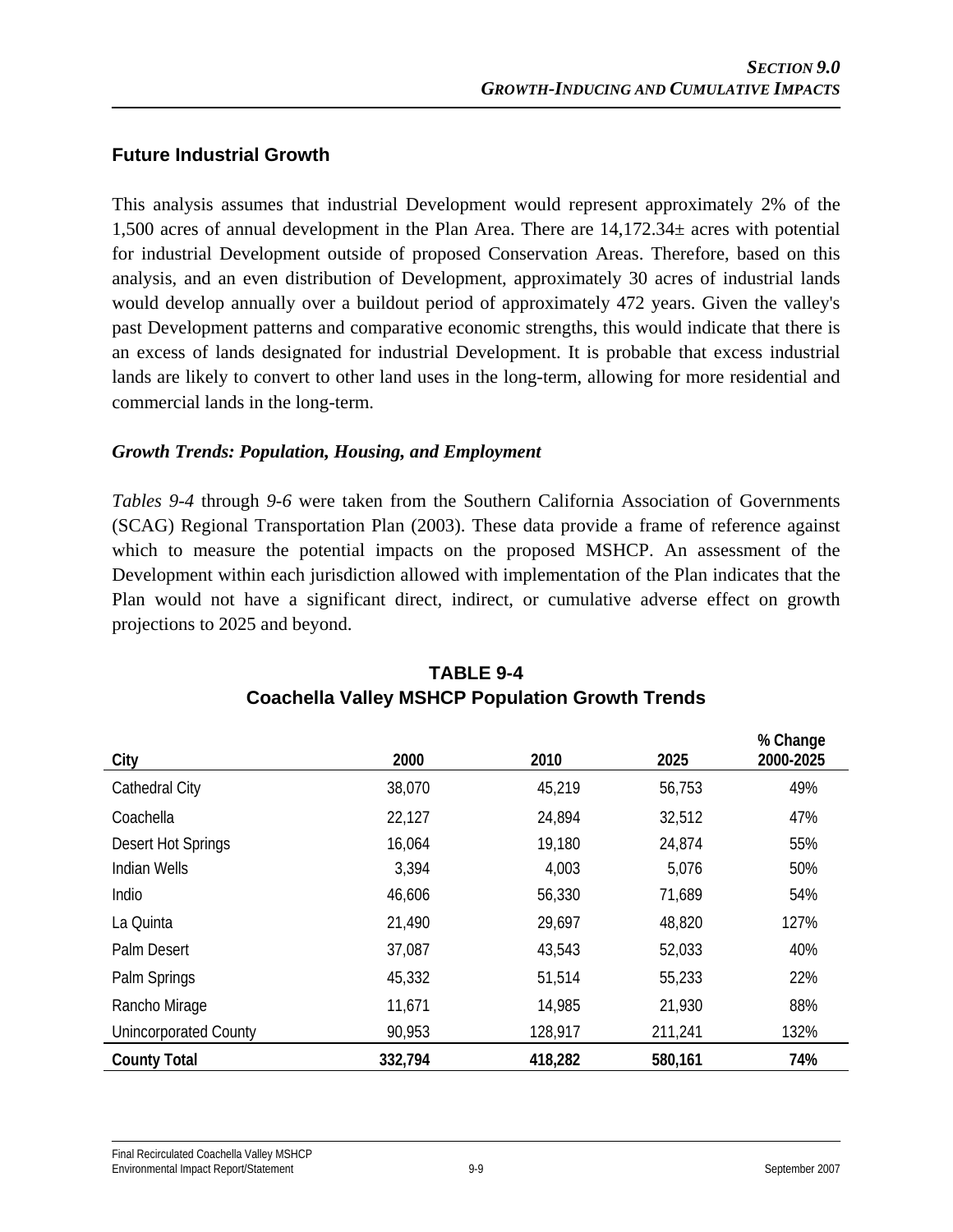| City                         | 2000    | 2010    | 2025    | % Change<br>2000-2025 |
|------------------------------|---------|---------|---------|-----------------------|
| Cathedral City               | 12,582  | 14,211  | 17,249  | 37%                   |
| Coachella                    | 5,077   | 6,401   | 8,299   | 63%                   |
| Desert Hot Springs           | 5,570   | 6,565   | 9,187   | 65%                   |
| <b>Indian Wells</b>          | 1,476   | 1,681   | 2,154   | 46%                   |
| Indio                        | 12,705  | 14,814  | 19,204  | 51%                   |
| La Quinta                    | 6,772   | 9,256   | 14,661  | 116%                  |
| Palm Desert                  | 15,762  | 17,924  | 21,882  | 39%                   |
| Palm Springs                 | 19,936  | 22,055  | 25,123  | 26%                   |
| Rancho Mirage                | 5,557   | 7,290   | 10,550  | 90%                   |
| <b>Unincorporated County</b> | 29,683  | 43,817  | 78,900  | 165%                  |
| <b>County Total</b>          | 117,120 | 146,024 | 209,234 | 79%                   |

# **TABLE 9-5 Coachella Valley MSHCP Household Growth Trends**

# **TABLE 9-6 Coachella Valley MSHCP Employment Growth Trends**

| <b>City</b>                  | 2000    | 2010    | 2025    | % Change<br>2000-2025 |
|------------------------------|---------|---------|---------|-----------------------|
| Cathedral City               | 12,797  | 17,932  | 22,556  | 76%                   |
| Coachella                    | 6,408   | 9,347   | 11,840  | 85%                   |
| <b>Desert Hot Springs</b>    | 4,944   | 6,283   | 7,530   | 52%                   |
| Indian Wells                 | 2,709   | 3,034   | 3,433   | 27%                   |
| Indio                        | 16,183  | 19,746  | 23,253  | 44%                   |
| La Quinta                    | 6,850   | 10,343  | 13,212  | 93%                   |
| <b>Palm Desert</b>           | 30,750  | 34,310  | 37,276  | 21%                   |
| Palm Springs                 | 31,877  | 36,336  | 40,364  | 27%                   |
| Rancho Mirage                | 8,916   | 10,383  | 11,946  | 34%                   |
| <b>Unincorporated County</b> | 9,418   | 16,317  | 21,887  | 132%                  |
| <b>County Total</b>          | 130,852 | 164,031 | 193,297 | 48%                   |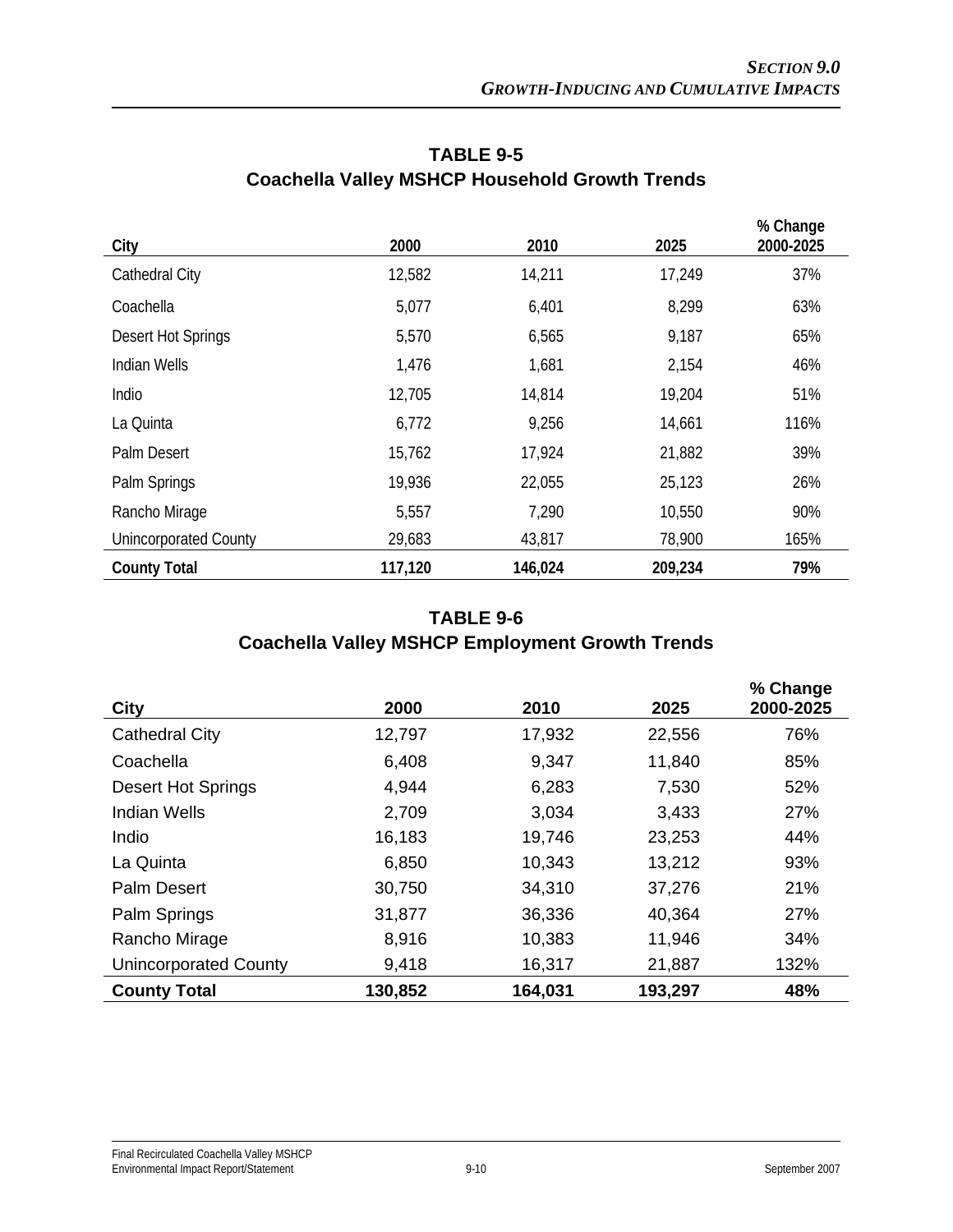# **9.3 Cumulative Impacts to Land Use Compatibility**

## **MSHCP**

## Proposed Action/Preferred Alternative

The cumulative impacts on land use and land use compatibility are well described in the contextual discussion provided above. This regional and multi-jurisdictional planning would serve to implement relevant policies and programs of the various Permittees' General Plans and other regulatory/management plans, allowing an ecosystem-based protection of open space and biological resources for the entire region.

The Proposed Action/Preferred Alternative proposes to conserve some of the most physically constrained lands in the Plan Area. Major washes draining large watersheds pass through and contribute to the Essential Ecological Processes. The preservation of these washes and floodplains would preclude the need for expensive infrastructure, limit Development in these constrained areas, and conserve open space lands that complement adjoining and nearby communities. Major portions of the proposed MSHCP Reserve System set forth in this Alternative would also consist of lands located along and in proximity to major active earthquake faults and associated geotechnical hazards and constraints. Other lands in Conservation Areas overlie non-potable groundwater resources, which also limit Development potential. Finally, large portions of the proposed MSHCP Reserve System consist of lands occurring on steep slopes and are highly constrained.

The extent of open space to be protected as the MSHCP Reserve System under the Proposed Action/Preferred Alternative has a limited and essentially insignificant immediate and long-term effect on the stock of residential, commercial and industrial lands that would remain available for Development. At current rates of land conversion, residential, commercial and industrial Development could continue for another 82, 69, and 472 years, respectively. While the full buildout of remaining lands is not anticipated, opportunities for future Development in all land use segments do not appear to be significantly adversely affected by the proposed MSHCP.

#### Public Lands Alternative

Under the Public Lands Alternative, all Existing Conservation Lands under local, State and Federal agency ownership, as well as Private Conservation Lands, would be conserved. No significant incremental or cumulative impacts to local and regional land use or land use compatibility would result for private land holders. However, additional management prescriptions would be needed on public lands in order to achieve at least some of the Goals and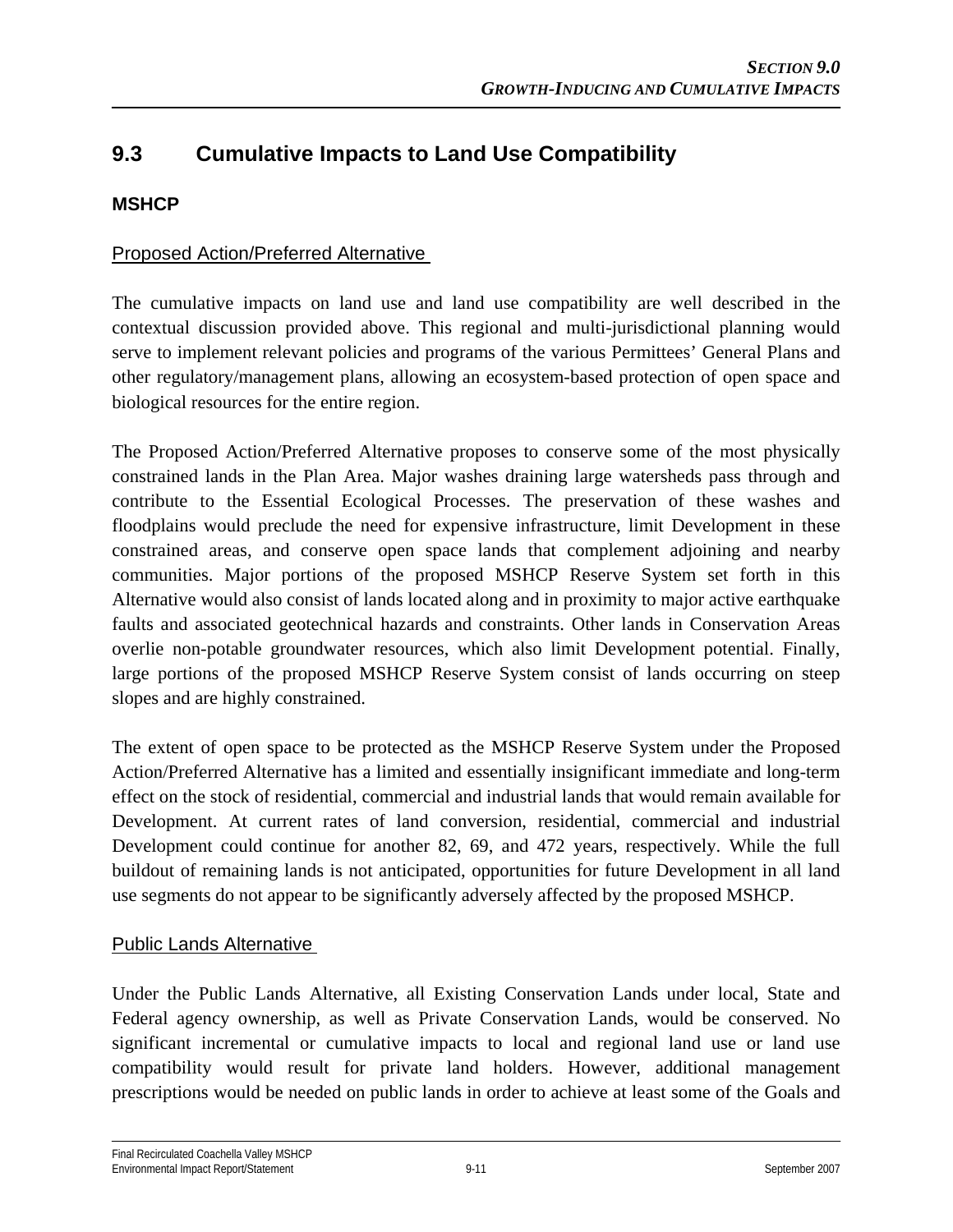Objectives of the Plan. Potentially significant indirect cumulative impacts could occur, however, as currently unlisted species require greater protection, thereby bringing private land owners into conflict with increased State and Federal regulation required to protect current and future listed species. The lack of a holistic and coordinated conservation effort, as is reflected in the Proposed Action/Preferred Alternative, could result in regulatory actions that divide communities, especially along washes and other Ecological Process areas and habitats. In the mid- to longterm, cumulative impacts to land use and land use compatibility could be significant.

## Core Habitat with Ecological Processes

Land use and land use compatibility in the Plan Area are currently affected by a variety of substantial constraints. These include areas of high wind and blowing sand, several active earthquake faults associated with the San Andreas Fault Zone, and major flooding from washes draining the surrounding mountains. As noted in Section 4.2.3 of this EIR/EIS, the Enhanced Conservation Alternative would result in a wide range of significant direct and indirect land use and land compatibility impacts. The Core Habitat With Ecological Processes Alternative greatly increases the area of conservation and extends the areas of land use conflict into urban and urbanizing areas, including those south of I-10. Conflicts with existing windfarm development would also occur. Cumulative impacts would be most significant in the Desert Hot Springs and Cathedral City areas north of I-10 and the Rancho Mirage and Palm Desert areas south of I-10.

## Enhanced Conservation Alternative

Some existing Development would be included in the Conservation Areas as Existing Uses that would not be affected by the Plan. Limitations on flood control improvements could be substantially greater than for the Proposed Action/Preferred Alternative or other project alternatives. Constraints on road construction could further impact land use and compatibility in this area, which is already isolated from the rest of the urban pattern in the Plan Area, thereby further limiting opportunities for urban and economic development. This Alternative would add to other existing land use constraints, including those associated with limited accessibility, and seismic and flooding conditions.

Substantial cumulative land use impacts could result from possible restrictions on existing Whitewater River ground water recharge facilities, upon which large areas of the Plan Area are dependent for a sustainable source of potable water. The potential use limitations on these facilities, whether in the near or mid-term, could have significant direct and indirect adverse cumulative impacts on land use from Palm Springs to La Quinta. Similar cumulative impacts could result in the Indio and Coachella area, and could reduce access to established sources of sand and gravel, potentially affect a variety of approved but not yet constructed developments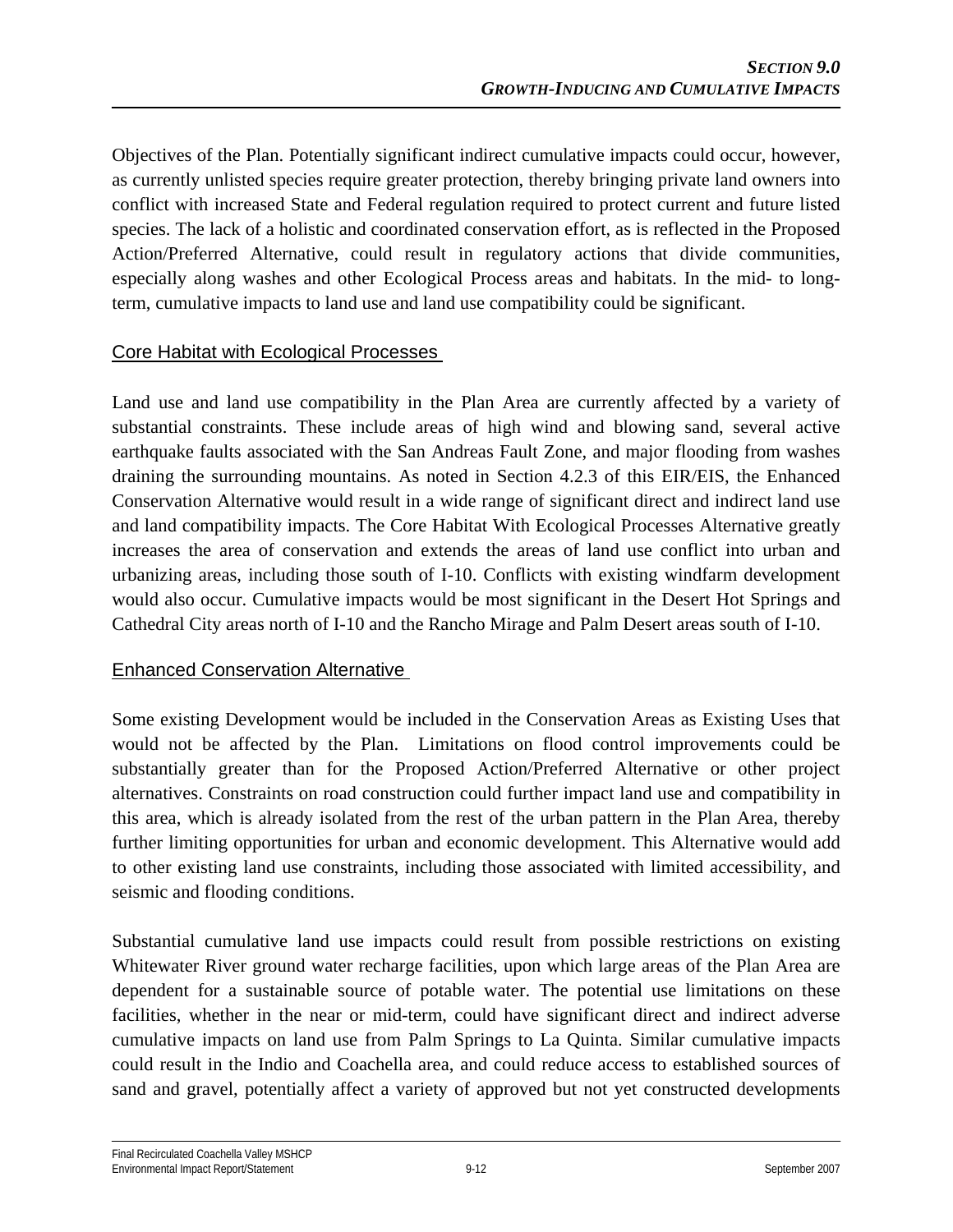north of I-10, and could substantially limit land use efficiencies associated with such development areas as the McNaughton Ranch in Coachella.

The Alternative would also increase potential conflicts with local land use plans, policies and regulations, which are coordinated through community General Plans and zoning ordinances. Substantial disruption to capital improvements and plans could cause major discontinuities, adversely effect infrastructure economics and land use efficiencies, which have developed over several decades. The Alternative would also divide established communities south of I-10 by establishing Conservation Areas between existing land uses and major transportation arteries.

#### No Action/No Project Alternative

The No Action/No Project Alternative does not directly contribute to existing or potential conflicts with Federal, State, local or tribal land use policies or controls. The absence of a plan also does not contribute to or incrementally divide and existing community or an applicable habitat or natural community conservation plan. Neither does it provide a mechanism by which potential future conflicts that may arise from continued development in sensitive wildlife habitat could be mitigated in a coordinated and holistic manner. In addition to the continued piecemeal means by which land use/species protection conflicts are addressed, over time circumstances may worsen and the extent and pattern of Development may ultimately inhibit the ability to assemble a viable reserve for the long-term conservation of the proposed Covered Species.

#### **Santa Rosa and San Jacinto Mountains Trails Plan**

#### All Trails Plan Alternatives

No land use incompatibilities have been identified in association with the Proposed Trails Plan or other Trails Plan Alternatives. Cumulative impacts to surrounding existing or planned land uses are also not anticipated because the Proposed Trails Plan and other Trails Plan Alternatives do not incrementally contribute to projects or actions that could separate existing communities, nor do they conflict with existing habitat or natural community conservation plans.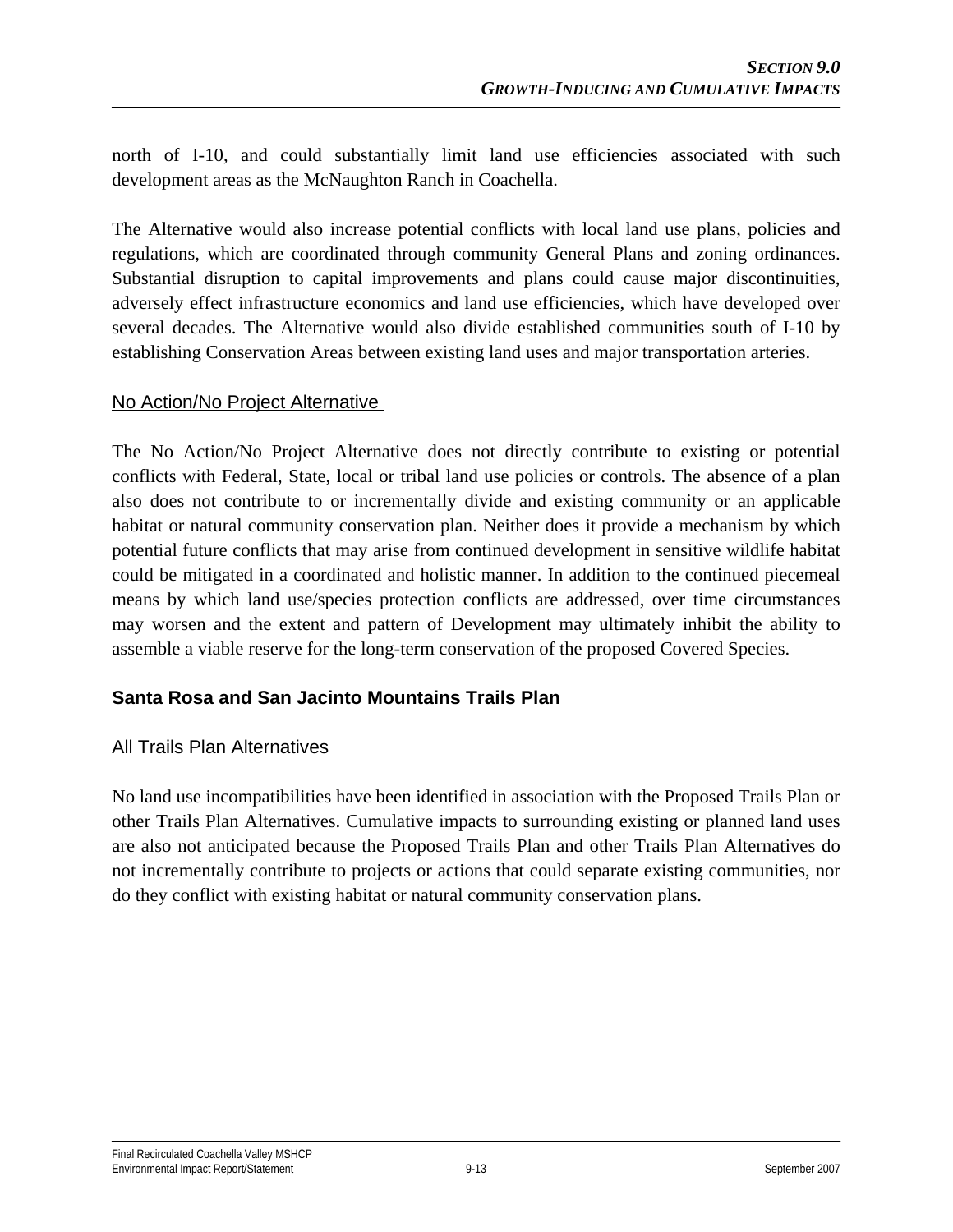# **9.4 Cumulative Impacts to Transportation, Traffic, and Circulation**

## **MSHCP**

#### Proposed Action/Preferred Alternative

A wide range of freeways, highways, and major roadways comprising the Coachella Valley circulation network, as well as the Union Pacific Railroad lines and regional airports, were assessed to determine the potential effects of the proposed MSHCP.

Transportation corridors reviewed included those already traversing or immediately adjacent to portions of the planned Reserve System. Potential impacts of the proposed MSHCP on the numerous links of the proposed covered roadways, including those in need of near-term and long-term expansion, were also assessed. Implementation of the Proposed Action/Preferred Alternative would result in significant cumulative impacts to circulation and transportation if such implementation precluded the needed improvement to transportation facilities.

To avoid this impact, the Proposed Action/Preferred Alternative would provide for the improvement of the "Covered Roadways" discussed in Section 4.3 and listed in Appendix K of this EIR/EIS, and in the Plan, and as currently identified by the roadway agencies. The covered roadways were also assessed in consultation with the Wildlife Agencies. The proposed Plan would facilitate the improvement of such roadways, both in and out of the Conservation Areas, by avoiding the often time-consuming requirement for each individual project to demonstrate compliance with the State and Federal Endangered Species Acts. The incorporation of the roadway system plan into the overall planning and design of the integrated MSHCP/NCCP provides for and facilitates the Development of needed transportation system improvements, and is, therefore, an example of mitigation being incorporated into the project design.

The Proposed Action/Preferred Alternative would not require any amendments to the General Plans of the County and cities, in that it includes as Covered Activities all the needed arterial highways identified by the roadway agencies as necessary to accommodate planned future growth. Since the long-term roadway network would essentially be the same with or without implementation of the proposed MSHCP, such implementation would not adversely impact the planned improvements to any needed link or cause a reduction in level of service.

Furthermore, the implementation of the proposed MSHCP would result in the long-term reduction of traffic that would otherwise be generated by outlying Development located closest to biologically sensitive areas. *Table 9-7* provides one meaningful measure of the cumulative positive effects of the proposed Plan's implementation, a reduction of approximately 304,000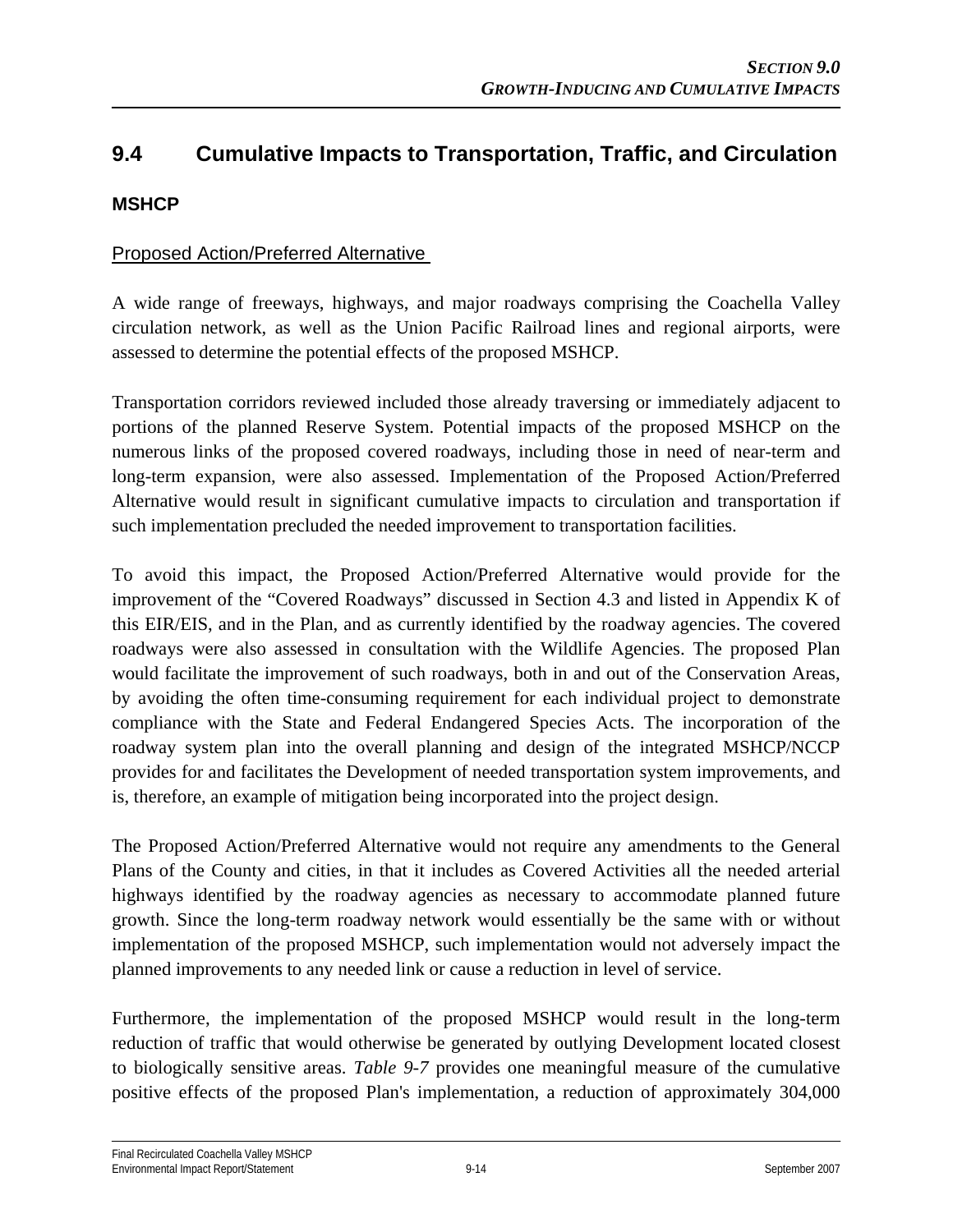average daily trips. Given that average trip lengths that would be generated by the Development of these lands, which are further removed from commercial, professional and institutional services, the resulting potential reduction in miles traveled is substantial.

## **TABLE 9-7 CV MSHCP/Preferred Alternative Trip Generation Potential by Land Use Type**

|                                | <b>Average Daily</b> |       |                 |
|--------------------------------|----------------------|-------|-----------------|
| Land Use                       | <b>Units</b>         | Rate  | Daily Trip-ends |
| Single-Family Detached Housing | 21,377 DU            | 9.57  | 204,578         |
| Apartment                      | 424 DU               | 6.63  | 2,811           |
| <b>Shopping Center</b>         | 751,328 SF           | 42.92 | 32,247          |
| Warehousing                    | 12,948,140 SF        | 4.96  | 64,223          |
| Total                          |                      |       | 303,859         |

**Source:** Institute of Transportation Engineers (ITE), "Trip Generation," Sixth Edition, 1997, Land Use Categories 150, 210, 220, and 820. DU = Dwelling Unit SF = Square Feet

Another modest but nonetheless positive aspect of the Proposed Action/Preferred Alternative would be the greater land use efficiencies that may be induced as a consequence of the proposed Plan. As the cost of roadway and other infrastructure continue to rise, so too would the importance of maximizing value and optimizing the efficiency of delivery of access and services. It is conceivable that some Development in Conservation Areas inconsistent with the Conservation Goals and Objectives in the proposed Plan would shift to urban areas already planned for more intense Development.

While the roadway agencies would need to monitor this effect as part of their ongoing monitoring of traffic in their jurisdiction, this potential shifting of Development intensities is not expected to be significant. In fact, any resulting intensification of land use may have the indirect benefit of encouraging the use of mass transit, and is consistent with "Smart Growth" policies endorsed by many urban planners.

In summary, based upon the extensive inter-agency coordination associated with the proposed MSHCP, no significant cumulative impacts to existing or planned Federal, State, regional or local roadways, rail lines and airports, are expected to result from the proposed Plan's implementation. Neither are significant cumulative impacts to regional accessibility expected to result from the proposed Plan. Therefore, the cumulative impacts of the proposed Plan are less than significant, and no additional mitigation beyond that incorporated into the Plan is required.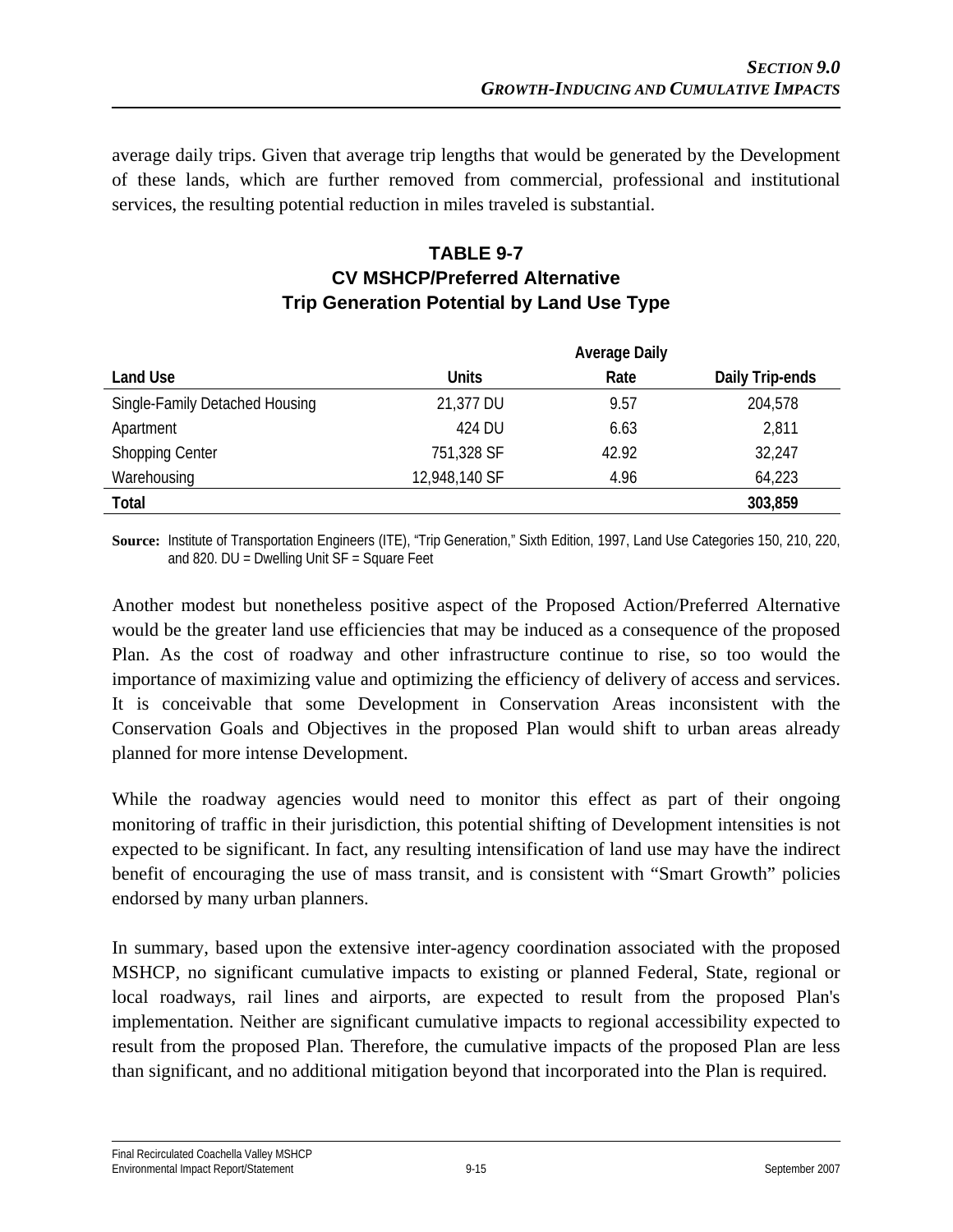#### Public Lands Alternative

Potential contributions of this Alternative to cumulative impacts to transportation, traffic and circulation are insignificant. This Alternative does not involve the acquisition of Additional Conservation Lands and does not, in and of itself, contribute to incremental or cumulative impacts to transportation systems. It should be noted that this Alternative does not preclude conflicts between future transportation projects and wildlife conservation issues. Nonetheless, potential cumulative impacts associated with this Alternative are less than significant.

#### Core Habitat With Ecological Processes Alternative

The potential for this Alternative for significant contributions to incremental or cumulative impacts are essentially the same as for the Proposed Action/Preferred Alternative. The Alternative would not provide Take Authorization the construction of the northerly extension of Rio del Sol through the Indio Hills, however, as discussed in Section 4.3, this impact is considered less than significant. It should also be noted that implementation of the Proposed Action/Preferred Alternative would not preclude the County from seeking approval of the Rio del Sol extension through the MSHCP Plan amendment process. The Plan amendment process would provide the County with an opportunity to present a detailed assessment of the effects of the Rio del Sol extension to the CVCC, including the resource agencies.

## Enhanced Conservation Alternative

The Enhanced Conservation Alternative has the potential to be a major and significant contributor to cumulative impacts to regional transportation systems. This Alternative would not only conflict with the full range of roadways discussed in Section 4.3, but would have wide indirect impacts by forcing traffic onto other roadways, which have been designed and constructed for traffic volumes that assume the construction of the roadways that would be precluded by this Alternative. In addition to creating major conflicts with highways and arterial roadways, this Alternative would also have a direct impact on land uses that have been assigned based upon the assumed construction of these roadways. The significant cumulative impacts to transportation that would result from this alternative would, therefore, also have significant cumulative impacts on land use, the extension of public services and facilities and the provision of emergency services.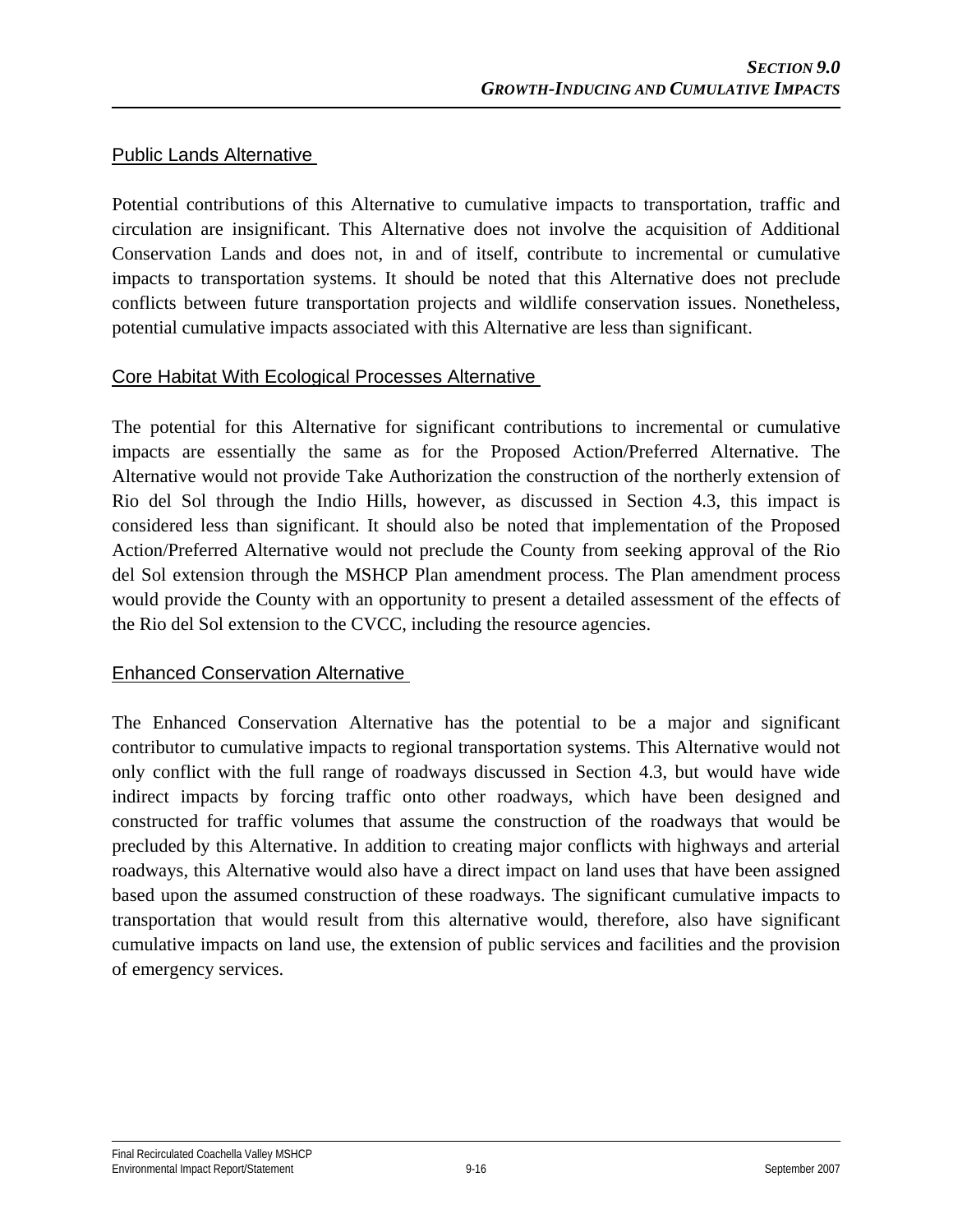#### **Santa Rosa and San Jacinto Mountains Trails Plan**

#### All Trails Plan Alternatives

No direct or indirect impacts to transportation systems or regional circulation have been identified in association with the Proposed Trails Plan or other Trails Plan Alternatives. Cumulative impacts to regional transportation are also not anticipated.

## **9.5 Cumulative Impacts to Mineral, Energy, and Timber Resources**

#### **MSHCP**

Proposed Action/Preferred Alternative and All Other Alternatives

#### *Mineral Resources*

As discussed in Section 4.4 of this EIR/EIS, mineral resources within the proposed Plan Area are limited to sand and gravels associated with fluvial areas and elevated deposits of alluvial materials associated primarily with the Indio Hills and The Little San Bernardino Mountains. As of 2001, permitted mineral reserves in the Valley were estimated at 236.8 million tons (based on Riverside County and BLM permit files) on both public and private land.

Significant expansion of an existing mine in the Indio Hills also near Indio (private land), $2$  and permitting of a number of smaller operations in Thousand Palms and west Berdoo Canyon (private and public land) have expanded permitted reserves to approximately 272 million tons. Total aggregate production during 2001 in the Coachella Valley was approximately 2 million tons, of which approximately 661,000 tons were mined on BLM land. Based upon permitted reserves, at current rates of consumption these permitted reserves could last approximately 130 years.

Approximately 6,052 acres of MRZ-2 lands could be directly affected by the proposed Plan. Because Development is limited in Conservation Areas, it is a foreseeable impact of the proposed Plan that the majority of these acres would not be developed under the MSHCP. The actual impact of this Alternative on the availability of the sand and gravel resource, however, is not significant because the volume of material which is already permitted for mineral extraction in the Plan Area is sufficient to meet demand for approximately 130 years at current rates of

 $\frac{1}{2}$  "Final Subsequent Environmental Impact Report for Riverside County Surface Mining Permit No. 176, Amd. No. 1." Permit approved and SEIR certified March 2002. Prepared by Terra Nova Planning & Research, Inc. March 2002. This approval expanded mining to increase permitted aggregate extraction by approximately 46.8 million tons beyond levels identified in 1985.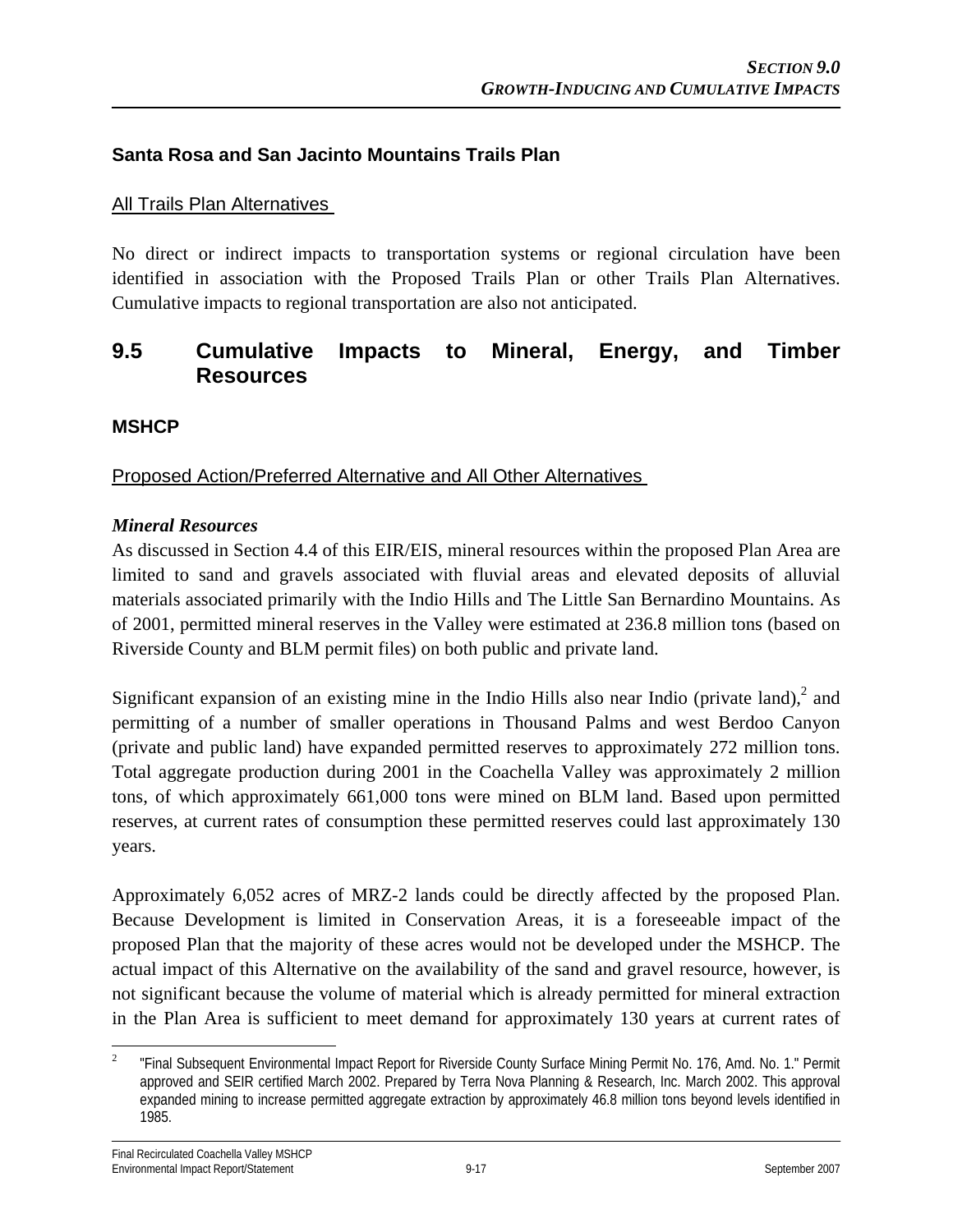consumption, and land conserved under the Plan does not physically affect the mineral resource. The California Department of Conservation's regulations state that recreational open space uses are compatible with mining and, thus, do not threaten future potential to extract mineral (California Code of Regulations, Title 14, section 3675).

Existing extraction and processing operations are subject to discretionary permit approval, including surface mining permits and reclamation plans found to be consistent with local, State and Federal regulations. Existing extraction and processing operations in the Conservation Areas are not affected by the Plan. Future expansion of these operations, as well as proposals for new mineral extraction, that would involve Take of a Listed species would require Take Authorization and would be subject to compliance with the MSHCP.

It is important to note that because sand and gravel is a low-value, high bulk-weight commodity, a major part of its cost to the consumer is for transportation, which is one of the major constraints on the marketing area for this product. Therefore, mineral resources occurring in the Plan Area are essentially of local value and would not be relied upon by regional or State-wide users. The locally permitted supply appears adequate to meet conceivable buildout needs of the resource market. Therefore, the effects of conservation on potential sand and gravel resources are, on a cumulative basis, considered to be less than significant.

#### *Energy Resources*

The Plan Area is host to substantial windfarm development that has occurred over the past two decades. Most of the identified viable wind resource areas in the Plan Area have already been developed. While limited new windfarm Development is expected, existing projects are pursuing on-going retrofitting of turbines on existing sites. Windfarm retrofits have been an important means of increasing production while reducing impacts.

The ground disturbance associated with installation of wind turbines and solar energy systems in Conservation Areas, consistent with the Conservation Goals and Objectives, is a Covered Activity under the Plan.

No solar or thermal energy resources have been developed to any meaningful degree in the Plan Area at the present time. Such development is expected to be limited locally to the integration of solar thermal and photovoltaic systems with new and existing development, typically as roofmounted systems. Given the significant current and probable future opportunities for the application of these solar technologies, the proposed Plan is not expected to have a significant cumulative impact on access to or Development of this resource.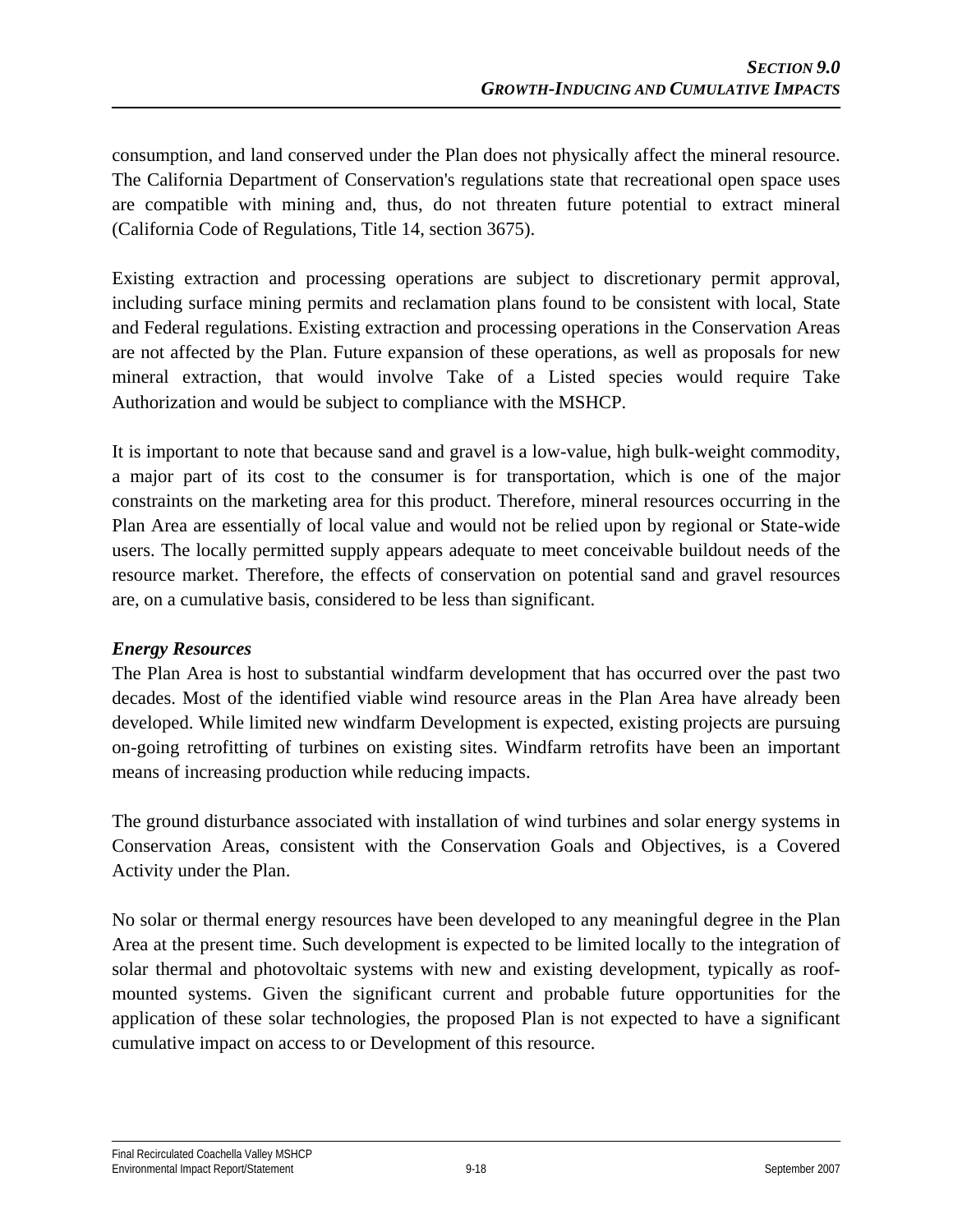#### *Timber Resources*

There are no existing or planned timber harvesting areas in the Plan Area; thus there are no significant cumulative impacts to this resource. Additionally, the proposed Plan would have no effect on any commercially viable timber resource in any area outside but adjacent to the Plan Area.

#### **Santa Rosa and San Jacinto Mountains Trails Plan**

No direct or indirect impacts to mineral, energy or timber resources have been identified in association with the Proposed Trails Plan or other Trails Plan Alternatives. Cumulative impacts to these resource values are also not anticipated.

# **9.6 Cumulative Impacts to Agricultural Lands and Activities**

#### **MSHCP**

#### Proposed Action/Preferred Alternative

Agriculture remains the third largest employment sector in the region and represents a mainstay of the broader Riverside County economy. Its agricultural production was valued at approximately \$1.2 billion and represented 4.2% of the State's total production.<sup>3</sup> The number of farms in Riverside County decreased by about 21.3% from 1987 to 1997, while acreage being farmed increased by 3.6% during the same period, and the number of cropland acres harvested increased by 12.6%.

The County's leading agricultural products are fruit and nut crops, livestock products, and vegetable products.<sup>4</sup> Major Coachella Valley products include dates, grapes, citrus, and a variety of other fruits and vegetables. Large packinghouses and transportation/distribution centers are major employers in this vicinity. Coachella and Indio, in particular, are key transportation hubs that are situated near Union Pacific Railroad lines and facilities, Desert Resorts Airport, and junction of Interstate-10 and State Route 86, all of which facilitate the transport of agricultural products nationwide.

 $\overline{a}$ 3 Resource Directory 1999 and 2000, California Department of Food and Agriculture. <sup>4</sup>

Summary of County Agricultural Commissioners' Reports, Gross Values by Commodity Groups, California 19952000, as compiled and tabulated by the Southern California Association of Governments (SCAG). Does not include all crops/products produced.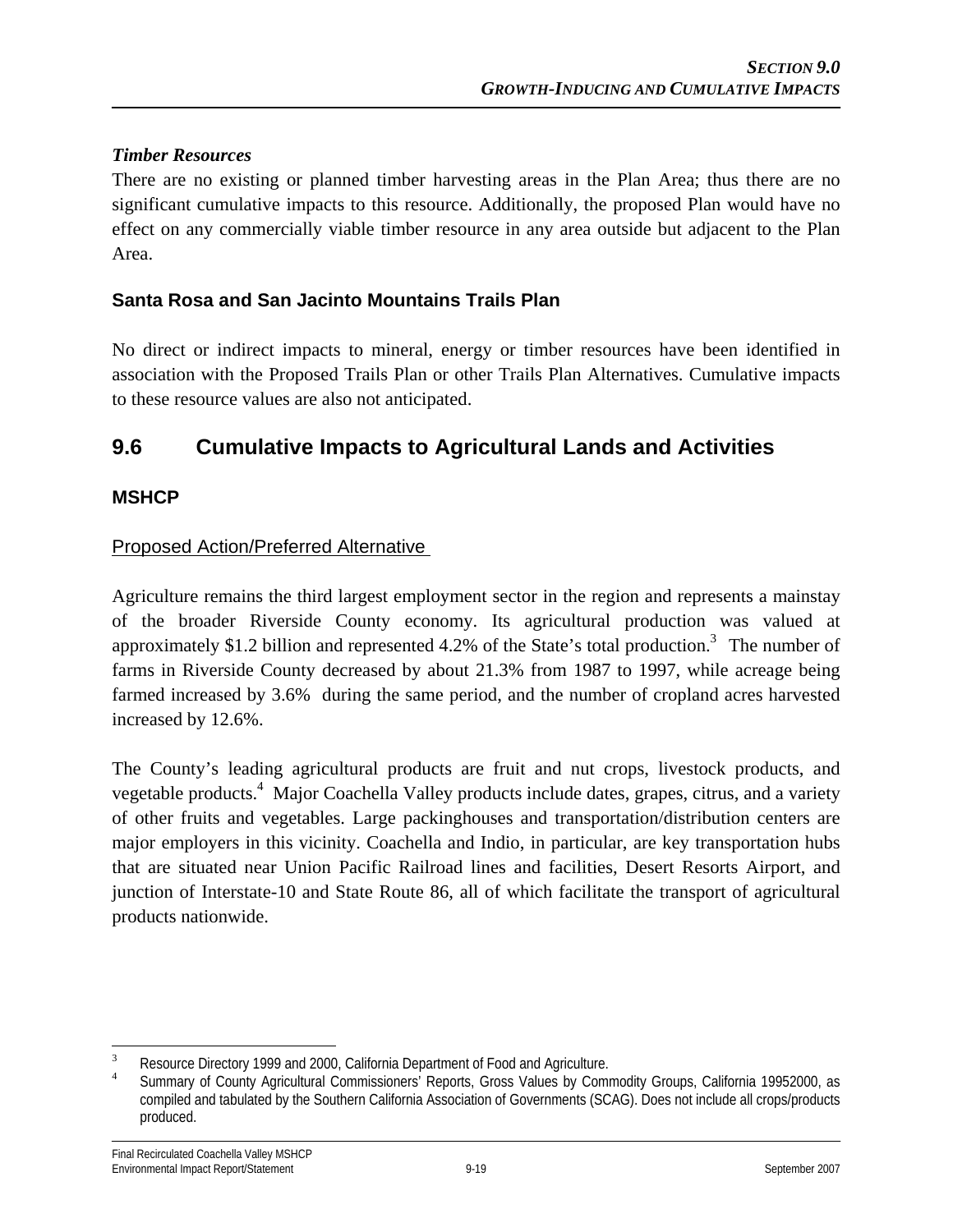Approximately 7.5%  $(84,900 \text{ acres})^5$  of the Plan Area is under agriculture and is focused around the cultivation of dates, grapes, citrus, and other fruit and vegetable crops. The Proposed Action/Preferred Alternative results in the inclusion in permanent conservation of approximately 1,200 acres (1.4% ) of alkali and marginal farmland near the Salton Sea.

These lands carry a heavy load of mineral salts from decades of on-going evaporation of irrigation water, and have high ground water due to their proximity to the Salton Sea making it difficult to flush salts out of these soils. About one-half are in cultivation. The lands in this area are designated as "Farmland of Local Importance" by the California Department of Conservation.<sup>6</sup> The Proposed Action/Preferred Alternative also includes identified agricultural lands already within the boundaries of the Coachella Valley Preserve of the Coachella Valley fringe-toed lizard, immediately west of Washington Street and north of I-10. Other agricultural soils in this area have been converted into or planned for Development. No other active or cultivatable land would be adversely affected by the implementation of the Proposed Action/Alternative. It should be noted that agricultural lands in the Plan Area are currently impacted by conversion to non-agricultural uses, which will continue to have an incremental cumulative impact on these lands. Nonetheless, given the limited impact on marginal farmlands, the Plan would not have a significant cumulative effect on agricultural lands or activities.

#### Public Lands Alternative

No new areas would be acquired for Plan purposes under this Alternative. Therefore, the Alternative would not involve agricultural lands and would not significantly conflict with designated or actively cultivated important farmland. Nor would this Alternative affect lands under Williamson Act contract.

#### Core Habitat with Ecological Processes Alternative

This Alternative would entail less overall acquisition than the Proposed Action/Preferred Alternative; however, the same agricultural lands would be affected. The incremental or cumulative impacts of this Alternative would be, therefore, less than significant and the same as those under the Preferred Alternative.

 $\frac{1}{5}$  "Draft Coachella Valley Multiple Species Habitat Conservation Plan" GIS Database. Coachella Valley Association of Governments and US Bureau of Land Management. December, 2003.<br> **Example Management Management Containst Program** Division of Land Posque

Farmland Mapping and Monitoring Program, Division of Land Resources Protection, California Department of Conservation, 2001.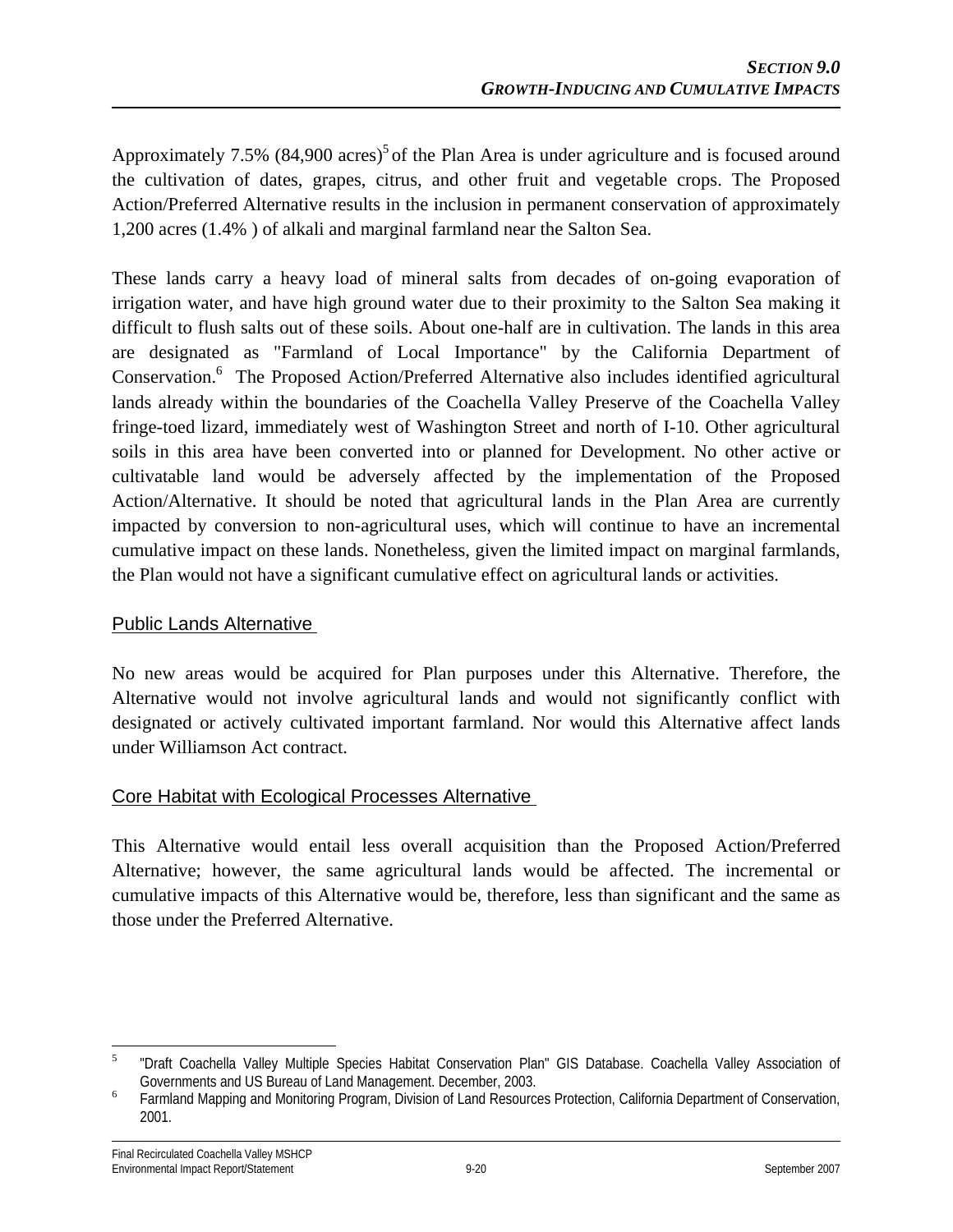#### Enhanced Conservation Alternative

The proposed Conservation Areas would be expanded under this Alternative. This Alternative would include 700± more acres of agricultural lands in the Conservation Areas when compared to the Proposed Action/Preferred Alternative. If the subject 700± acres were acquired from a willing seller for conservation, the loss of these Unique Farmlands would be a significant impact on this resource.

#### No Action/No Project Alternative

The No Action/ No Project Alternative would entail no adoption or implementation of a multiple species habitat conservation plan. Based upon the essential "grandfathered" status of existing agricultural activity in the Plan Area, this alternative would not affect nor would it have an adverse cumulative impact on agriculture or agricultural lands.

## **Santa Rosa and San Jacinto Mountains Trails Plan**

#### All Trails Plan Alternatives

No direct or indirect impacts to agricultural resources have been identified in association with the Proposed Trails Plan or other Trails Plan Alternatives. Cumulative impacts to these resource values are also not anticipated.

# **9.7 Cumulative Impacts to Hydrology and Water Quality**

#### **Introduction**

The following discussions analyze the potential cumulative impacts to flooding and hydrology and to water resources and quality that could result from implementation of the various MSHCP and Trails Plan Alternatives. While Section 9.7.1 focuses primarily on flooding and hydrology, while Section 9.7.2 focuses on water resources and water quality issues.

## **9.7.1 Cumulative Impacts to Flooding and Hydrology**

#### **MSHCP**

#### Proposed Action/Preferred Alternative

As has been discussed elsewhere in this document, an essential goal of the proposed MSHCP is the preservation of existing hydraulic systems, which facilitate the transport sand and other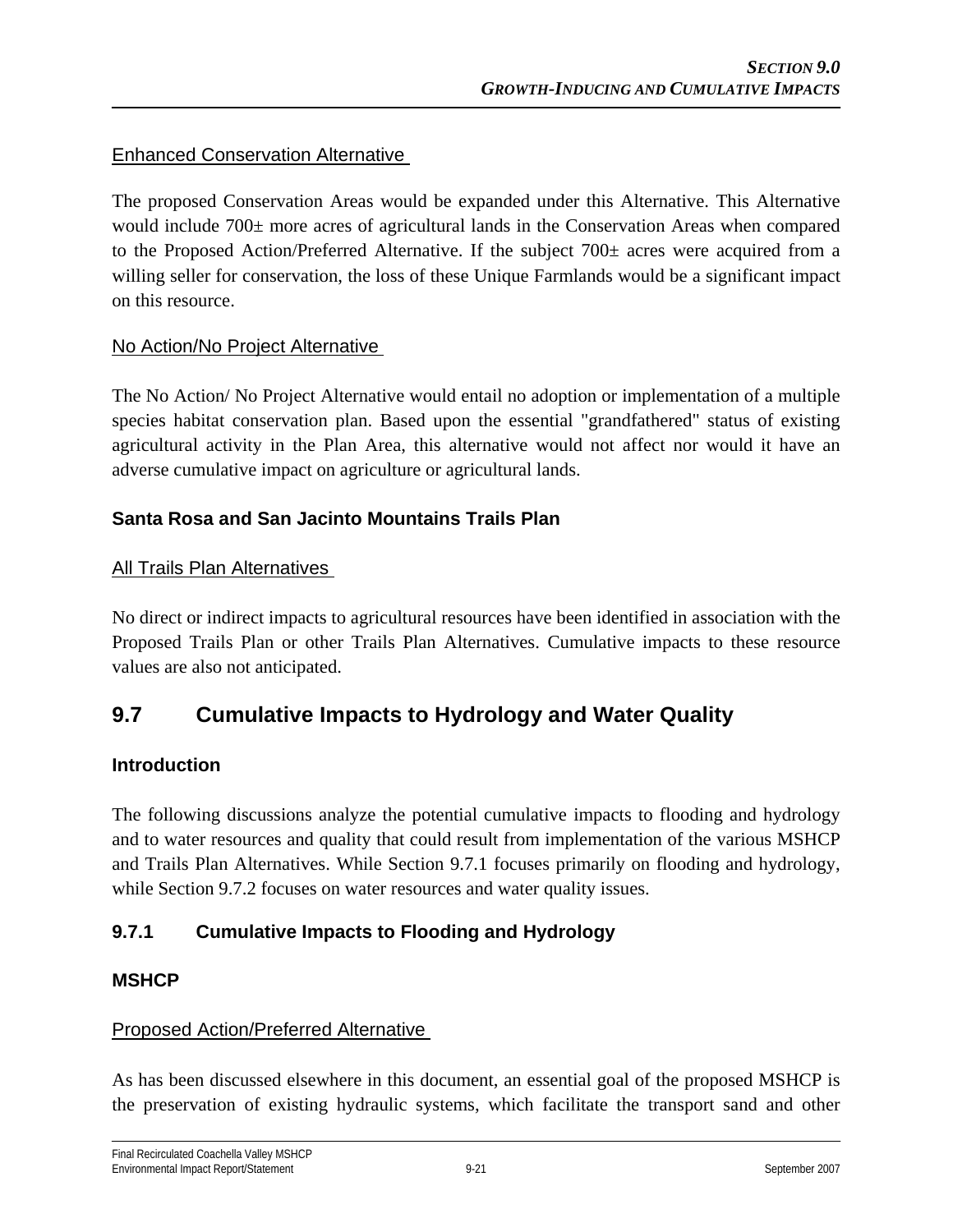sediments onto alluvial fans and floodplains that lie within the high-wind corridor of the western Coachella Valley. Just as important, these hydraulic systems expose at the ground surface existing alluvial sand deposits along floodplains and on alluvial fans, facilitating wind erosion for sand transport. These major drainages include the San Gorgonio River and White Water Rivers and associated tributaries, Mission Creek and Morongo Washes, Long Canyon Wash and other drainages in the Little San Bernardino and Mountains and Indio Hills. These drainages are necessarily sand (soft) bottom and include broad floodplains where opportunity for percolation of storm flows is important. Many of these areas have been selected and developed for largescale ground water recharge activities, including the CVWD Whitewater recharge basins and the DWA/CVWD Mission Creek recharge basins. Rather than interfere with natural ground water recharge, regional drainage management would assure an optimum percolation area.

Based upon consultations with the two regional flood control agencies (RCFCWCD and CVWD), the continued functioning of these drainages as characterized in the proposed MSHCP would serve to limit the potential for inappropriate Development within major floodplains. While not quantified, the long-term savings in flood control infrastructure and flood insurance are expected to be substantial and could constitute a beneficial impact of the Plan.

Major drainages, the maintenance of the current functions of which are essential to the viability of portions of the proposed MSHCP, currently are designed to transport large volumes of sediment.<sup>7</sup> The Proposed Action/Preferred Alternative does not result any significant change to existing or planned flood control projects or facilities, nor would it result in increasing or contributing to the danger of inundation by mud or debris flows. The Proposed Project/Preferred Alternative recognizes major flood control facilities and also makes provision for the on-going, long-term operations and maintenance they require.

The Proposed Action/Preferred Alternative would not conflict with but rather would complement requirements of Federal agencies and their local agents to act to reduce risk of flood loss and minimize impacts human safety, health and welfare, and to restore the natural and beneficial values of floodplains. No significant cumulative impacts to regional hydrology or flood control plans and facilities would be expected to result from the implementation of the Proposed Action/Preferred Alternative.

 $\overline{a}$ 7 Drainage areas are to discharge points in the northern Coachella Valley. Sediment transport is based upon the floodfrequency method for modern era. Yields higher values than alternative (Renard) method. Data on 100-year storm discharge provided by Riverside County Flood Control & Water Conservation District, 2003.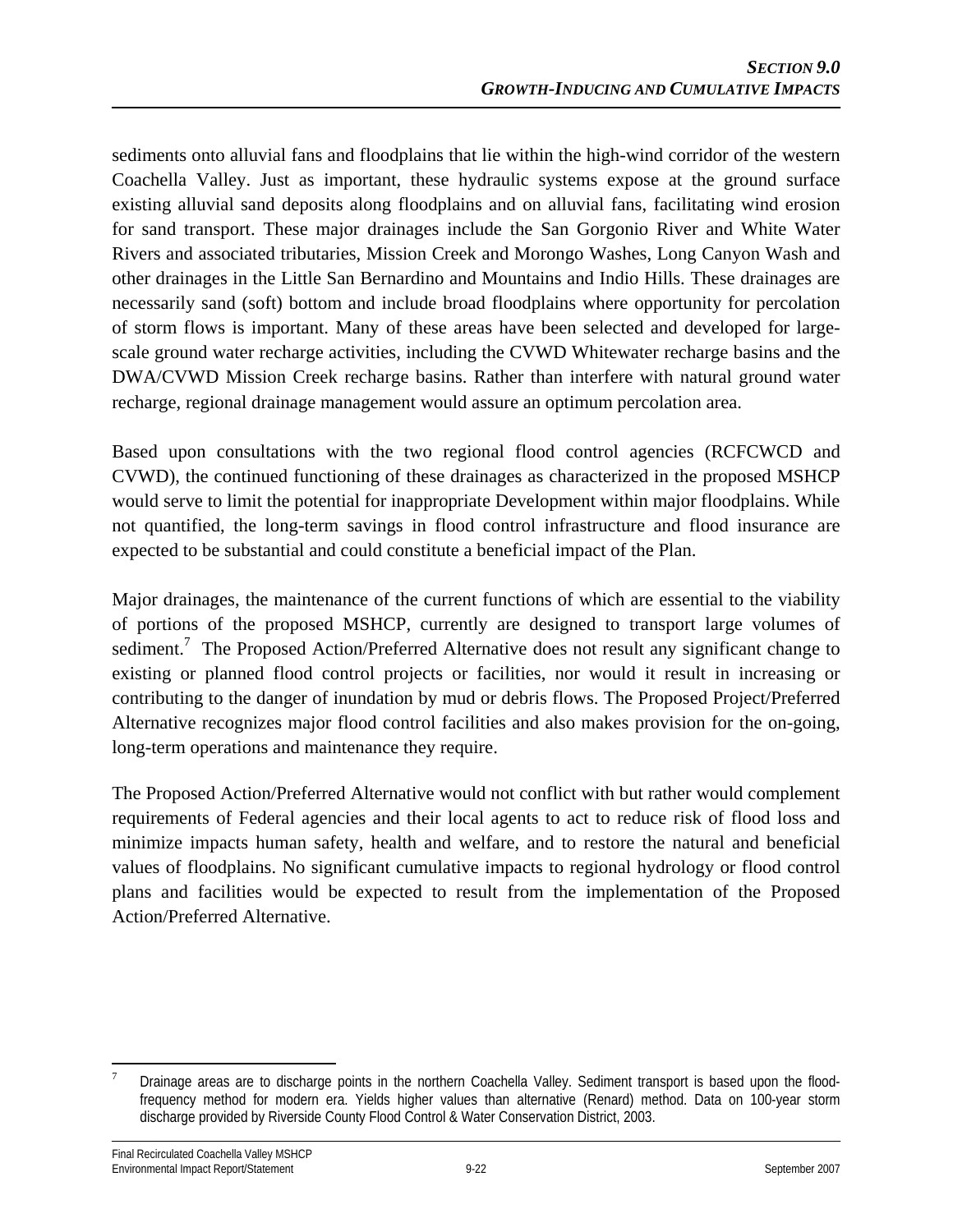#### Public Lands Alternative

The Public Lands Alternative would involve no new acquisition of lands for Conservation and would not be expected to significantly contribute to cumulative impacts on federal flood control projects or actions necessary to reduce risk of flood loss, restore the natural and beneficial values of floodplains, or protect human life and property. Neither would the Alternative make a significant cumulative contribution to inundation from mud or debris flows, given that it does not alter existing or planned flood control nor affect existing or planned land use patterns. The Alternative would not contribute to the degradation of water quality or incrementally contribute to the Development of structures in floodplains, or alter any drainage patterns. While this Alternative would not have any significant cumulative adverse impacts, it would also have fewer beneficial impacts than the Preferred Alternative.

This alternative could contribute to adverse affects on existing and planned groundwater recharge facilities in the Plan Area. Portions of the existing Whitewater Recharge Basins area are Federal lands and the lack of a broader Reserve System resulting from this Alternative could jeopardize these facilities when permit renewal came up in 2015. Lands within or adjacent to portions of the planned CVWD Dike 4 and Martinez Canyon recharge basins projects are under Federal ownership. The Public Lands Alternative could result in the need for individual permits for their development. In the absence of a comprehensive conservation plan as with the Proposed Action/Preferred Alternative, securing individual permits for such projects would be more difficult. These uncertainties and the biological resource conservation issues that would remain unresolved under this Alternative mean that the potential for cumulative adverse impacts to existing and planned groundwater recharge facilities could be significant. This Alternative would not, in and of itself, interfere with natural or artificial groundwater recharge on non-public lands because no new lands are conserved.

## Core Habitat with Ecological Processes Alternative

The Core Habitat with Ecological Processes Alternative provides for less conservation than the Preferred Alternative, but the potential cumulative impacts to hydrology and water quality from implementation of this Alternative are essentially the same as those for the Preferred Alternative.

## Enhanced Conservation Alternative

This Alternative would result in a substantial increase in the size of the Conservation Area relative to the other Alternatives, and would somewhat increase the amount of alluvial fan and floodplain that would be placed in conservation, including within the San Gorgonio and Whitewater River washes. The addition of portions of the floodplains of the Mission Creek and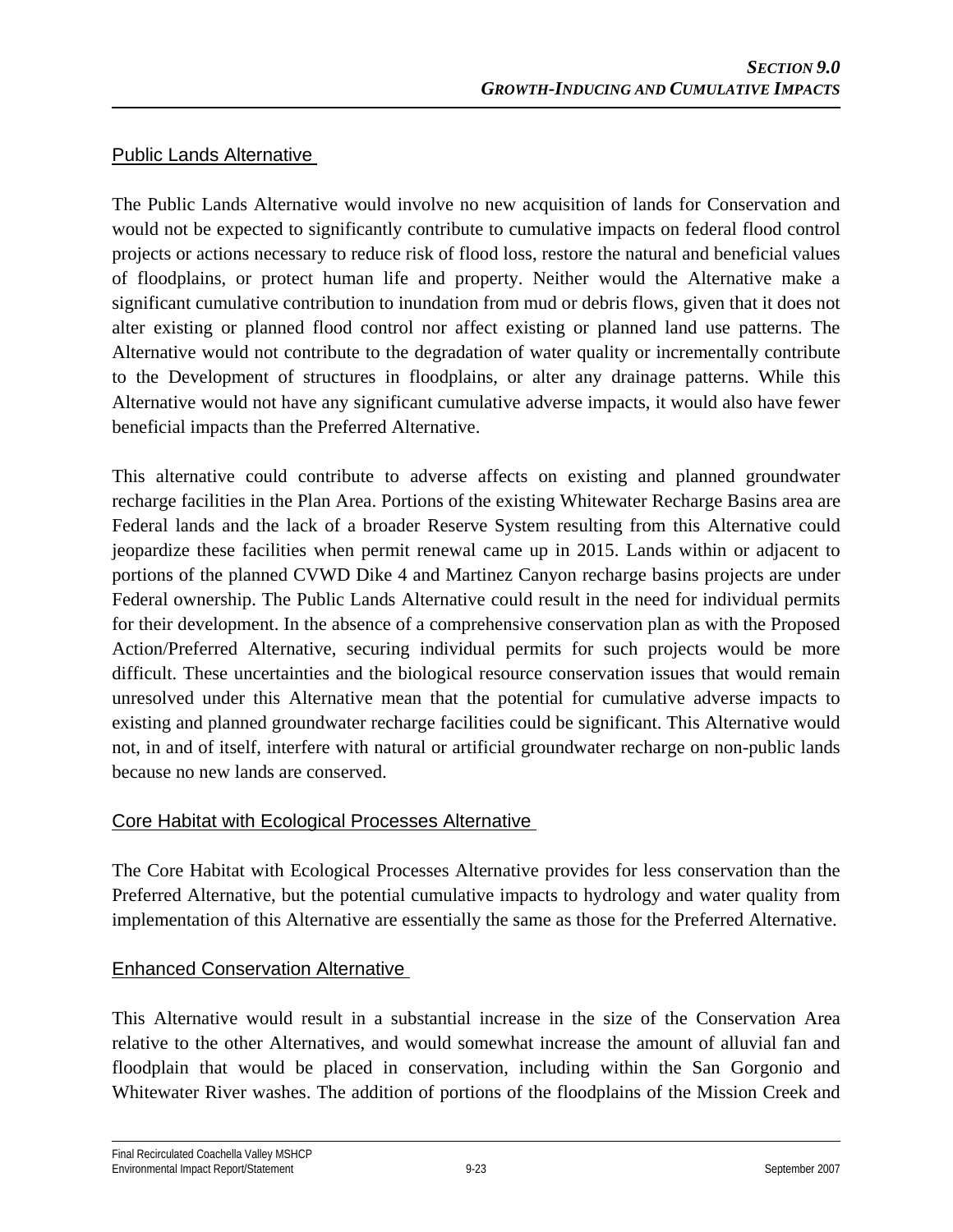Big/Dry/Little Morongo Washes could incrementally limit the extent of flood control improvements. The expansion of the Mission/Morongo floodplain would be for the stated purposes of enhancing the function of the floodplain as a wildlife movement corridor, the extent of which could incrementally impact or preclude future flood control improvements that would affect existing and planned development.

The Enhanced Conservation Alternative does not interfere with either natural or artificial ground water recharge. This Alternative would increase conflicts with adopted local or regional flood control plans and projects, including the Desert Hot Springs Master Drainage Plan.

The Alternative would also have a substantial cumulative effect on the Mid-Valley Stormwater Channel, which has been designed and is being implemented by CVWD and affected local jurisdictions. Substantial portions of these lands have already developed and other developments have already been approved. The Alternative would also contribute incremental or cumulative impacts to the management and maintenance of the Coachella Valley Stormwater Channel, increasing the extent of conservation management to the juncture of the subject channel and the Thousand Palms Channel in Indio. As with the upper segment of this channel (Whitewater River Channel), the subject channel is the primary flood control facility in this part of the Plan Area. The Coachella Valley Stormwater Channel is also essential to the safe and efficient operation of the valley's agriculture. The Enhanced Conservation Alternative would make a significant cumulative contribution to impacts to hydrology management but would not contribute to cumulative impacts to water quality.

## No Action/No Project Alternative

The No Action/No Project Alternative does not include Plan adoption and would therefore not directly contribute to incremental or cumulative impacts to hydrology and water quality or local, regional, state, or federal flood control plans. The absence of a Plan could result in the need for future hydrology and water projects to secure individual Take permits if listed species could be impacted. Over time, pressure on additional species could result in their becoming listed; further incrementally increasing problems in facilitating Development by implementing planned flood control improvements. This Alternative would not directly contribute to or incrementally interfere with artificial groundwater recharge facilities/activities. The Alternative could preclude coherent, integrated and coordinated conservation planning that could otherwise provide longterm permitting for these essential facilities. The Whitewater recharge basin permit expires in 2015 and would require new formal consultations with federal and state wildlife officials in order for it to be extended.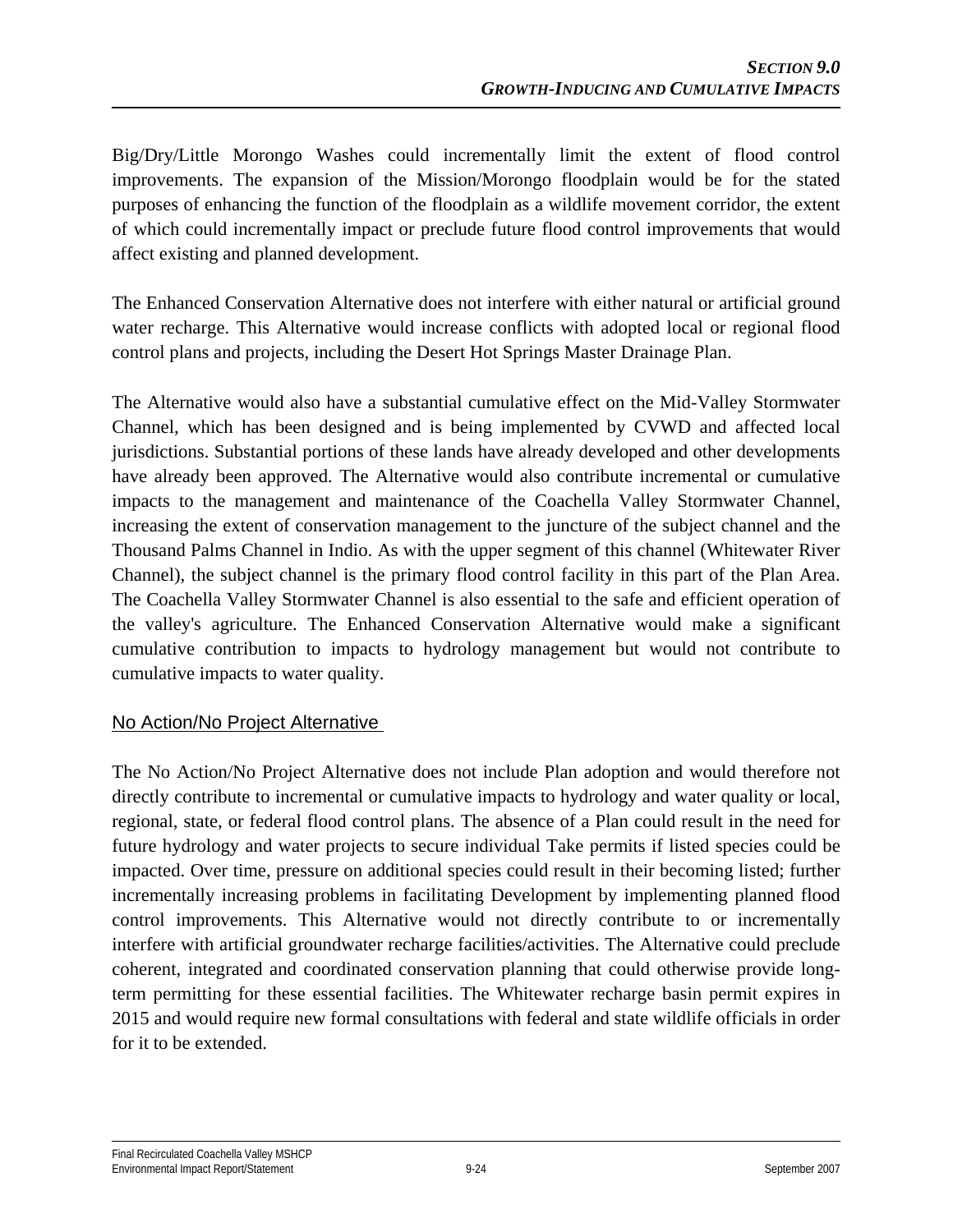These facilities would also need to secure Take Authorization for this and other groundwater recharge projects by the Wildlife Agencies. In the absence of a comprehensive, conservation plan, urban development in the Plan Area would continue. Fragmented conservation efforts may not be able to avoid subsequent plant and wildlife listings that could adversely affect the viability of these recharge projects, both existing and proposed. The continuation of the status quo could contribute cumulatively to interference with artificial groundwater recharge facilities/activities.

## **Santa Rosa and San Jacinto Mountains Trails Plan**

#### All Trails Plan Alternatives

No direct or indirect impacts to drainage patterns or flood control facilities or water management have been identified in association with the Proposed Trails Plan or other Trails Plan Alternatives. Cumulative impacts to flood control facilities or management are also not anticipated.

## **9.7.2 Cumulative Impacts to Water Resources/Quality**

#### **Introduction**

## Cumulative Impacts to Water Resources and Artificial Groundwater Recharge Facilities and Activities

Major groundwater subbasins serving the Coachella Valley are in a state of on-going overdraft. The Whitewater Recharge Basins located between State Highway 111 and Interstate 10 recharge the Upper Thermal Subbasin of the Whitewater River Basin. Recharge water originates from mountain runoff conveyed by the San Gorgonio and Whitewater Rivers, from smaller local drainages and from a turnout on the Colorado River Aqueduct owned and operated by Metropolitan water District (MWD).

Groundwater recharge facilities were recently constructed along Mission Creek, north of Pierson Boulevard and east of State Highway 62. These facilities, briefly described above and under the jurisdiction of the Desert Water Agency, encompass approximately 150 acres and would be able to recharge up to 25,000 acre-ft per year, although the current maximum delivery anticipated would be 15,000 acre feet per year. These basins are located in the vicinity of the Upper Mission Creek/Big Morongo Canyon Conservation Area.

CVWD is also planning the construction of three additional groundwater recharge basins, including one on the north side of the U.S. Bureau of Reclamation protective levee north of Avenue 38, west of Monroe Street, and south of the Indio Quarry sand and gravel mine (East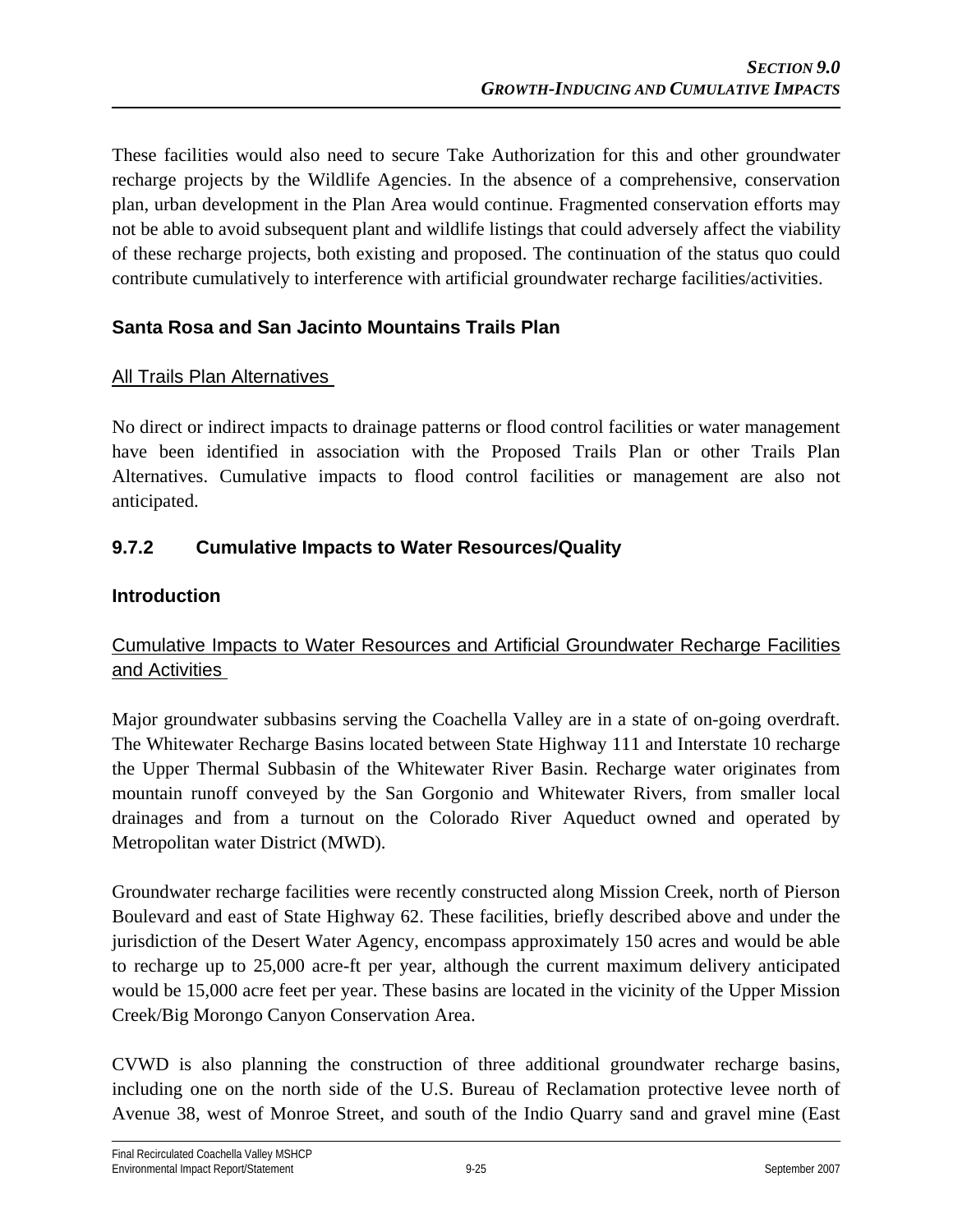Indio Hills Conservation Area). Recharge in these facilities would be partially associated with effluent from a nearby wastewater treatment plant. Two larger recharge facilities are currently being planned along the east front of the Santa Rosa Mountains in the Lower Thermal Subbasin, adjacent to the Santa Rosa and San Jacinto Mountains Conservation Area. These include the Dike No. 4 Recharge Facilities project and the Martinez Canyon Recharge Facilities. These three planned facilities have been identified in the MSHCP as proposed Covered Activities.

Natural and artificial groundwater recharge is largely managed by the RCFCWCD, DWA, and CVWD. As public "districts" under State law, CVWD, DWA, RCFCWCD, and others have control over the approval, construction, operation and maintenance of these facilities.

As noted above, the areas of environmental concern that are associated with water resources include the potential precluded or reduced demand for potable and other water resources, and the potential for interference with groundwater recharge facilities and activities. One primary area of potential impact is that to native vegetation, especially mesquite, located within proposed Conservation Areas. The potential for impacts to these resources from public use and trails plans are assessed in Section 9.9, below.

## **MSHCP**

## Proposed Action/Preferred Alternative

An assessment of the Development potential of lands within the Conservation Areas under the MSHCP Proposed Action/Preferred Alternative was conducted. The analysis is conservative, assuming 75% of the Development potential associated with these lands. To the extent that up to 10% of private lands within individual Conservation Areas could ultimately be developed, the 75% land conversion rate remains conservative.

The annual water consumption factors are extracted from the CVWD Water Management Plan<sup>8</sup> and include six different land use categories, as shown in *Table 9-8*. The demand for large lot residential Development is further tempered by the rural nature of almost all of this potential Development and the limited landscape irrigation that is likely for each residence on lots of 0.5 acre or larger.

<sup>&</sup>lt;u>.</u> 8 Final PEIR for the CVWD Coachella Valley Water Management Plan and State Water Project Entitlement Transfer, prepared by Montgomery Watson Harza, 2002 and personal communication with Todd Jorgensen, Domestic Water Engineer, CVWD, 10/27/03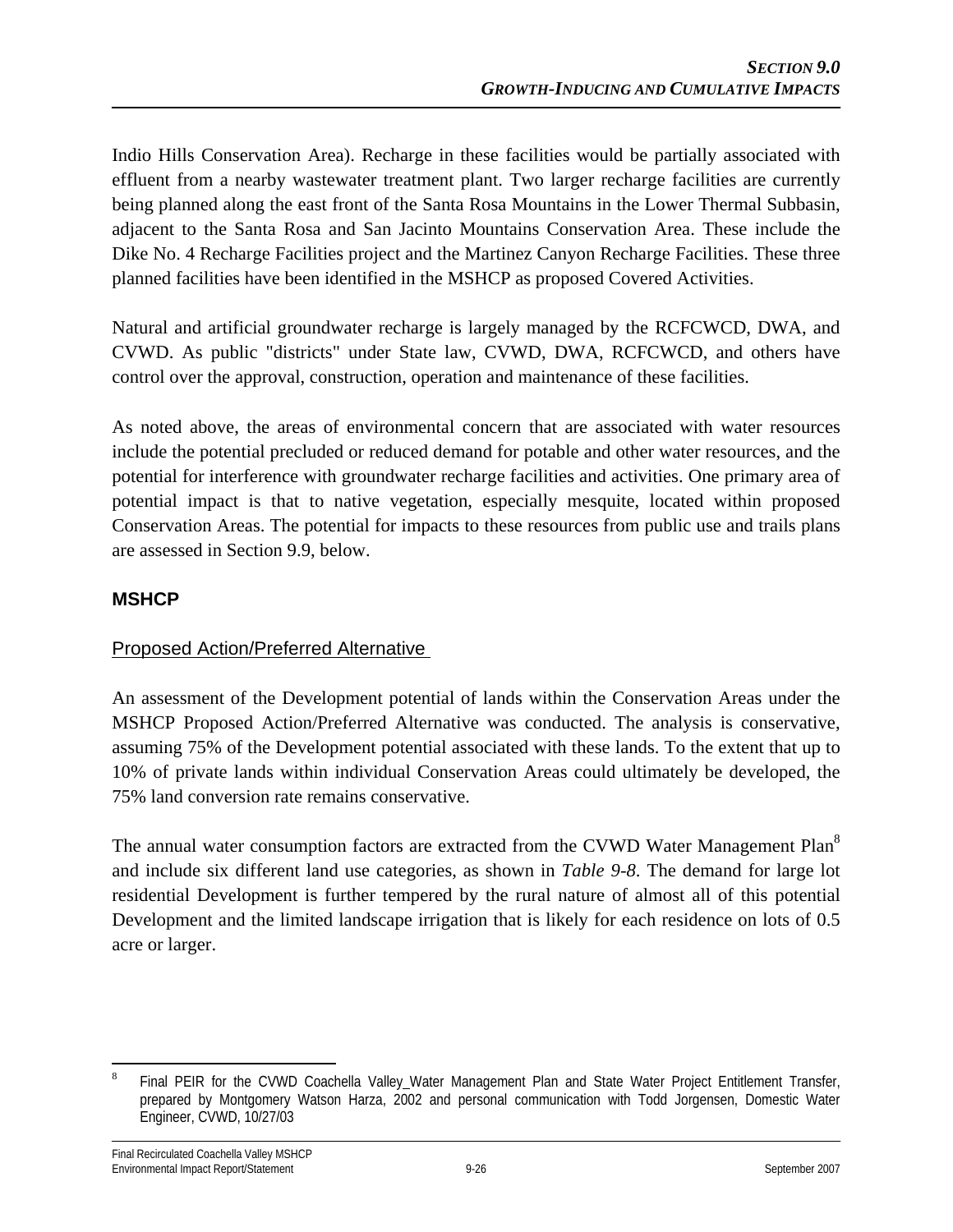| Development Type                           | Annual<br>Consumption<br>Factor<br>(acft/ac/yr) | Annual<br>Consumption<br>Factor<br>(acft/unit/yr) | Acres                    | Unit   | <b>Total Annual</b><br>Consumption<br>$(ac-ft/yr)$ |
|--------------------------------------------|-------------------------------------------------|---------------------------------------------------|--------------------------|--------|----------------------------------------------------|
| Golf Course Developments*                  | 7.36                                            |                                                   | 177                      |        | 1,300.73                                           |
| Large Residential Lots (0.5 ac)            |                                                 | 3.68                                              | $\overline{\phantom{a}}$ | 12,069 | 44,413.92                                          |
| Apartments and Condominiums                | 6.36                                            |                                                   | 157                      |        | 1,001.38                                           |
| Residential (Lots $<$ 0.5 ac)              | 6.09                                            |                                                   | 2,155                    |        | 13,124.74                                          |
| Retail Shopping Areas                      | 3.05                                            |                                                   | 78                       |        | 239.15                                             |
| <b>Industrial Parks and Business Parks</b> | 2.47                                            |                                                   | 874                      |        | 2,159.37                                           |
| Total                                      |                                                 |                                                   | 3,442                    |        | 62,239.30                                          |

**TABLE 9-8 Demand for Water Resources MSHCP Proposed Action/Preferred Alternative** 

Includes lands in floodways and existing golf course development. Total acreage represents  $86.04\pm$  acres of golf course development within the approved Travertine Specific Plan in the City of La Quinta and 60.2± acres in the City of Desert Hot Springs.

**Source of consumption factors:** Final PEIR for the CVWD Coachella Valley Water Management Plan and State Water Project Entitlement Transfer, prepared by Montgomery Watson Harza, 2002 and personal communication with Todd Jorgensen, Domestic Water Engineer, CVWD, 10/27/03.

Private Development that might be displaced from the Conservation Areas through implementation of the Proposed Action/Preferred Alternative would be a substantial beneficial impact on water resources, depending on where the Development was displaced. Attainment of the Conservation Objectives of the Plan would conserve large areas of the Subbasin's watershed and potential natural recharge areas. In addition, since Development would not occur on those lands acquired from willing sellers in the Conservation Areas for Conservation purposes, implementation of the Proposed Action/Preferred Alternative could provide a substantial beneficial impact on water resources by reducing demand for groundwater in this Subbasin, depending on to where the Development that did not occur in the Conservation Areas was displaced. A reduction of up to approximately 62,240 acre feet of annual groundwater demand would not be realized by the placement of these lands in Conservation. In this regard, the Proposed Action/Preferred Alternative could have a significant long-term beneficial impact on groundwater resources.

As a signatory to the proposed MSHCP, CVWD would conserve the lands within the Whitewater Floodplain Preserve in perpetuity. CVWD's recharge facilities provide a complementary stormwater management design that allows the CVWD to conduct essential groundwater recharge, while assuring that larger, bulked flows reach floodplain deposition areas where aeolian (wind) transport can take place. The Proposed Action/Preferred Alternative is not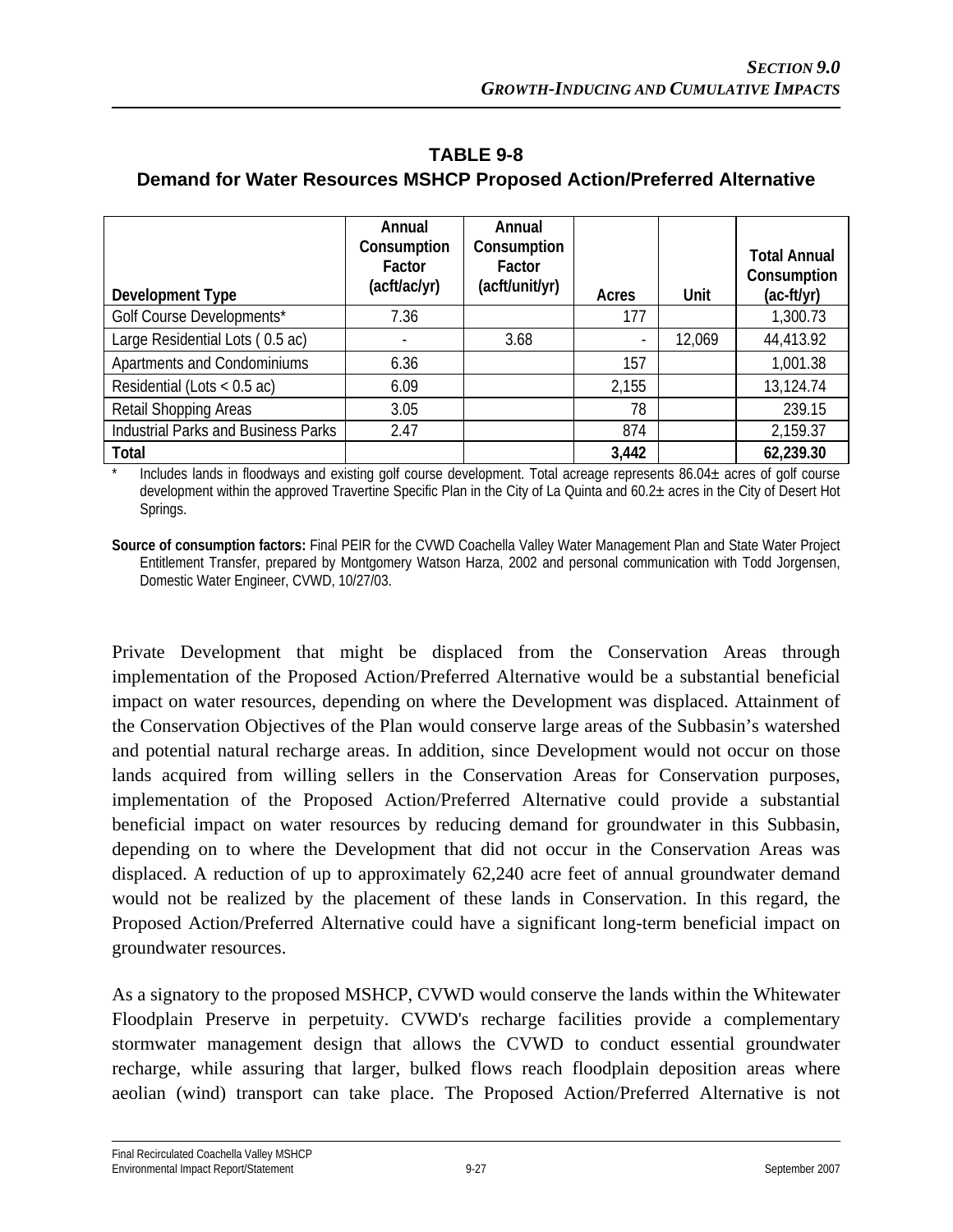expected to interfere with artificial groundwater recharge facilities/activities. The groundwater recharge facilities and their operation and maintenance are Covered Activities under the Plan.

#### Public Lands Alternative

This Alternative would yield no meaningful benefit to water resources or quality, would have only a limited effect on potential future urban Development and would have commensurate beneficial effects on regional groundwater. Portions of the existing Whitewater Recharge Basins area are Federal lands and the lack of a broader Reserve System resulting from this Alternative could jeopardize these facilities when permit renewal came up in 2015. Lands within or adjacent to portions of the planned CVWD Dike 4 and Martinez Canyon recharge basins projects are under federal ownership. The Public Lands Alternative could result in the need for individual permits for their development.

#### Core Habitat with Ecological Processes Alternative

This Alternative could result in somewhat less potential for a reduction in long-term demand for groundwater. This Alternative would not contribute cumulative impacts to water quality, however, the Alternative could limit the planned development of groundwater recharge facilities behind the Bureau of Reclamation Dike 4 and in Martinez Canyon. This cumulative impact would be a significant adverse impact on the ability of local water resource agencies to recharge the lower Whitewater River Subbasin.

## Enhanced Conservation Alternative

The Enhanced Conservation Alternative could result in the greatest potential reduction in longterm demand for groundwater in the Plan Area, depending on where Development displaced from Conservation Areas occurs. This Alternative would not contribute to cumulative impacts to water quality, however, it could have a significant cumulative impact on groundwater recharge facilities behind the Bureau of Reclamation Dike 4 and in Martinez Canyon if construction of these facilities was significantly limited by implementation of this Alternative.

#### No Action/No Project Alternative

The No Action/No Project Alternative would have no direct cumulative impact on either water resources or quality. Existing and planned groundwater recharge facilities would continue to operate or be approved under current regulations.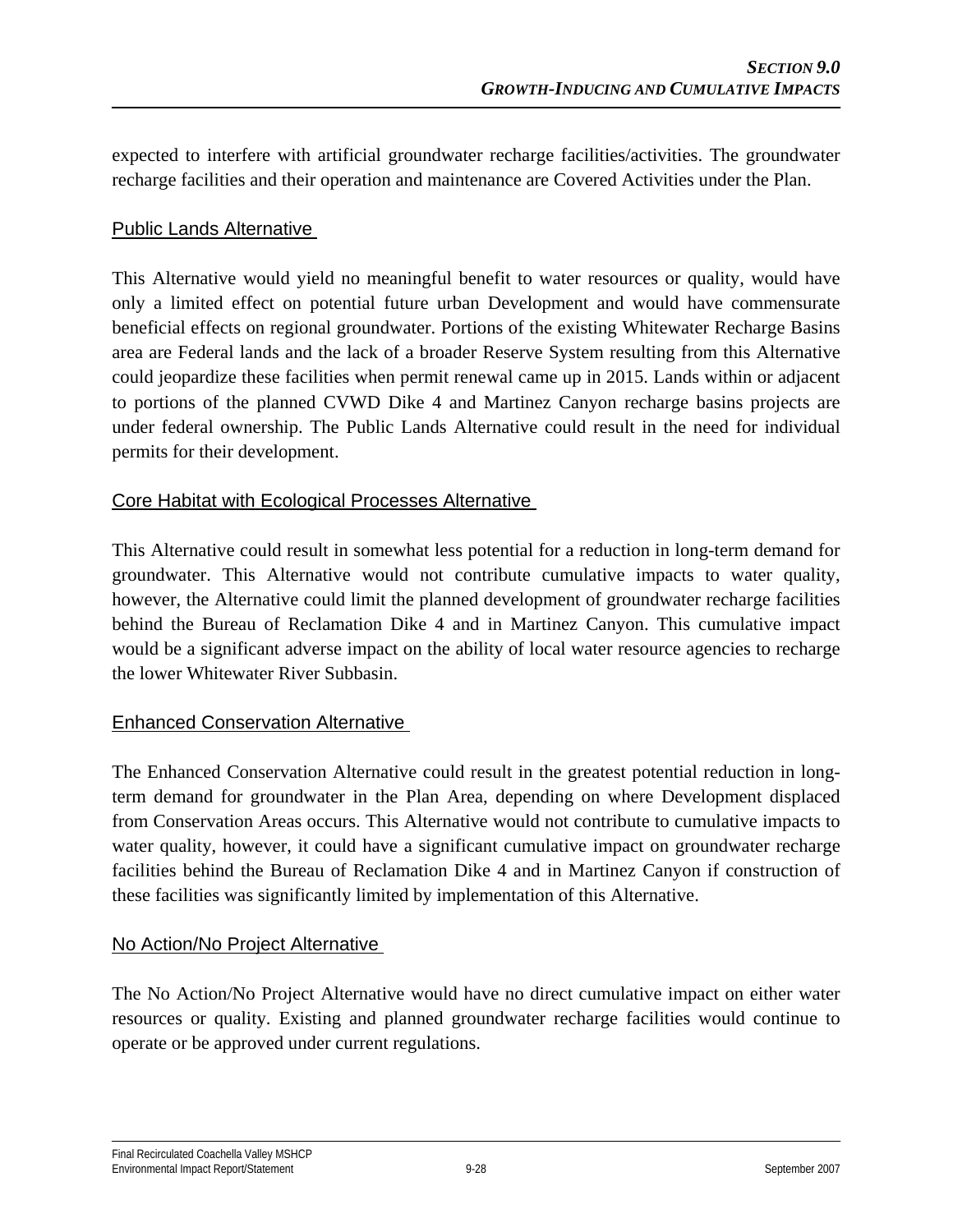## **Santa Rosa and San Jacinto Mountains Trails Plan**

#### All Trails Plan Alternatives

No direct or indirect impacts to water resources or quality have been identified in association with the Proposed Trails Plan or other Trails Plan Alternatives. Cumulative impacts to these resource values are also not anticipated.

# **9.8 Cumulative Impacts to Biological Resources**

#### **MSHCP**

#### Proposed Action/Preferred Alternative

The Proposed Action/Preferred Alternative was developed as a species, habitat and ecosystembased resource management plan (Habitat Conservation Plan or HCP) under section 10(a) of the FESA and the NCCP provisions of Section 2800 of the California Fish and Game Code. As a consequence of implementing the Proposed Action/Preferred Alternative, incidental Take of Federal and State listed and other Covered Species (wildlife species) and their habitat is proposed to be permitted. In exchange, the Proposed Action/Preferred Alternative would provide a Reserve System assembled from land within the Conservation Areas. The distribution of the populations and habitat for each of the proposed Covered Species and natural communities would conserve these resources in perpetuity.

The proposed MSHCP is also assessed by the Federal issuance criteria, one of which is a finding that the impacts are "minimized and mitigated to the maximum extent practicable". The Proposed Action/Preferred Alternative incorporates a range of minimization and avoidance measures, which are associated with general Development and "Covered Activities." The existing populations of the proposed Covered Species and their habitats, the natural communities, and Essential Ecological Processes that can be functionally integrated and practicably assembled are determined adequate for the long-term protection of these resources.

In addition to the amount of habitat that is proposed to be conserved, the Plan focuses on protecting Essential fluvial and aeolian transport systems that have historically been impacted. The Proposed Action and Preferred Alternative incorporates private land acquisitions, creates large blocks capable of sustaining ecological systems, landform diversity, all trophic levels and populations large enough to be viable in the face of fluctuations caused by extremes in desert environment.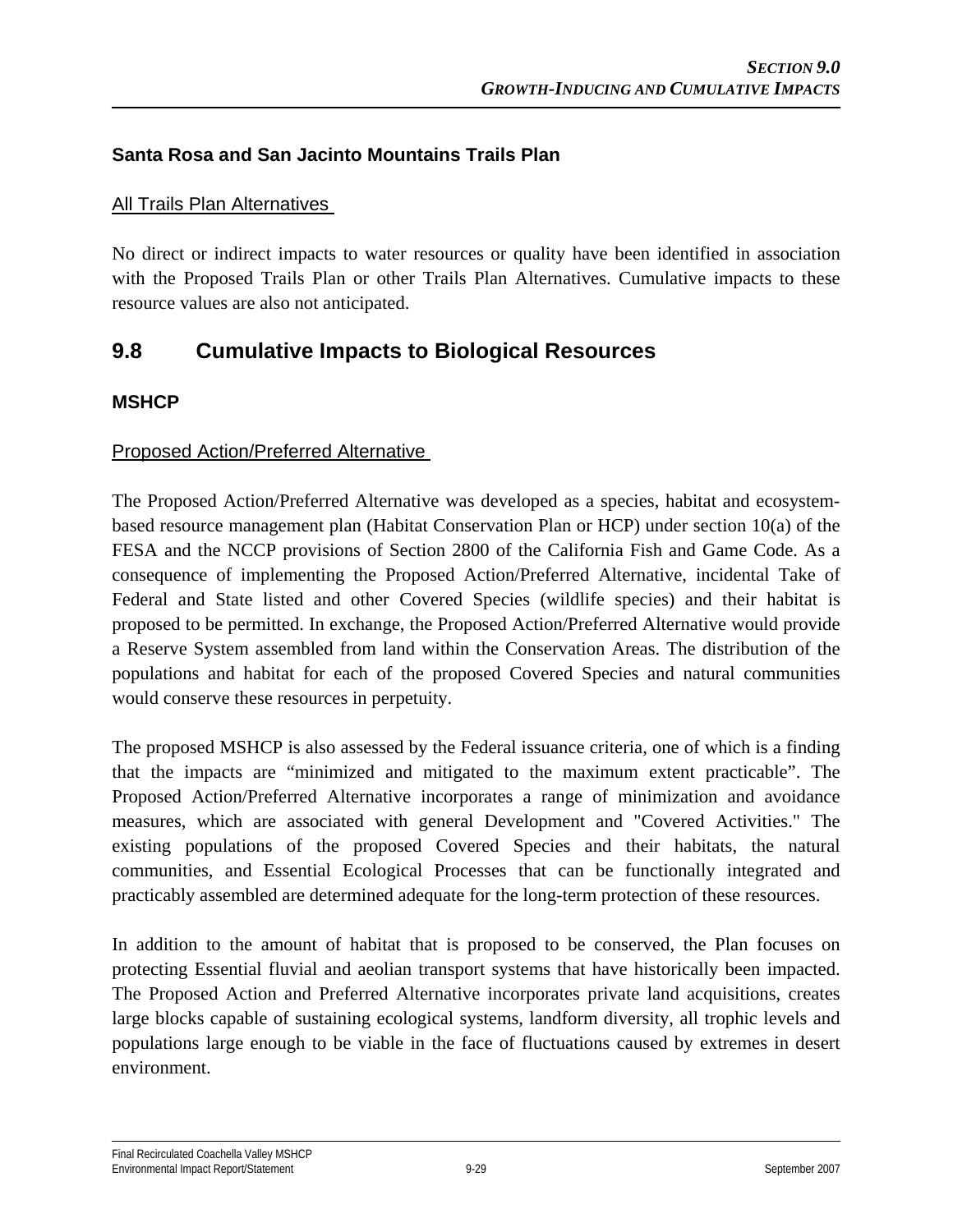The Proposed Action/Preferred Alternative is expected to result in and contribute cumulative impacts, both positive and negative. The beneficial cumulative impacts include the establishment of large, unfragmented habitat blocks, and the ecological processes that would provide for the proposed Covered Species long-term survival and recovery. The Plan also proposes speciesspecific Avoidance, Minimization, and Mitigation Measures, and Land Use Adjacency Guidelines to avoid or minimize impacts from Development in or adjacent to Conservation Areas.

While the proposed Plan also allows Take, it should be noted that some of the land outside of the Conservation Areas is constrained by physical conditions, isolation and a lack of cost-effective infrastructure, which could limit even very low densities of Development and thereby reduce the potential Take that might occur in these areas. Nonetheless, Development outside Conservation Areas facilitated by the Plan could put incremental pressure on the lands within the Reserve System.

To address these issues, the proposed Plan also incorporates Land Use Adjacency Guidelines (see Section 4.5 of the MSHCP) to avoid or minimize indirect effects from Development adjacent to or within the Conservation Areas. Such indirect effects are commonly referred to as Edge Effects, and may include noise, lighting, drainage, intrusion of people, and the introduction of non-native plants and nonnative predators such as dogs and cats. Edge effects would also be addressed through reserve management activities such as fencing. The Land Use Adjacency Guidelines shall be implemented as applicable by the Permittees in their review of individual public and private Development projects adjacent to or within the Conservation Areas to minimize Edge Effects.

The Proposed Action/Preferred Alternative also includes comprehensive Monitoring and Management Programs. The primary purpose of the Monitoring and Management Programs is to determine whether the proposed Plan is achieving its Conservation Goals and Objectives to ensure that the Covered Species and natural communities are protected in perpetuity; specify the primary components of MSHCP Reserve System management; and determine how effective Adaptive Management strategies are to address changes in habitat condition, natural communities, and/or species status. The Management and Monitoring Programs focus on identifying changes in identified natural communities and Covered Species condition (numbers, distribution, etc.) and what factors may be causing the identified changes.

The Monitoring Program would provide scientifically reliable data on the status of Covered Species; spatial and temporal dynamics (amplitude and magnitude) of ecosystem components for the Covered plant and animal Species and natural communities; the threats to these species and natural communities; and the results of research and the management of Covered Species. The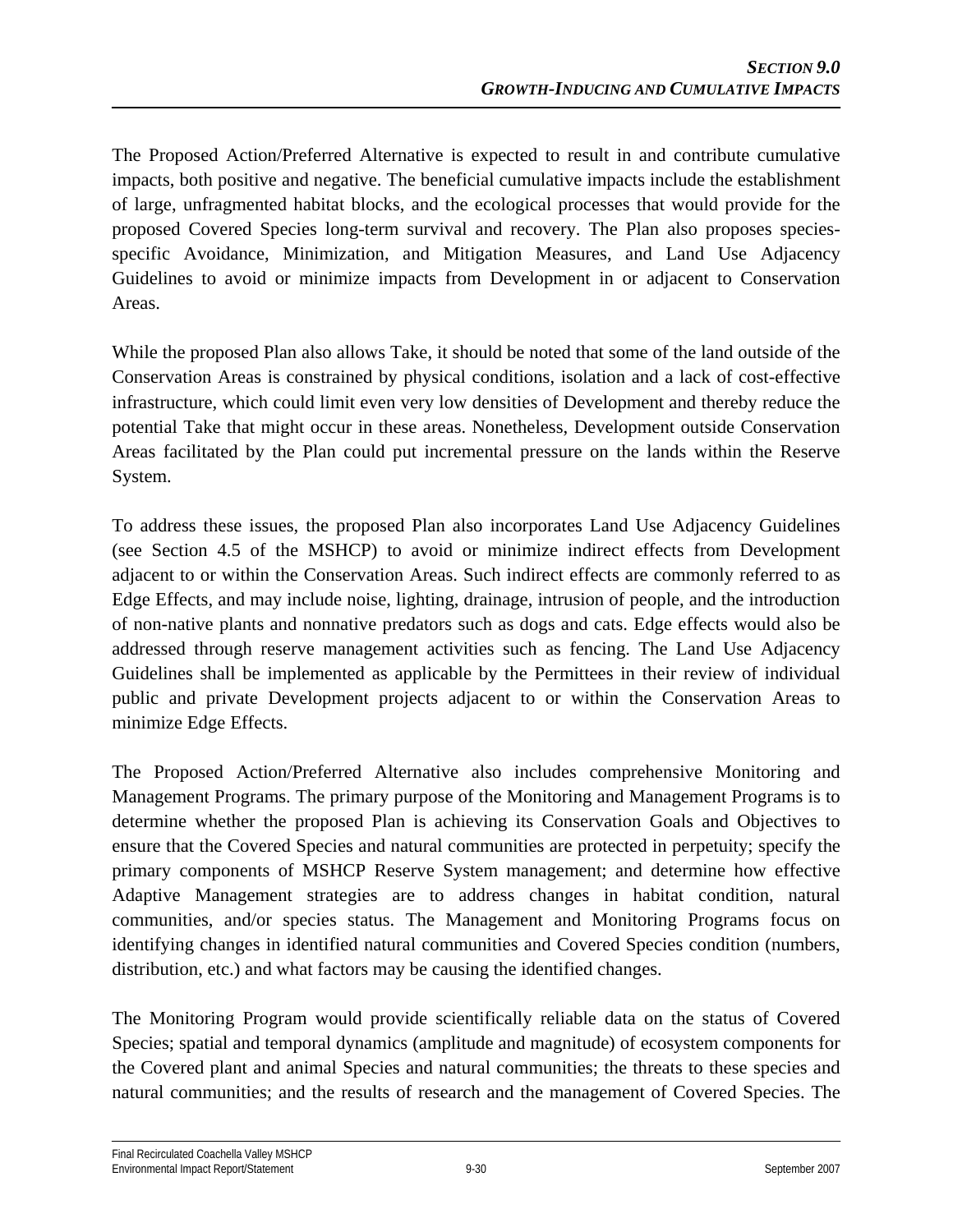Management Program would incorporate Adaptive Management, which includes an integrated multidisciplinary approach to addressing management practices, evaluating management actions, and assessing threats using appropriate experimental approaches at species, community, and landscape levels.

The Proposed Action/Preferred Alternative proposes to protect the mesquite hummocks located within and west of Willow Hole. This largely continuous community extends well west of Palm Drive and lies along the Banning Branch of the San Andreas Fault Zone in the western part of the valley south of Desert Hot Springs.

The subject resource area is located at the southeast corner and low elevation portion of the Mission Creek Subbasin. The Mission Creek Subbasin is a well-defined water-bearing aquifer bounded on the south by the Banning Fault, on the north by the Mission Creek Fault, on the north by non-water bearing rock of the San Bernardino Mountains, and on the east by the Indio Hills. Water quality in the subject portion of the subbasin is non-potable and is compromised by overflow from the Desert Hot Springs Subbasin, which is high in total dissolved solids and exceeds drinking standards for several chemical components. Neither Mission Springs nor Coachella Valley Water Districts have production wells in this portion of the subbasin, production wells being located farther west away from the influences of the Desert Hot Springs Subbasin.

Mission Creek recharge ponds constructed in the northwest portion of the subbasin benefit all areas where extraction occurs and would occur in the future. In 2002, 4,733 acre feet were delivered and recharged into the aquifer reducing the net overdraft for that year to about 4,346 AF. The annual rate of recharge varies but is estimated by the USGS to be about 5,000 acre feet  $(AF)$ .

The overall gradient of subsurface flows is from northwest to southeast, with the low point of the basin being located along the Banning Fault and at Willow Hole, where groundwater rises to or near the surface. It is estimated that 2,000 to 5,360 acre feet per year currently flow across the Banning Fault out of the Mission Creek Subbasin and into the adjoining Garnet Hill Subbasin. In calculating annual recharge and outflow it is conservatively assumed that natural recharge roughly equals natural subbasin outflows. The Mission Creek recharge facility is designed to recharge up to 25,000 acre-ft of Colorado River water in any one year. It is anticipated that between 5,000 and 10,000 acre-feet per year would be delivered to the spreading facility, and in wetter years, up to 15,000 acre-feet may be spread.<sup>9</sup>

 $\overline{a}$ 9 Ibid.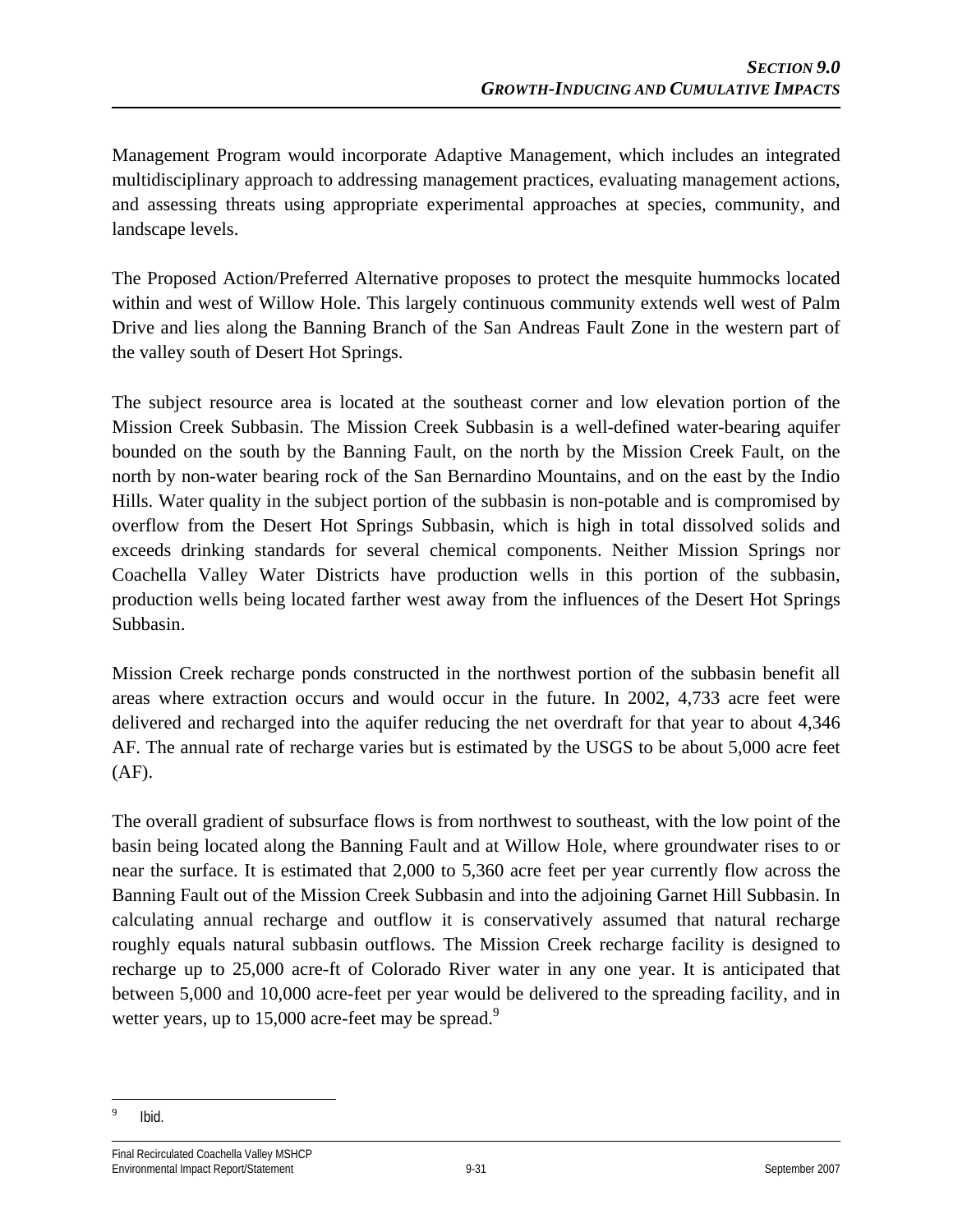The Desert Hot Springs Subbasin<sup>10</sup> is bounded by the Little San Bernardino Mountains on the northeast, the Indio Hills and Mission Creek fault on the southwest, and the Mecca Hills on the southeast. The subbasin covers about 104 square miles but is only sparsely developed. The coalescing alluvial fan deposits underlying the Dillon Road Piedmont Slope are the waterbearing materials of the Desert Hot Springs Subbasin. Groundwater in this subbasin is characterized by high concentrations of fluoride, total dissolved solids, sodium sulfates and other undesirable minerals, which have limited its use for agricultural and domestic water purposes.<sup>11</sup>

The Coachella Valley Water District does not extract groundwater from the Desert Hot Springs Subbasin, given its high concentration of undesirable minerals. Instead, domestic water for the Sky Valley and Indio Hills communities is extracted by CVWD from the Mission Creek Subbasin to the west, $^{12}$  as discussed above. The poor quality of groundwater in the Desert Hot Springs Subbasin is expected to assure natural rates of recharge exceeding current and future pumpage.

Approximately 154 water wells have been drilled in the subbasin, and half of these are active and pump water for domestic use or for commercial spas. Depth to water ranges from 12 feet below ground surface near the Mission Creek fault to over 300 feet in the southeast portion of the subarea. Groundwater movement ranges from the complex associated with extensive faulting and associated diking, to unconfined and relatively "free flowing".

Land use designations recently adopted by Riverside County apply rural and open space land use designations on the vast majority of lands overlying the Desert Hot Springs Subbasin, with allowable densities generally ranging from 1 dwelling unit per five acres to 1 unit per 20 acres. Significant portions of these lands are also within Conservation Areas and may be acquired from willing sellers through Plan implementation, which could further limit the Development and water demand potential of this area.

The above evaluation of the potential impacts of domestic water infrastructure, groundwater pumpage and maintenance indicates that these facilities and current and anticipated future groundwater pumpage within the area of potential influence of mesquite habitat would not result in significant adverse impacts on those portions of the mesquite plant community in the Willow Hole Conservation Area. Potential conflicts between groundwater mining and preservation of these natural communities (mesquite) dependent upon stable and dependable groundwater resource are expected to be less than significant for CEQA analysis purposes.

 $10$ <sup>10</sup> "Engineer's Report on Water Supply and Replenishment Assessment," Coachella Valley Water District, April 2000.<br><sup>11</sup> Steve Bigley, Coachella Valley Water District, personal communication, March 13, 2001.<br><sup>12</sup> Ibid.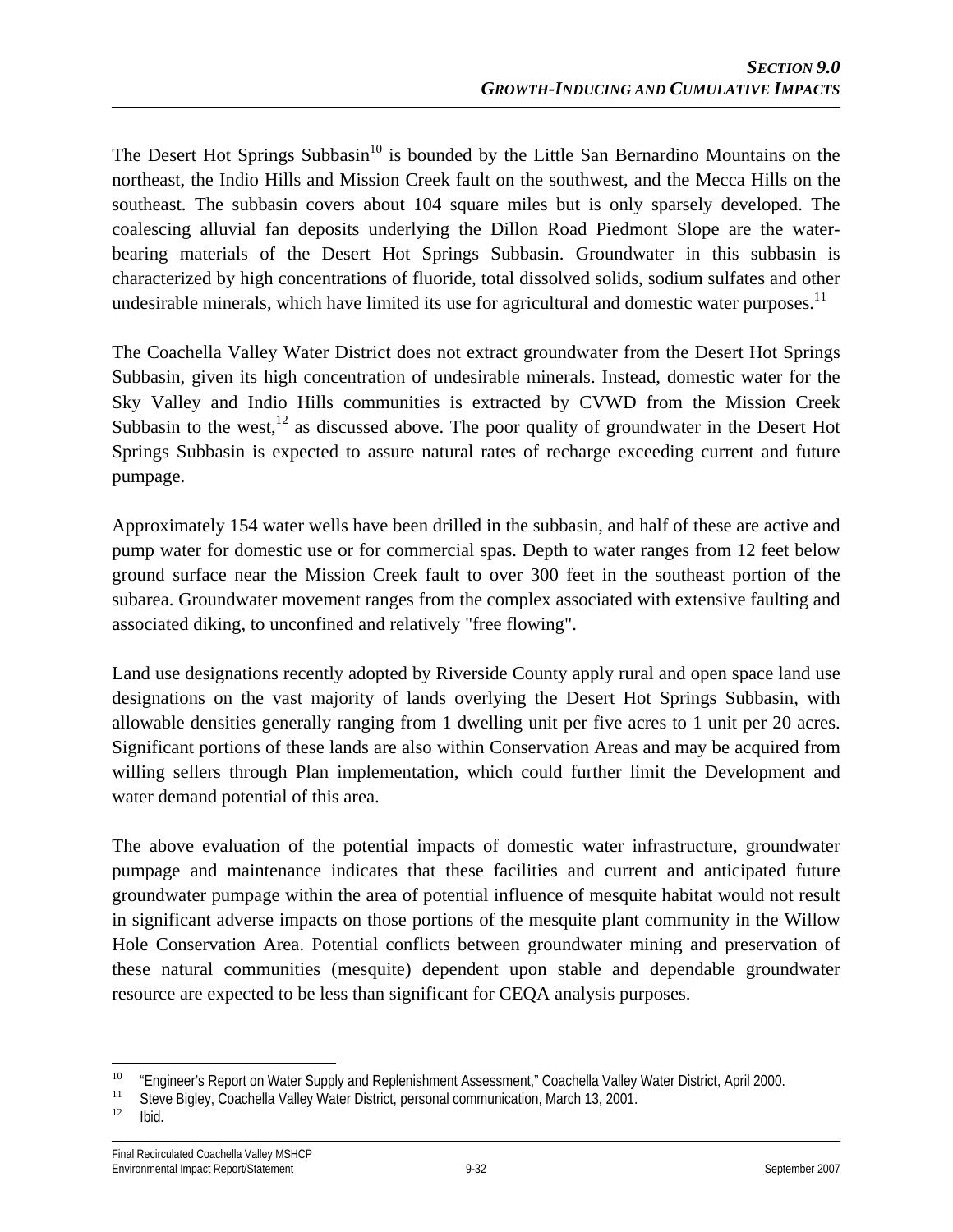The Proposed Action/Preferred Alternative could result in a significant shift in potential future water demand away from this area and provides for a broad area of conservation that encompasses the major mesquite scarps, hummocks, with a total of approximately 1,426 acres of this groundwater-sensitive natural community to be conserved. In light of the local and regional water management strategies being implemented, Development which is a Covered Activity under the Proposed Action/Preferred Alternative is not expected have a significant cumulative effect on groundwater resources supporting sensitive natural communities. Potential impacts to groundwater are further limited in this area by the intrusion of groundwater from the Desert Hot Springs subbasin that limits the use of groundwater in the Edom Hill Conservation Area. This alternative would preserve the majority of the mesquite hummocks along the Banning and Mission Creek Faults, as well as in the vicinity of Salt Creek and the BLM ACEC.

As discussed in Section 8 of the Plan, the Monitoring Program will include the use of appropriate methods and technologies (which may change over time) to monitor groundwater levels in the Willow Hole, East Indio Hills, and Thousand Palms Conservation Areas where a substantial lowering of the water table could have a significant adverse impact on mesquite hummocks and associated Covered Species. Should monitoring detect a substantial lowering of the water table or a decline in mesquite health, the following actions will be taken: 1) evaluate the results of the monitoring, 2) prepare a damage assessment report, 3) develop Feasible measures to ameliorate the effects of substantial lowering of the water table on mesquite hummocks and associated Covered Species, and 4) implement measures through Adaptive Management.

## Public Lands Alternative

This Alternative would potentially result in substantial cumulative impacts to the efficacy of an ecosystem-based resource management plan limited to these lands. In several geographic areas, the Alternative would lack the character of a coordinated, contiguous and coherent Reserve System as set forth in the Proposed Action/Preferred Alternative. The consistent application of mitigation and minimization measures would be limited to public lands and piecemeal measures would likely result from the review and processing of individual Development projects on private lands. Substantial cumulative impacts to essential Ecological Processes would also be expected under this Alternative, with private land use proposals arguing for greater containment and control of drainages and resulting in greater obstruction of aeolian sand transport. There would be no application of Land Use Adjacency Guidelines on private lands, which would allow incremental cumulative impacts of private land development on conserved public lands. The efficacy of Monitoring and Management Programs would be incrementally compromised, as well. Finally, there would be no coherent means of coordinating continuing development with drawdown on important areas of fault-controlled groundwater, and potential impacts would necessarily be addressed on a case by case basis. In this regard, impacts along the Banning Fault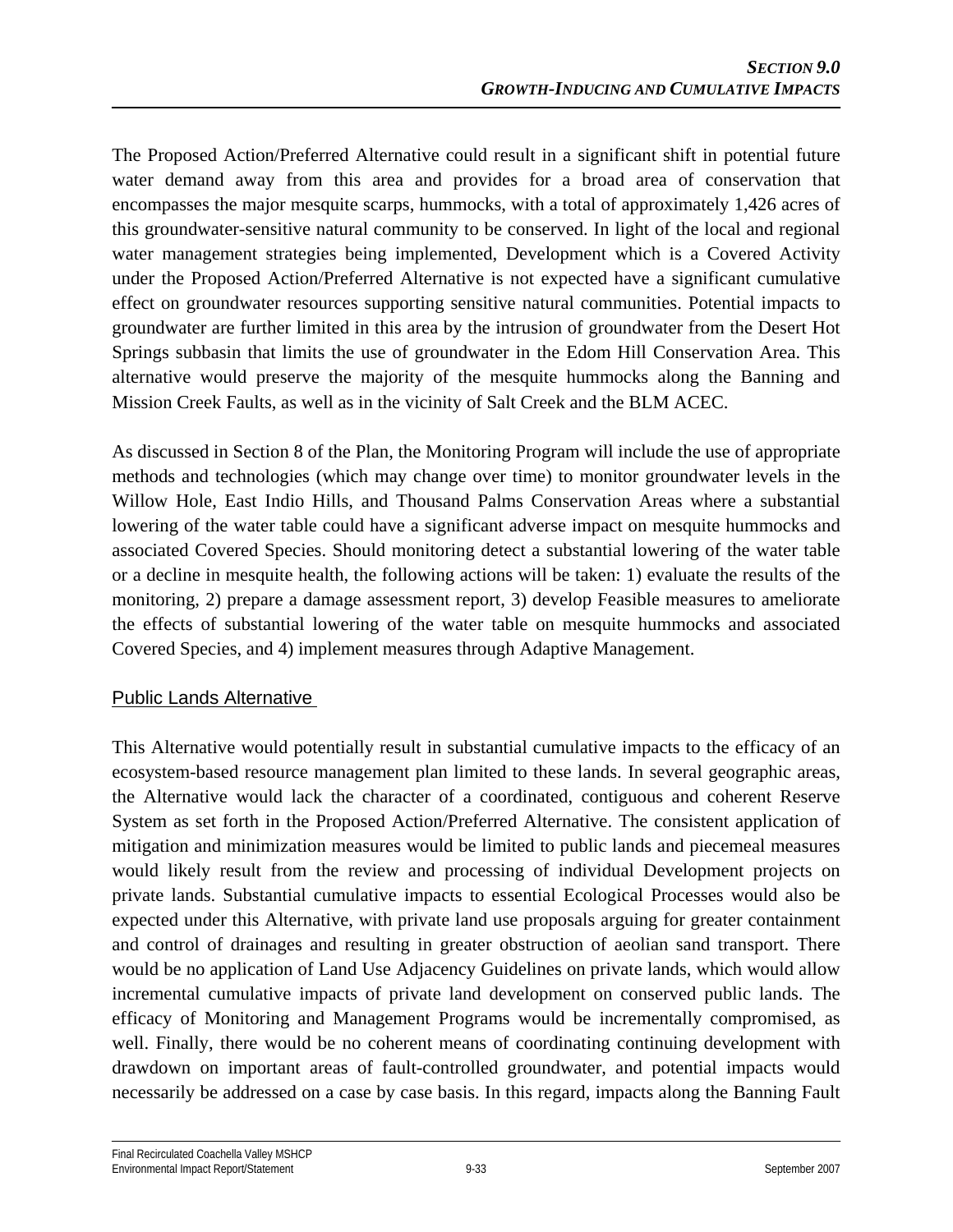east and west of Palm Drive would be especially affected, while impacts along areas of faultcontrolled groundwater associated with the Desert Hot Springs Subbasin would be less affected given the low quality of this water resource.

#### Core Habitat and Ecological Processes Alternative

This Alternative would result in fewer cumulative impacts than the Public Lands Alternative, but greater cumulative impacts than those from the Proposed Action/Preferred Alternative. Less land and fewer and smaller contiguous holdings would be included in Conservation Areas under this Alternative. The application of effective mitigation and minimization measures would be less effective and cumulative impacts from Development-related edge effects would be expected to be greater. The ecosystem basis of the Plan would be preserved to a substantial degree, but the efficacy of the Reserve System would be reduced. Potential adverse impacts would be mitigated or minimized to a substantial extent, and Essential Ecological Process, including fluvial and aeolian transport, would be preserved, although less robust and therefore effective ecological systems would be preserved. The proposed Plan's Land Use Adjacency Guidelines would remain in effect, however, more limited regulatory actions would also result in limited and potentially significant cumulative impacts to the potentially affected Conservation Areas and protected species. Monitoring and Management programs would be essentially unaffected, although these activities would occur over a smaller Reserve System.

This Alternative would have potentially significant cumulative effects upon mesquite hummock communities and fault-controlled groundwater resources, unless other mechanisms were instituted to alleviate overdraft. To the extent that Core Habitat and Ecological Processes are protected under this alternative, the groundwater management provisions of the Plan would serve to mitigate potential cumulative impacts. Section 8 of the Plan, the Monitoring Program will include the use of appropriate methods and technologies (which may change over time) to monitor groundwater levels in the Willow Hole, East Indio Hills, and Thousand Palms Conservation Areas where a substantial lowering of the water table could have a significant adverse impact on mesquite hummocks and associated Covered Species. Should monitoring detect a substantial lowering of the water table or a decline in mesquite health, the following actions will be taken: 1) evaluate the results of the monitoring, 2) prepare a damage assessment report, 3) develop Feasible measures to ameliorate the effects of substantial lowering of the water table on mesquite hummocks and associated Covered Species, and 4) implement measures through Adaptive Management.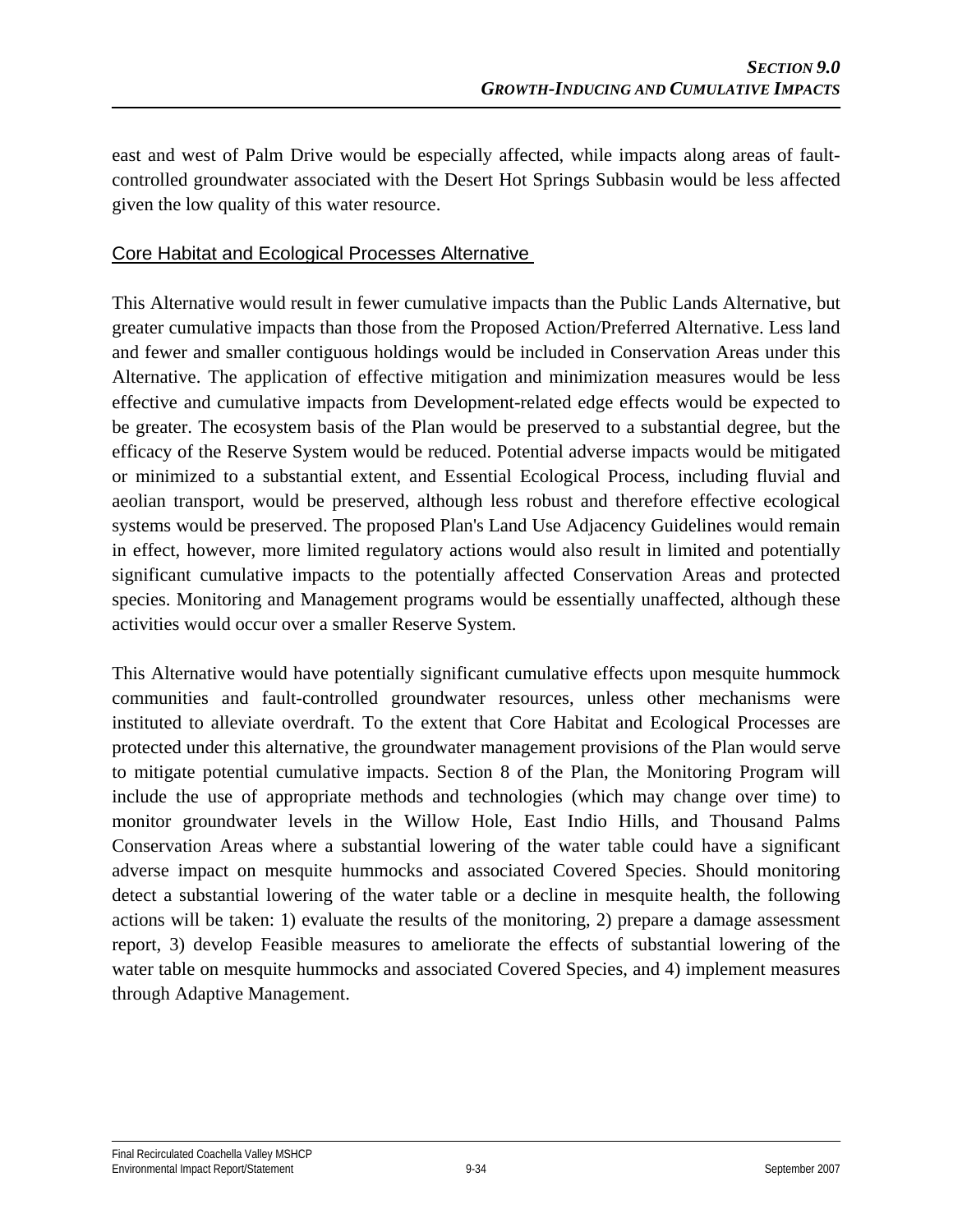#### Enhanced Conservation Alternative

This Alternative would result in the fewest cumulative impacts and would be superior to those of the Proposed Action/Preferred Alternative in this regard. The Conservation Areas would be larger than under the Proposed Action/Preferred Alternative. The ecosystem basis of the Plan would be preserved, as would the efficacy of the Reserve System as set forth in the Proposed Action/Proposed Alternative. However, several areas of added Conservation would result in highly fragmented Conservation Areas interspersed with urban land uses and major transportation links, undermining the effectiveness of Conservation in these areas. Potential adverse impacts would be mitigated or minimized to the greatest extent practicable, and Essential Ecological Processes, including fluvial and aeolian transport, would be preserved and possibly be expanded. The proposed Plan's Land Use Adjacency Guidelines would remain in effect. However, land use regulatory actions would have limited effectiveness in such areas as the Big Dune and elsewhere. Potentially significant cumulative impacts could affect expanded Conservation Areas associated with this Alternative and undermine the species protection efforts they are meant to provide.

Monitoring and Management programs would be essentially unaffected and would be somewhat expanded. Section 8 of the Plan, the Monitoring Program will include the use of appropriate methods and technologies (which may change over time) to monitor groundwater levels in the Willow Hole, East Indio Hills, and Thousand Palms Conservation Areas where a substantial lowering of the water table could have a significant adverse impact on mesquite hummocks and associated Covered Species. Should monitoring detect a substantial lowering of the water table or a decline in mesquite health, the following actions will be taken: 1) evaluate the results of the monitoring, 2) prepare a damage assessment report, 3) develop Feasible measures to ameliorate the effects of substantial lowering of the water table on mesquite hummocks and associated Covered Species, and 4) implement measures through Adaptive Management. Therefore, this Alternative would have no significant adverse cumulative effect upon mesquite communities or fault-controlled groundwater resources, and could result in a reduced demand for groundwater in certain areas.

#### No Action/No Project Alternative

Prior to Development in the Plan Area, mesquite hummocks were more widespread and in addition to mesquite stands supported by fault-controlled groundwater, included areas of perched water in the lower valley associated with the numerous stands of ancient Lake Cahuilla. With the advent of agriculture at the beginning of the 20th Century, areas of mesquite on the valley floor have been removed or have been lost due to a drop in groundwater levels.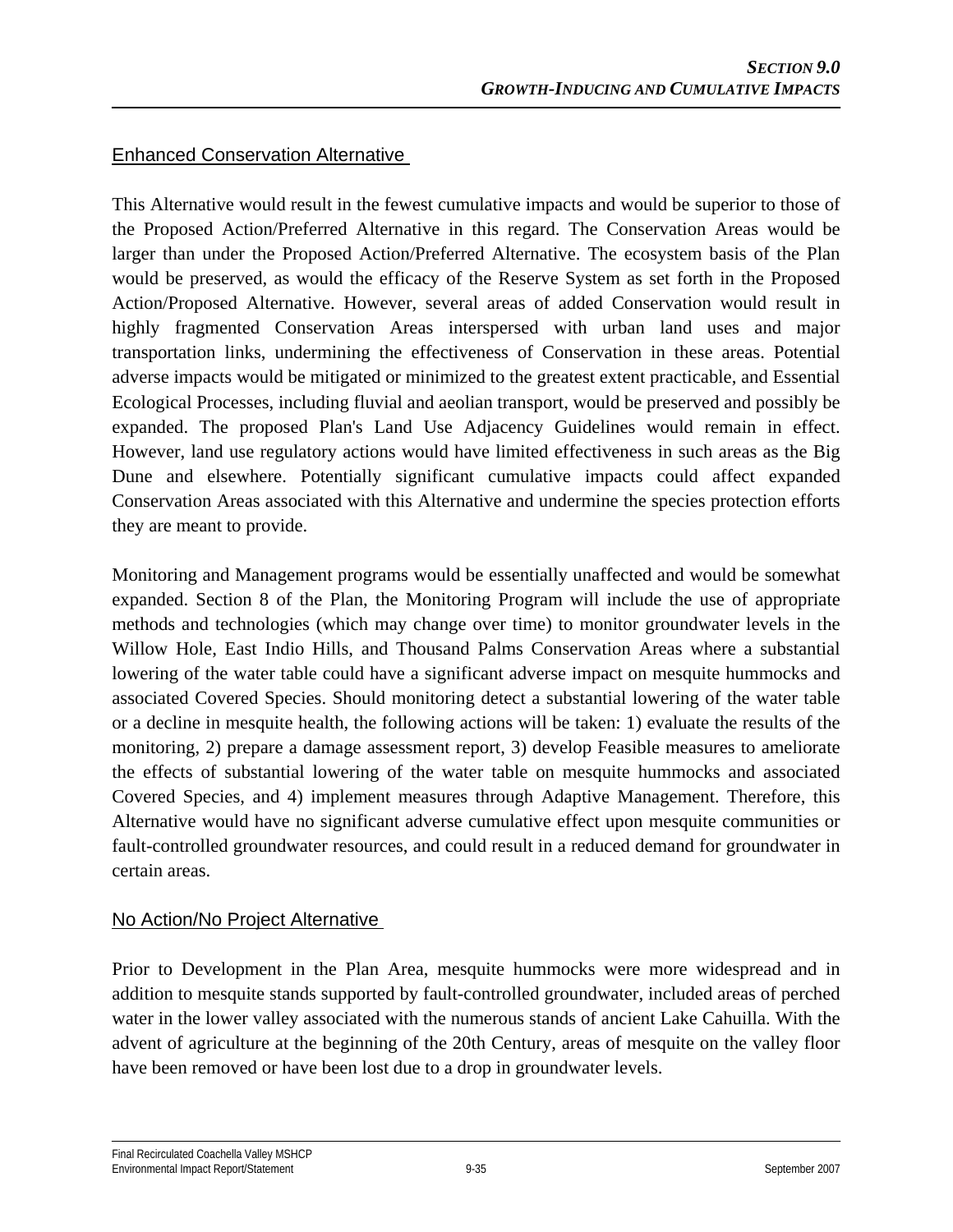The No Action/No Project Alternative would result in the greatest potential for on-going, adverse cumulative impacts to sensitive biological resources. No ecosystem-based management plan could be effectively established, as all intervention on private lands would necessarily be on a piecemeal basis. No Reserve Systems, beyond those already established or being established for the Coachella Valley fringe-toed lizard and the Peninsular bighorn sheep, would be created and incremental impacts to species and natural communities would continue. While mitigation and minimization measures could be adopted on a case by case basis, they would be difficult to effectively coordinate under this Alternative and their efficacy at limiting cumulative effects would be greatly limited. Essential Ecological Processes would also be compromised over time, with continuing pressure for large-scale containment of major drainages and obstruction of aeolian sand movement in sand transport areas. There would be no coordinated application of Land Use Adjacency Guidelines, although individual jurisdictions could negotiate such regulatory efforts with adjoining public land managers.

## **Santa Rosa and San Jacinto Mountains Trails Plan**

The potential cumulative impacts from the various Alternatives associated with the Trails Plan are discussed categorically below. The proposed Covered Species that may be impacted by the Trails Plan Alternatives is the Peninsular bighorn sheep. The Development potential for private lands in the mountainous sheep habitat is limited by terrain, a lack of available utilities and road access, and environmental considerations, including impacts to bighorn sheep. The BLM received a non-jeopardy biological opinion and "may affect, not likely to adversely affect" concurrence from the U.S. Fish and Wildlife Service for the California Desert Conservation Area Plan Amendment for the Coachella Valley (2002) and the Santa Rosa and San Jacinto Mountains National Monument Management Plan (2004), respectively.

#### Assumptions

The assumptions of this analysis, both temporal and spatial, are described below.

## Time Frame

The cumulative impact analysis for this plan would use 1970 as a baseline year. Since 1970 information on human population growth, human development, trail use, and landscape changes have been well documented. Much research has been initiated in regards to the area's wildlife as well. This has expanded current ecological and biological understanding on the various species, including population estimates, disease, and predation studies.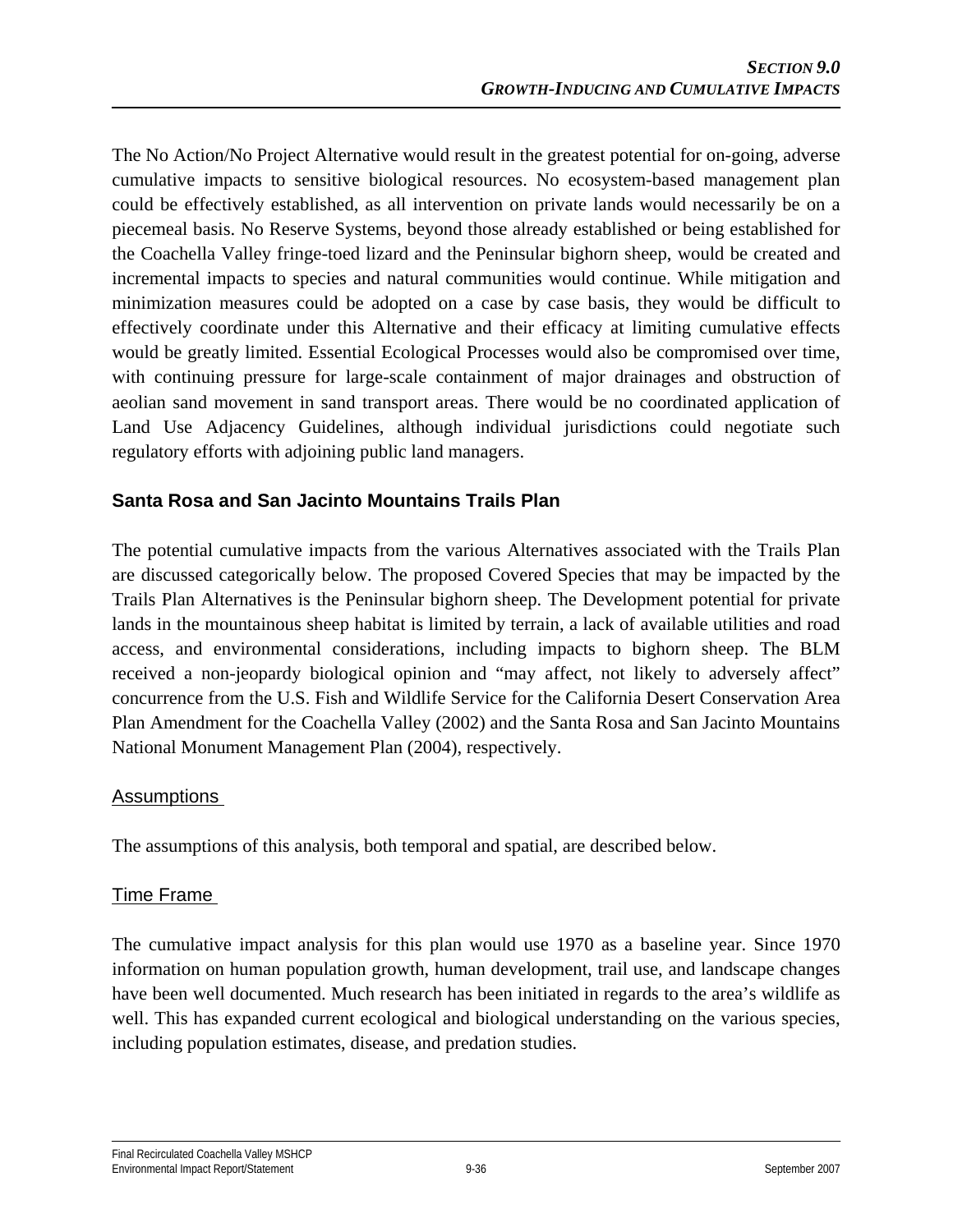For example, in the mid-1970s the CDFG began conducting annual helicopter surveys of bighorn sheep in the Santa Rosa and San Jacinto Mountains in an effort to better estimate sheep populations. In addition to these efforts, radio-collaring efforts and intensive on the ground monitoring via radio telemetry were initiated in the 1990s in the Santa Rosa Mountains. The increasing availability of information better allows one to understand and interpret the many impacts that affect the species included in this biological evaluation and, in turn, may significantly improve management efforts.

## Setting

To effectively analyze the cumulative impacts of the Trails Plan, the historic and present setting must be realized. The following section describes the factors that have led to the listing of the special species in the planning area, regional trail use in the planning area, and the land involved (acreage).

## **Factors Contributing to Cumulative Impacts to Peninsular Bighorn Sheep**

Multiple factors contribute to the decline and listing of a species. The process is cumulative and often cannot be attributed to a single reason. For example, human activity, including expanded Development that reduces Essential Habitat, may push bighorn sheep into a smaller habitat area and create other stressors. As a result, sheep predation by mountain lions may increase and the sheep population may suffer.

The extent and severity of each factor that has contributed to the decline of Peninsular bighorn sheep are not known. Therefore, the Proposed Trails Plan takes an Adaptive Management approach that provides for on-going research, and adjusting management based on monitoring and research outcomes through the life of the Plan.

## *Natural Causes: Disease and Predation*

In the Santa Rosa Mountains, many years of high lamb mortality from an apparent disease epizootic contributed to a population decline from inadequate recruitment (DeForge and Scott 1982, Wehausen *et al*. 1987, DeForge *et al.* 1995). Although diseases do not currently appear to be limiting population growth throughout the range, they can be precipitated by chronic levels of disturbance (Geist 1971, Hamilton *et al*. 1982, Spraker *et al.* 1984, King and Workman 1986, Festa-Bianchet 1988, Desert Bighorn Council 1992).

Mountain lion predation is an apparent limiting factor for some ewe groups in the Peninsular Ranges; 69% of 61 mortalities of radio-collared sheep from 1992 to 1998 between Highway 74 in the Santa Rosa Mountains and Mexican border were attributed to mountain lions (Hayes *et al*.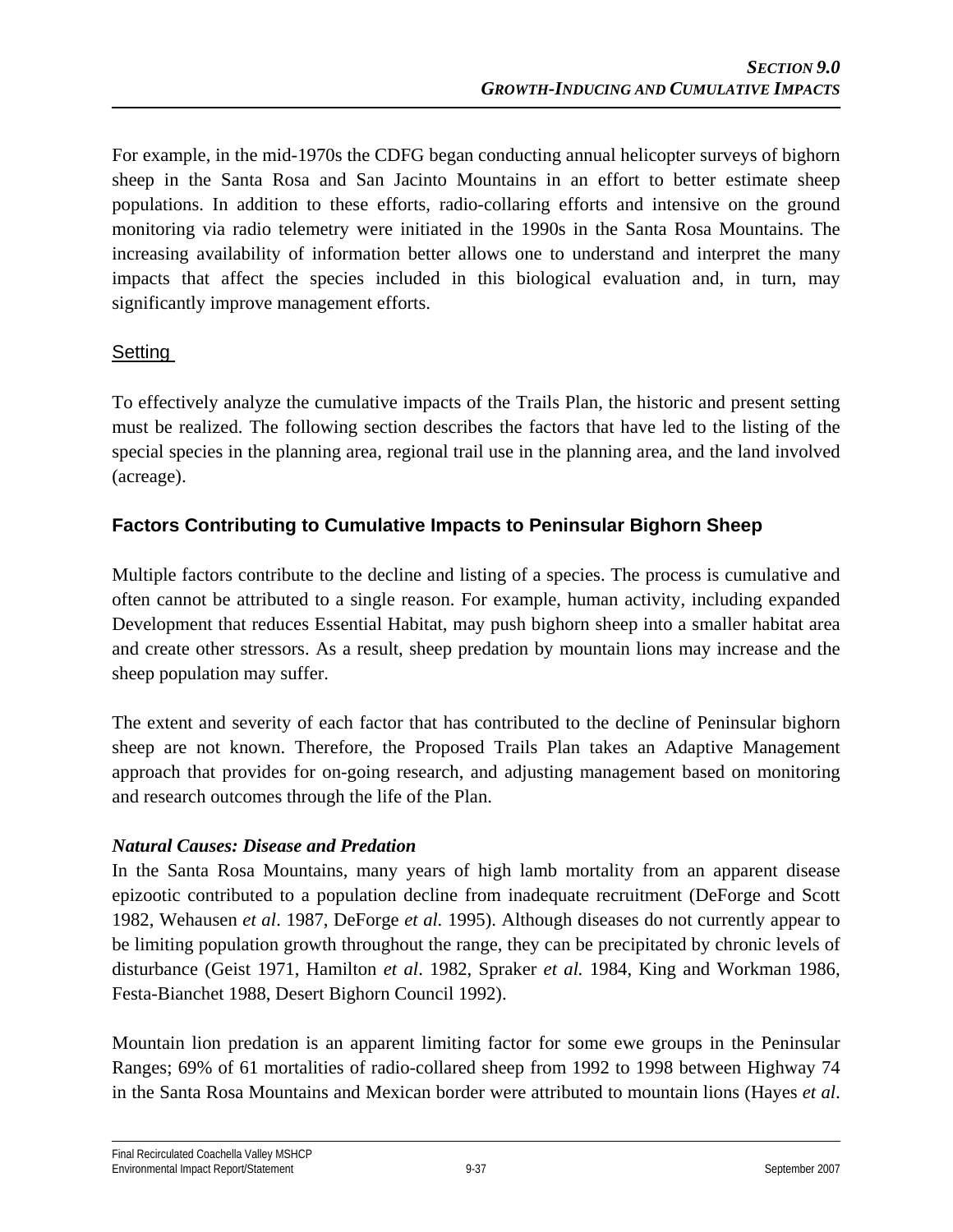2000). The relatively low survivorship of adults (USFWS 2000) and associated population declines have recently affected the recovery of most ewe groups (USFWS 2000).

#### *Human Development and Habitat Loss*

Habitat loss is a leading cause of current species extinctions and endangerment (Burgman *et al.*  1993). It represents a particularly serious threat to Peninsular bighorn sheep because they live in a narrow band of lower elevation habitat that represents some of the most desirable real estate in the California desert and is being developed at a rapid pace. At least 7,490 hectares (18,500 acres or about 30 square miles) of suitable habitat has been lost to urbanization and agriculture within the range of the three ewe groups that occur along the urban interface between Palm Springs and La Quinta (USFWS 2000).

Within the narrow band of habitat, bighorn sheep need to be able to move daily, seasonally and annually to make use of sparse and sometimes sporadically available resources. If these resources are eliminated or reduced in value, the survival of ewe groups may be threatened (USFWS 2000). In addition to the obvious loss of habitat, other impacts may occur from encroachment of human settlements into sheep habitat. These include fences, in which at least one sheep was fatally entangled, ingestion of the poisonous non-native plants, and infection with a trichostrongyle parasite possibly acquired from feeding on irrigated landscapes (USFWS 2000). A fence constructed by the City of Rancho Mirage to preclude bighorn sheep access to residential areas and Highway 111, on the other hand, has reduced mortality in the developed part of the City.

As the Coachella Valley's population increases with additional new housing Developments outside Essential bighorn sheep Habitat, additional indirect effects related to trail use is anticipated. It should be noted that the potential for future development in Essential sheep Habitat is very low. The proposed Plan provides a land use program and Monitoring, Research and Management Program that assures cumulative impacts to bighorn sheep and Essential Habitat would be less than significant for CEQA analysis purposes.

#### *Habitat Fragmentation and Modification*

Habitat fragmentation is a major threat to bighorn sheep (Schwartz *et al.* 1986, Bleich *et al*. 1996) and Peninsular bighorn sheep are particularly vulnerable because of the narrow elevational band of suitable habitat, behavior (habitat use and ewe home range fidelity), and population structure. Fragmentation poses a particularly severe threat to species with a metapopulation structure because overall survival depends on interaction among subpopulations. Encroaching urban development and anthropogenic disturbances have the dual effect of restricting animals to a smaller area and severing connections between ewe groups. The Peninsular bighorn sheep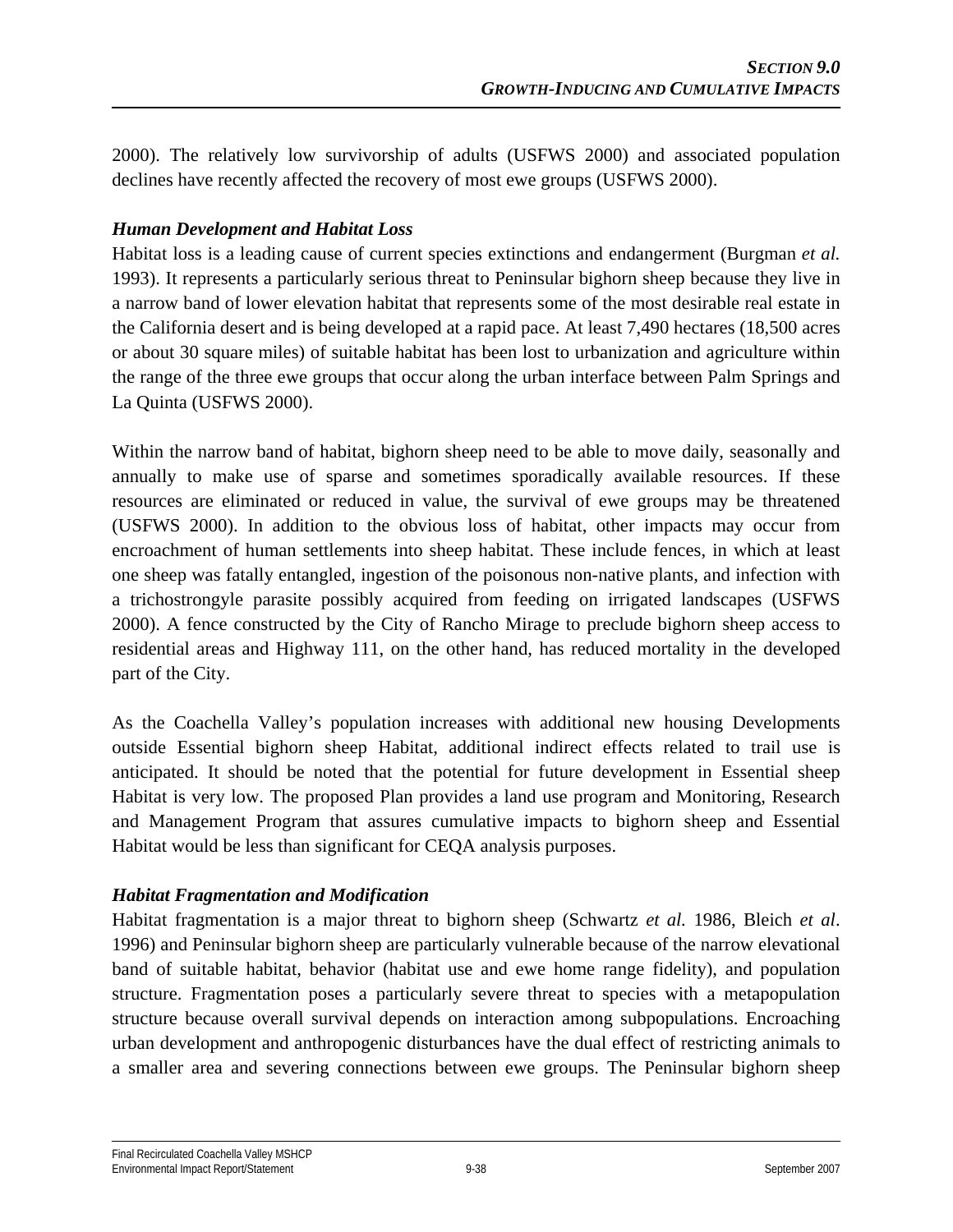population is discrete because highways such as Interstate 10 have isolated it from other populations.

Movements by rams through downtown Palm Springs (Tevis 1959, Desert Sun, 9/12/1995, DeForge *et al.* 1997) may provide insight into past bighorn movement patterns. Former longdistance movements across the valley floor to the north and east of the Coachella Valley, though never documented, likely occurred as they currently still do between other mountain ranges in the desert southwest (Bleich *et al.* 1996, J. Wehausen, pers. comm.). The potential for such movements now has been eliminated by high density urban development, major freeways, fences, agriculture, and canals (USFWS 2000).

Beyond physical barriers to movement, fragmentation also can result from less obvious forms of habitat modification. Increased traffic on roads apparently make bighorn sheep, especially ewes, hesitant to cross these roads (Rubin *et al.* 1998). Animals that do cross suffer an additional risk of mortality (Turner 1976, McQuivey 1978, Cunningham and deVos 1992, DeForge and Ostermann 1998b, Bighorn Institute 1999), with the result that a group whose range is bisected by the road can have reduced viability in the long term (Cunningham and deVos 1992). Human disturbance along roads and trails may cause sheep to avoid those areas (Papouchis *et al.* 1999), potentially affecting bighorn sheep movement and habitat use, thereby "fragmenting" bighorn sheep distribution although the habitat appears to be intact (USFWS 2000).

#### *Drought*

Prolonged drought is a natural factor that can have negative impacts on a range of species. Riparian species such as the least Bell's vireo, southwestern willow-flycatcher, and desert slender salamander must have available water. When there is a drought and water sources are limited, their survivorship is threatened. In desert bighorn sheep populations, limiting water sources can affect forage quality (Rosenzweig *et al.* 1968, Hansen 1980a, Monson 1980, Douglas and Leslie 1986, Wehausen *et al.* 1987, USFWS 2000). During drought years, the competition for forage, as well as water, limits population growth through density dependent regulation (Caughley 1977, Gotelli 1995). In addition, increased density potentially renders animals more susceptible to diseases or parasites (Anderson and May 1979, May and Anderson 1979) (USFWS 2000).

#### *Non-Native Plants*

In the Peninsular Ranges, the presence of tamarisk (*Tamarix* spp.), also known as salt-cedar, represents a serious threat to bighorn sheep. This exotic plant was introduced as an ornamental and windbreak but is now a major weed problem (Lovich *et al.* 1994). It consumes large amounts of water and has rapid reproductive and dispersal rates (Sanchez 1975, Lovich *et al.* 1994), enabling it to outcompete native plant species in canyon bottoms and washes. It has the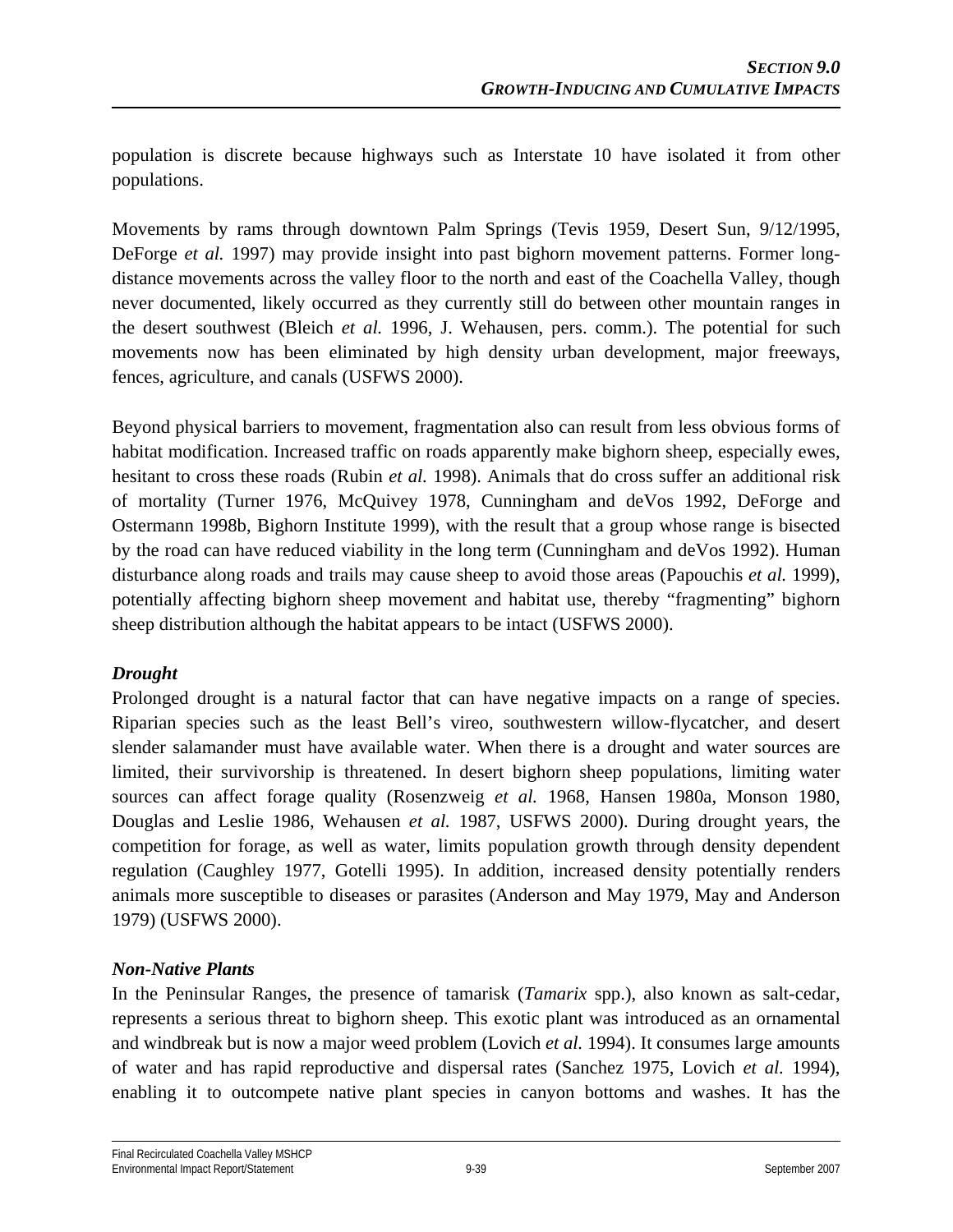following negative effects on bighorn sheep: (1) it reduces or eliminates standing water that bighorn sheep depend on; (2) it outcompetes plant species that bighorn sheep feed on; and (3) it occurs in thick, often impenetrable stands that block access of bighorn sheep to water sources and provide cover for predators (USFWS 2000).

#### *Fire Suppression*

Bighorn sheep rely on vigilance and vision to detect and avoid predators (USFWS 2000). Longterm fire suppression results in taller and denser stands of vegetation, thereby reducing openness and visibility and in turn making bighorn sheep more susceptible to predation (Sierra Nevada Bighorn Sheep Interagency Advisory Group 1997). Fire suppression can influence the distribution and habitat use patterns of bighorn sheep by causing avoidance of areas with low visibility (Risenhoover and Bailey 1985, Wakelyn 1987, Etchberger *et al.* 1989, Etchberger *et al.*  1990, Krausman 1993, Krausman *et al.* 1996). In addition, Graf (1980) suggested that fire suppression reduces forage conditions in some bighorn sheep ranges. In the Peninsular Ranges, changes in vegetation succession are evident in some portions of bighorn sheep range, primarily in higher elevation chaparral and pinyon-juniper habitats. These successional changes have apparently influenced the pattern of vegetation associations along the eastern slopes of the Peninsular Ranges more than fire frequency. A number of researchers have pointed out that fire is an important tool in the management of bighorn sheep habitat (Graf 1980, Smith and Krausman 1988, Krausman *et al.* 1996, Sierra Nevada Bighorn Sheep Interagency Advisory Group 1997) (USFWS 2000).

#### *Livestock Grazing and Water Diversion*

Livestock grazing and water diversion also indirectly affect use of resources by bighorn sheep. Domestic livestock and feral animals can reduce the availability and quality of resources (water and forage) required by bighorn sheep (USFWS 2000), and can function as potential vectors for diseases such as bluetongue virus. In portions of the range, water has been pumped from aquifers and diverted away from springs for use by ranches and private residences, reducing and eliminating the water sources upon which bighorn sheep depend (USFWS 2000). Disease was a major factor in the decline of the sheep population and with grazing and water diversion may have contributed to the species decline.

## *Human Disturbance and Trail Use*

Human disturbance from trail use may have a cumulative impact on sheep. While most disturbance events have a minor impact on sheep, many disturbances over the course of an animal's lifetime may have a larger effect than any single disturbance. However, the magnitude of such cumulative impacts is unknown because the frequency and severity of such disturbance events are unknown. Also, the degree to which habitat use is affected or a population-level effect results is uncertain in the Peninsular Ranges. Sheep use of some heavily disturbed areas, such as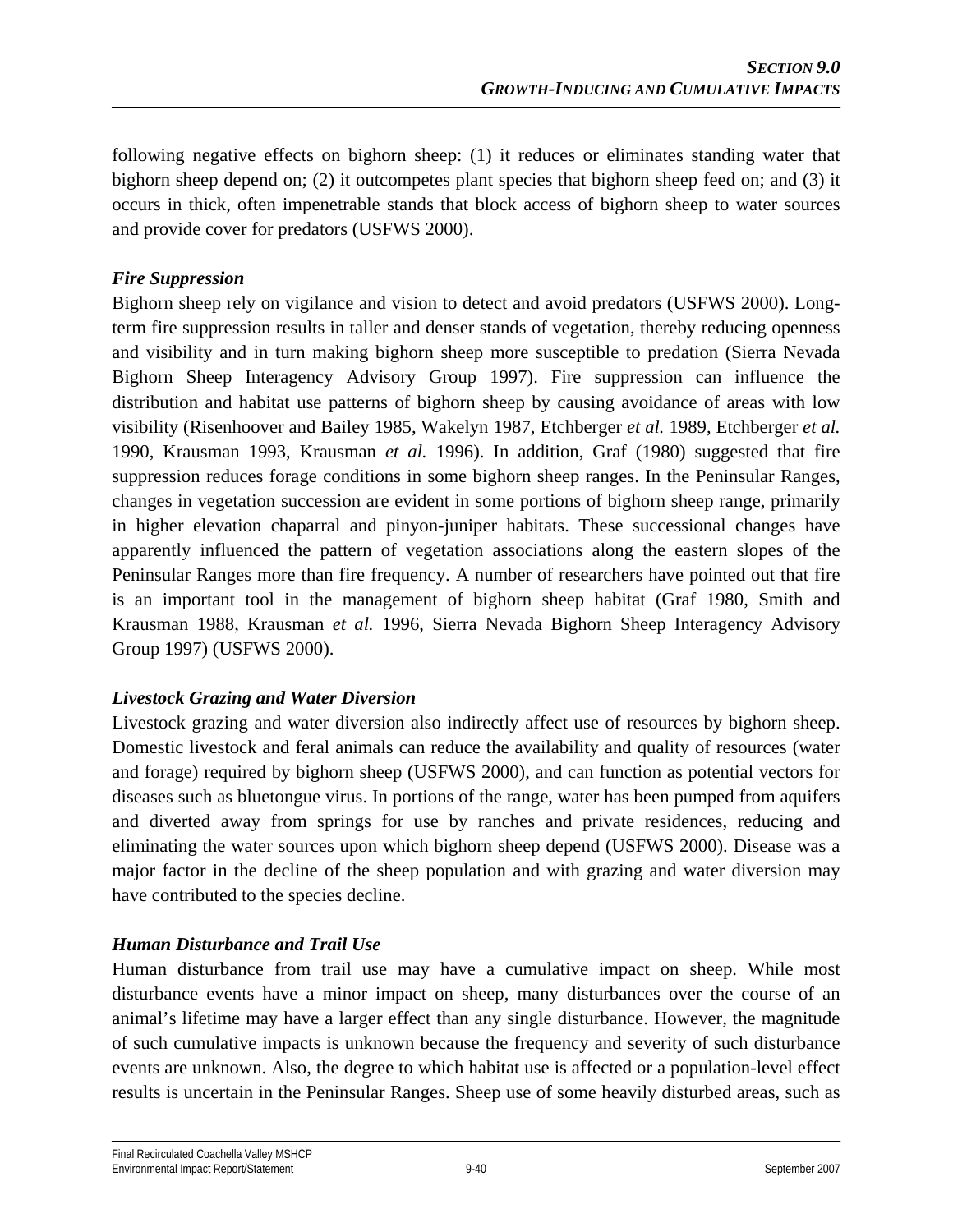the Murray Hill-Palm Canyon Area is low, but so is use of the very lightly disturbed area west of Chino Canyon despite apparent habitat suitability. On the other hand sheep make extensive use of the heavily hiked Art Smith Trail and Bear Creek Trail areas. In addition, no spatial analysis of the distribution of sheep locations relative to trail locations has been conducted to see if a positive or negative association with trails exists.

The long-term cumulative effects of recreation disturbance on fitness, reproductive success, survivorship, and recruitment dynamics of bighorn sheep are not well known. The Trails Plan and MSHCP utilize an Adaptive Management approach to trails use and management, with an emphasis on monitoring and research that will help ensure that impacts to sheep are avoided or minimized.

A reasonably foreseeable development that may be affected by trail use is the proposed construction of a new sheep (ram) pen at the Bighorn Institute. BLM has been notified of the Bighorn Institute's intention to construct a new pen as depicted in the Bighorn Institute's 1983 Plan of Development. The pen construction would require appropriate permits or approvals from local and State agencies.

This new pen, if constructed, would lie approximately 500 meters downhill, across steep and rugged terrain, from the Visitor Center Loop Trail to Deep Canyon Preferred Alternative segment of the proposed Palm Desert to La Quinta Connector Trail. Behavioral response based on distance between bighorn sheep and the source of disturbance has been generally documented. Bighorn sheep flight and cardiac responses seem to be stimulated by a human disturbance at about 50 to 100 meters (Holl and Bleich 1983, MacArthur et al. 1982, Miller and Smith 1985). Papouchis et al. (2000) found that the average response distance for wild sheep approached by humans on foot was 200 meters. The exception is helicopter disturbance where the distance is above 400 meters (Bleich et al. 1994).

The distance at which sheep become aware of the disturbance can also affect how far they move away from the disturbance (Miller and Smith 1985). Distance alone is a poor predictor of behavioral response to disturbance. Responses are variable and group size and gender composition are also important factors (Miller and Smith 1985). Captive and wild bighorn ewes seek an area where they and their lambs isolate themselves from view of humans and other sheep (Guy Wagner, pers. comm.). Bighorn frequently react much more strongly to perceived dangers that are above them, or come between them and escape terrain (MacArthur et al. 1982). Hamilton et al. (1982) found that sheep avoided using areas while humans were present but were not permanently displaced by hikers.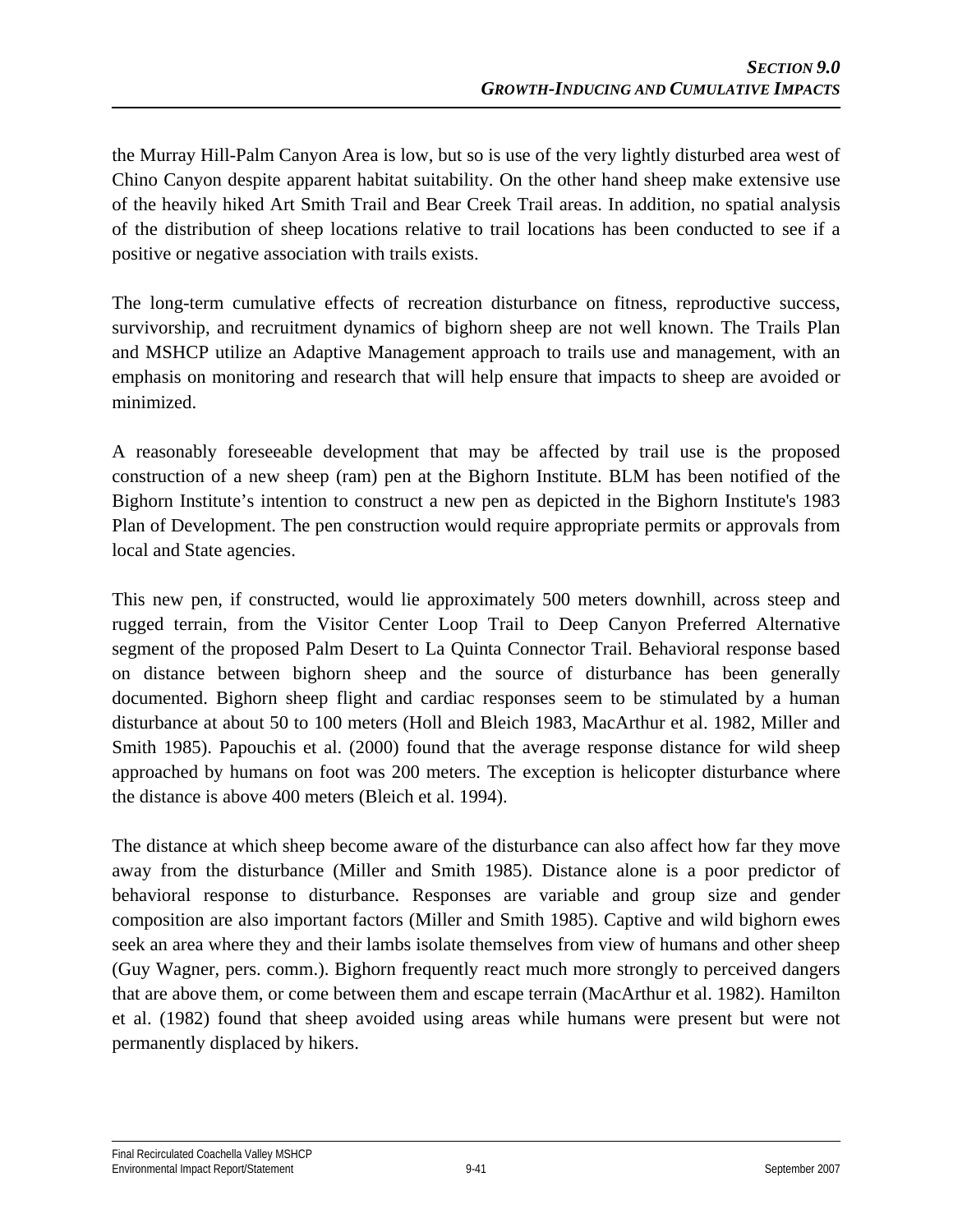At its closest distance, approximately 500 meters separates the proposed trail from the potential new ram pen.<sup>13</sup> Hikers would be within the line-of-sight and at a higher elevation than the pen, of which approximately 20% would be visible. The limited extent of pen visibility from this trail**,**  plus the distance and intervening terrain, would be expected to minimize the effect of trail use on the rams within the potential new pen. On the other hand, because the trail would be at a higher elevation than all or portions of the pen, there may be some, albeit limited, effect even at that distance. Initially, captive sheep could experience disturbance, and they may initially avoid the exposed portion of the new pen. As has been evidenced elsewhere in the Plan Area, these sheep may become habituated to the occasional presence of humans on the trail since the direction and distance of the appearance of trail users would be a constant and predictable occurrence.<sup>14 15</sup>

It should be noted that the subject Palm Desert to La Quinta Connector Trail would not be constructed until after further research is conducted on its potential effects on wild and captive sheep. The Palm Desert to La Quinta Connector Trail between the Visitor Center Loop Trail and *The Living Desert* will continue to be considered a Covered Activity unless research results indicate that the proposed segment would adversely affect bighorn sheep. If impacts to native and/or captive breeding populations could result as determined through the research program and Feasible mitigation measures cannot be implemented to reduce this impact to less than significant levels, then all or a portion of the preferred alignment of the connector trail may not be constructed. At the end of the research program, the best available science will be used to make the determination as to the potential for impacts. The connector trail will also be subject to subsequent CEQA and/or NEPA analysis.

## *Regional Trail Use*

The Coachella Valley is surrounded by County, State, and Federal parks and protected lands outside essential bighorn sheep habitat, which in turn are home to a system of pedestrian and equestrian trails. The trails provide a variety of recreational opportunities for the area's tourists. Nearly one hundred trails occur in and surround the Coachella Valley, giving visitors access to desert and mountain wilderness. Many people utilize this trail system for recreational activities such as hiking, backpacking, wildlife viewing, and horseback riding (in chapter 3 of the Santa Rosa and San Jacinto Mountains National Monument Management Plan and Environmental Impact Statement). The use of trails outside the Santa Rosa and San Jacinto Mountains does not contribute to cumulative impacts to Peninsular bighorn sheep.

<sup>&</sup>lt;u>.</u>

<sup>&</sup>lt;sup>13</sup> "Future Ram Pen" in Site Plan for Desert Bighorn Research Institute by Christian Associates August 4, 1983<br><sup>14</sup> "Draft and Final Environmental Impact Report for MCO Properties, Inc." Prepared by Terra Nova Planning & June 2000. Also see associated Biological Assessment in Technical Appendices prepared by Lawrence F. LaPre, Ph.D. Tierra Madre Consultants, Inc. January 2000.<br><sup>15</sup> "Recovery Plan for Bighorn Sheep in the Peninsular Ranges, California", prepared by the US Fish and Wildlife Service.

Adopted October 2000. Also see Papouchis et al. 1999.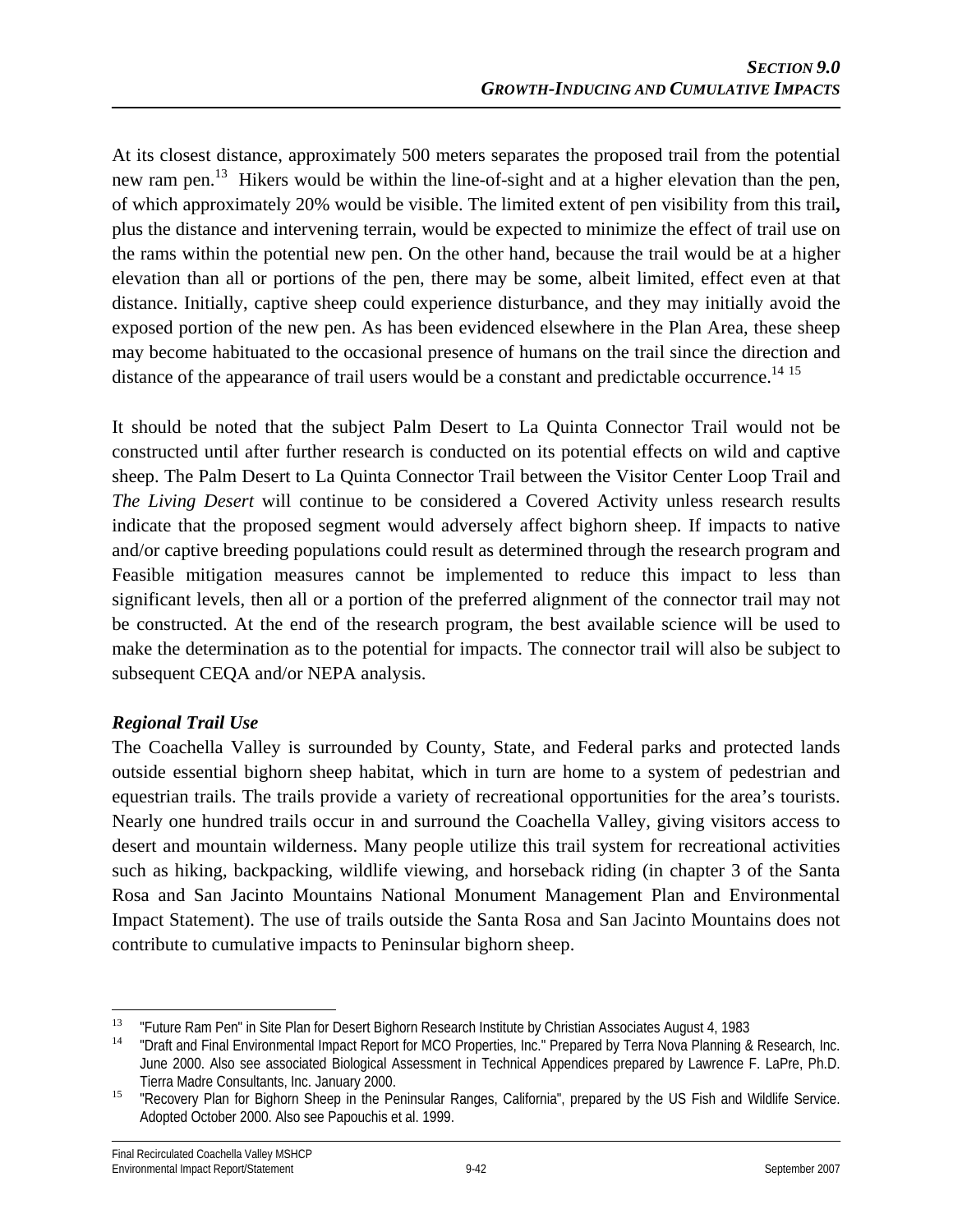## *Unauthorized Cross-Country Travel*

Despite the best efforts to ensure compliance with the Trails Plan or program, some impacts occurring as an indirect effect of trail access may increase the level of cumulative impacts to sheep. Anytime an agency allows someone access to a trail, a possibility exists that the individual may choose to violate the proposed seasonal ban on cross-country travel and enter sensitive areas, thus raising the cumulative impact level to sheep.

The Plan provides for an enforcement program, public education and outreach program, and trail use monitoring to limit the impacts of unauthorized cross-country travel. Given the rugged nature of the terrain in most areas, such impacts are likely to be minor and overall less than significant for CEQA analysis purposes.

## *Helicopter Use*

Stockwell and Bateman (1990) found that helicopter use within 250 to 450 meters led to a decrease in foraging efficiency in winter and could increase cumulative impacts to the bighorn sheep. Helicopter disturbance to sheep during research typically occurs once or twice a year, during annual aerial censuses and collar-replacement captures. These types of helicopter use increase the level of cumulative impact to sheep. Helicopter use could be necessary for search and rescue efforts or in the case of an emergency on a trail. Such a rescue helicopter operation could disturb the sheep if it flies near them, though rescue events are likely to be a rarity. There is a very low probability of a helicopter rescue along this and other trails in the Santa Rosa Mountains, and this could cause a disturbance reaction in Peninsular bighorn sheep in the vicinity. Because of the expected rarity of such an event, it would not be a significant cumulative effect for CEQA analysis purposes.

## **Conclusion**

With the exception of the No Action Alternative, the Trails Plan alternatives have been developed in a manner that closely monitors access to certain trails throughout the year, provides for closure during the hot summer season on certain trails, requires a mandatory self-issue permit system throughout the year for an additional set of-trails, and institutes a research program to address impacts to bighorn sheep. The Management and Monitoring program would focus on demographic trends and resource protection that supports sheep recovery. This program and associated research would describe the context for those data, identify changes in conditions, trail use levels and patterns, and changes in sheep habitat utilization as a consequence of trail use. In addition the program would identify management actions and would test the efficacy of management actions. Where those actions are shown to be insufficient, alternative management tools would be developed and implemented. Thresholds are included in the trails management program to preclude significant adverse impacts to sheep populations. Ultimately, the program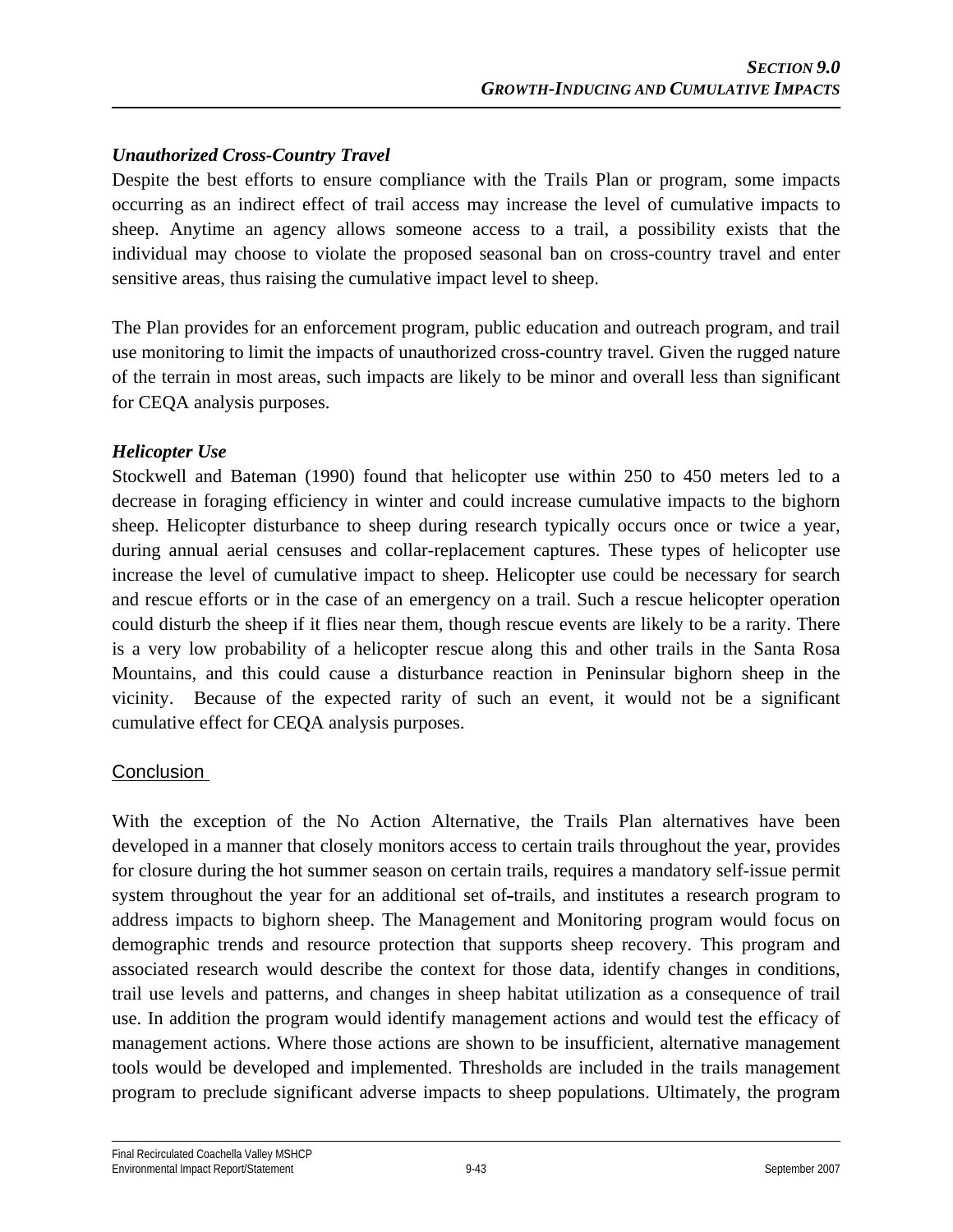would be adapted on an on-going basis to assure that cumulative impacts to sheep are less than significant for CEQA analysis purposes.

# **9.9 Cumulative Impacts to Cultural Resources and Native American Concerns**

#### **MSHCP**

#### All Plan Alternatives

The Proposed Action / Preferred Alternative, as well as the other action Alternatives analyzed, would involve detailed Management and Monitoring Programs within Conservation Areas. Within portions of these areas, these Plan alternatives would provide guidelines and criteria (per Sections 7.3 and 7.4 and Appendix III of the MSHCP) to facilitate and regulate the development of conditionally compatible public uses. These uses include the future planning and development of trails and trailheads, as well as interpretive facilities and information kiosks outside of those associated with the Trails Plan.

Disturbance of lands and the development of these or other facilities have the potential to affect significant cultural resources. Implementation of the Proposed Action and Preferred Alternative would require the development and approval of trail and facility plans, which would be subject to subsequent environmental review. Literature reviews, field surveys and, where avoidance of adverse effect to cultural resources is not possible, data recovery or mitigation of effect may be required before these facilities can be constructed. Through on-going resource documentation and recordation, impact avoidance and data recovery, the proposed MSHCP would preclude significant adverse cumulative impacts to cultural resources from implementation of the Plan and its public use component. Please see Appendix F for correspondence and a list of Native American Tribes who were consulted during the preparation of the MSHCP and EIR/EIS.

## **Santa Rosa and San Jacinto Mountains Trails Plan**

#### **All Trails Plan Alternatives**

The potential direct, indirect, and cumulative impacts to cultural resources from implementation of the Proposed Trails Plan have been carefully assessed over the course of developing the Plan. Nonetheless, there would be a continuing need for further research into the effects of recreational activities on prehistoric trails and other cultural resources. Trail closures would require further resource assessments to determine whether the closure would adversely affect sensitive resources. Mountain biking and equestrian use may result in impacts to trails such as increased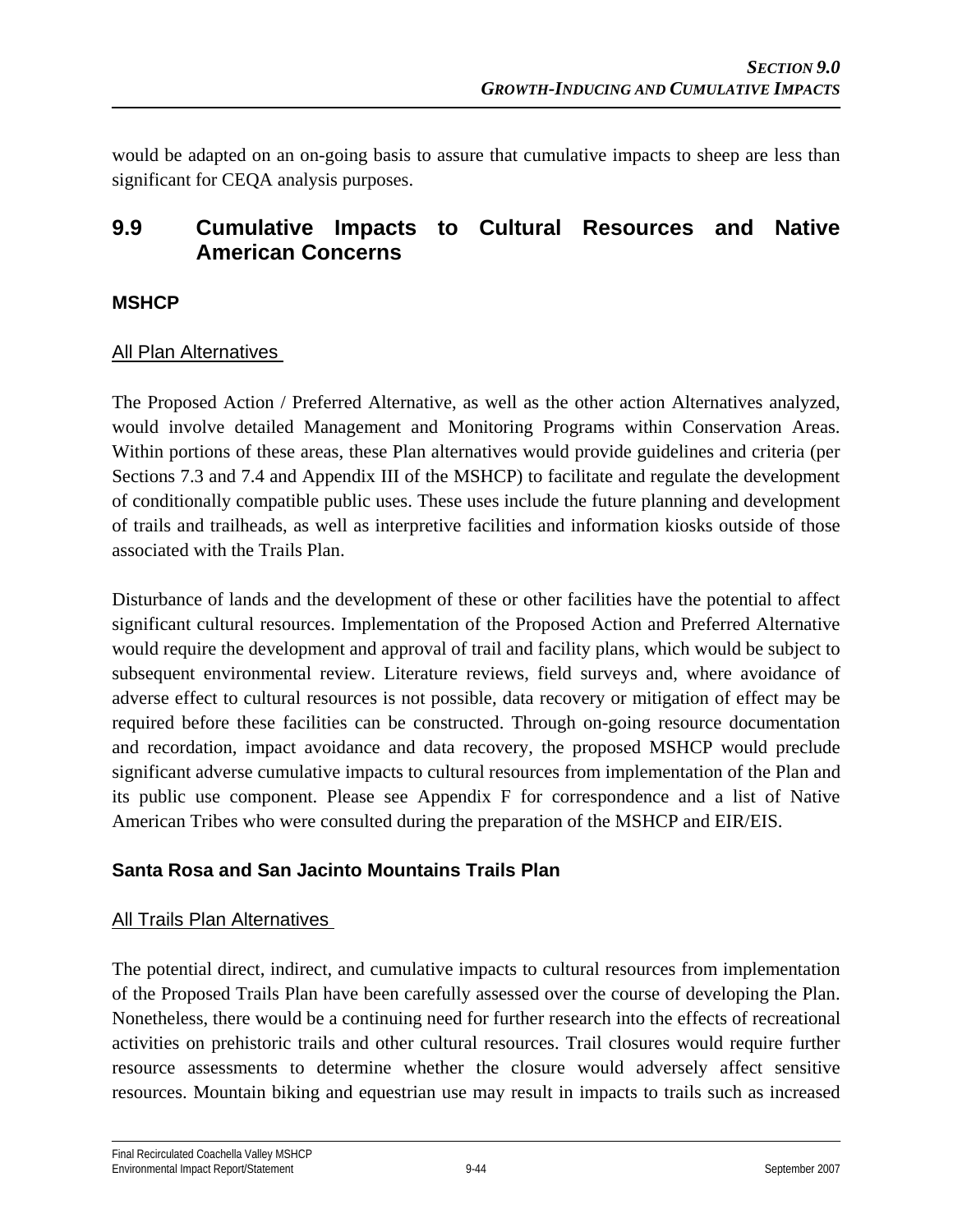erosion or other alteration of trail tread or location. Increased public visitation may lead to an increase in artifact collection from archaeological sites. Increased public visitation may, on the other hand, make it more difficult for site looters to have undisturbed access to archaeological sites.

Research into the effects of recreation and public visitation on culturally significant trails, associated cultural sites, and areas identified as sensitive through Native American consultation would be further addressed in the Cultural Resources Management Plan for the Santa Rosa and San Jacinto Mountains National Monument. Collection of baseline data on the condition of cultural resources within the National Monument, site monitoring, and evaluation of the impacts of visitors have been planned. In addition, the proposed National Monument Strategic Recreation Management Plan would address the compatibility of all types of recreational uses within the National Monument and establish a monitoring program to assess levels of use and to determine the need for altering management to protect and preserve resource values.

Prescribed subsequent surveys, data recovery and recordation would allow the cultural resources in the area of influence of sensitive trails to be fully document and protected. The Trails Plan would also provide opportunities for educating the public to the sensitivity and importance of these resources, which are of a common interest. Impacts to resources identified during trails monitoring program activities would be immediately addressed through trail use regulation, additional resource protection measures, or trail closure. With the variety of management options available to limit or preclude impacts to sensitive cultural resources, the Trails Plan is not expected to have a significant adverse cumulative impact on cultural resources in the Plan Area. Please see Appendix F for correspondence and a list of Native American Tribes who were consulted during the preparation of the Trails Plan and EIR/EIS.

# **9.10 Cumulative Impacts to Parks Trails and Recreation**

## **MSHCP**

The Proposed Action/Preferred Alternative and all other alternatives excepting the No Action/No Project Alternative, provide a detailed Management and Monitoring Program within the Reserve System. The Plan provides guidelines and criteria (per Sections 7.3 and 7.4 and Appendix III of the MSHCP) to facilitate and regulate the development of conditionally compatible public uses, including education, scientific research, emergency response, and planned public trail access. Allowable uses also include State Park facilities and other recreational uses that are proposed Covered Activities under the MSHCP. A primary objective of the proposed Plan is to provide expanded and enhanced recreational and educational opportunities, while providing adequate protection for the biological resources. It is the intent of the proposed MSHCP to give the public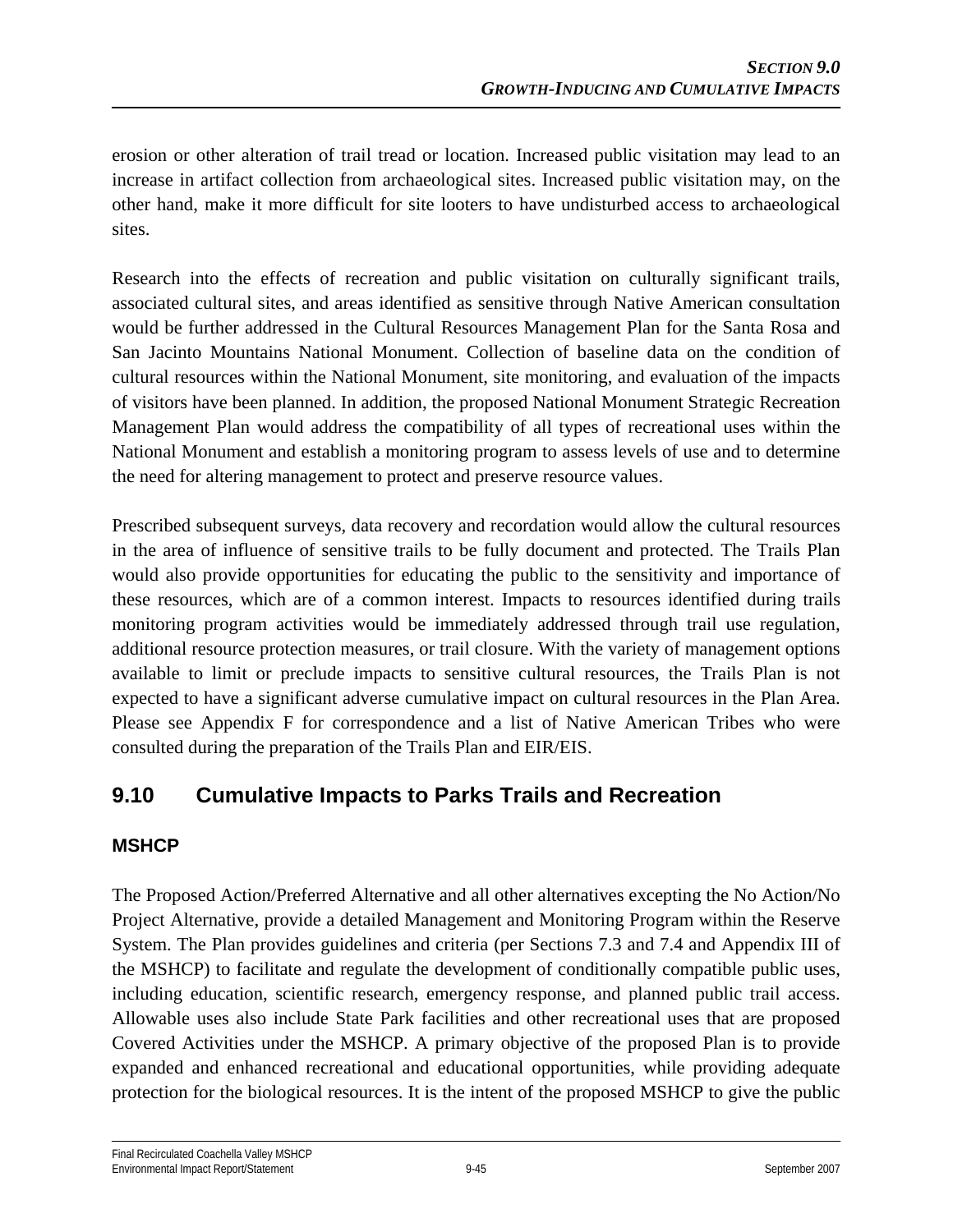an opportunity to experience and appreciate the natural environment in the MSHCP Reserve System, consistent with siting and design guidelines for public access facilities, thereby increasing awareness and appreciation by local residents and visitors for the natural resources within the Reserve System, and to convey the importance of practicing environmental stewardship.

The proposed MSHCP provides for passive recreation activities that do not impact Reserve Lands or cause minimal disturbance to biological resources. Passive recreation includes hiking, bird watching, painting and photography, and under specified locations identified in the Plan, mountain biking, horseback riding, picnicking, scientific research, and hunting. On BLM lands in the Plan Area, these uses and their management have already been instituted through the recent amendment to the California Desert Conservation Plan.

## **Santa Rosa and San Jacinto Mountains Trails Plan**

#### Proposed Trails Plan

The Proposed Trails Plan would provide year-round use of 38 of the 40 trails or trail segments addressed in Section 2.5.7, or about 95 of 115 miles (83%) of trails that spread across the lower elevations of the Santa Rosa and San Jacinto Mountains. These trails extend from the Snow Creek area west of Palm Springs to Martinez Canyon south of La Quinta, and would assure the availability of a wide range of mountain hiking, biking, and horseback riding experiences. As part of the monitoring and research program to determine the effects of recreational trail use on Peninsular bighorn sheep, some of these trails may be subject to manipulations of use levels, including increases, decreases, or prohibitions of use altogether. The initial focus of the research program, however, would be limited to 11 trails or trail segments, or about 38 miles (33% of total trail mileage addressed by the Trails Plan). It is anticipated that manipulations of trail use levels, if necessary as part of the research design, would most likely occur on these 11 trails or trail segments. It is also likely that trail use manipulations would not be imposed on all 11 trails at the same time.

Three trails totaling about 10 miles (9% of total trail mileage) would be closed during the "hot season" from June 15 through September 30. Portions of two trails addressed by the Trails Plan occur on lands managed by the California Department of Fish and Game; use of these trail segments is subject to decisions made by the State. Rerouting of the Art Smith Trail and development of the Hopalong Cassidy perimeter trail, including disposition of the northern Schey Trail located about one-half mile south of Cat Creek and connecting with the Art Smith Trail, have been addressed separate from the Trails Plan.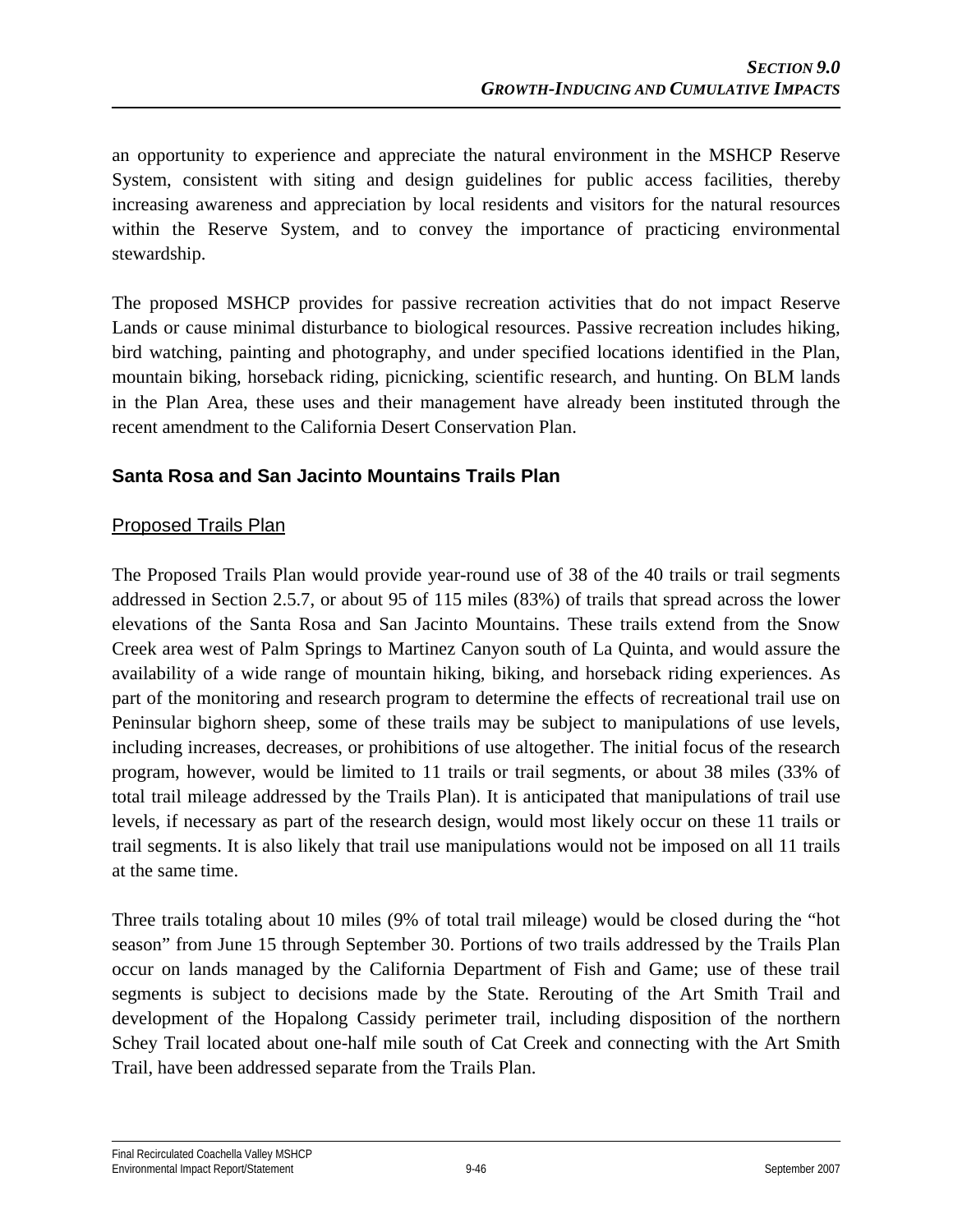While 88% of trails addressed by the Proposed Trails Plan, or 83% of total trail mileage, would be available for year-round use, it is important to understand the context of this proposal relative to availability of trails during the predominant trail use season when most use is concentrated, which generally occurs from January through April. Considering availability of trails during this period, 38 of the 40 trails addressed by the Trails Plan (95%), or 105 of 115 miles of trails (91%), would be available without restriction as regards levels of use (restrictions on entry with dogs, however, would be imposed; extent of potential trail use restrictions in conjunction with the proposed focused research program is unknown at this time). As shown in Table 5 of Appendix I ("Actual and Potential Use of Trails Subject to the Santa Rosa and San Jacinto Mountains Trails Plan"), approximately 89% of trail use on selected trails for the January through June period from 2001 to 2003 was observed during the first four months of the year (870 users on average per year), while 11% of use was observed during the months of May and June (110 users on average per year). Adjusted to account for different intensities of observation (i.e., 404 hours of observation on average per month for the January through April period versus 347 hours on average per month for May and June), the percentages of trail use for these two periods would be approximately 86% and 14%, respectively. For comparison purposes, an even distribution of trail use would have been 67% during the first four months and 33% during the latter two months. These 38 trails would continue to be available for use without restriction until mid-June when the hot season closure of three trails becomes effective.

Although trail use data are lacking for the second halves of the three years during which trail use was recorded (2001-2003), it is reasonable to assume that use continued to decline into the hot summer months of July through September, consistent with an observed decline of use in the months of May and June with the approach of high temperatures. As the year continues into its last quarter, anecdotal information suggests that trail use increases as the weather cools. During this period, no restrictions on the use of existing trails are proposed.

It is reasonable to conclude, therefore, that the cumulative impacts of this alternative on opportunities for recreational use of existing trails in the Santa Rosa and San Jacinto Mountains would be marginally affected upon implementation of the Proposed Trails Plan, even though the extent to which trail use restrictions would be imposed in conjunction with the focused research program is currently unknown. However, given that the focus of the research program would be on 11 trails and trail use restrictions would not likely be simultaneously imposed on all 11 trails, there would remain ample opportunities for recreational trail use throughout the Conservation Area should such restrictions occur.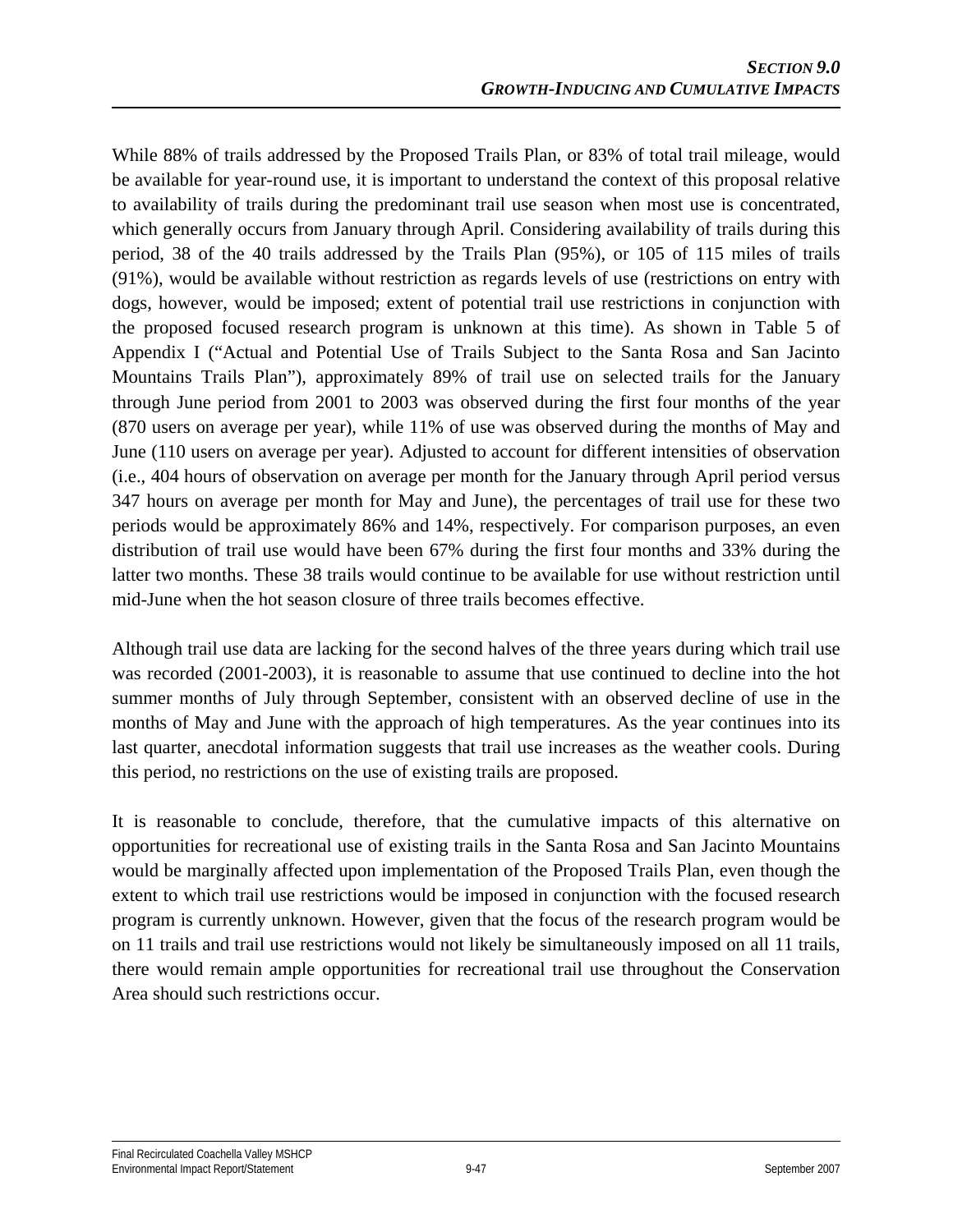## Alternative B

This Alternative is the most restrictive of those considered; however, in light of the substantial array of trail and recreational opportunities elsewhere in the Plan Area during periods when mountain trails use restrictions are in place, potential cumulative impacts to opportunities for recreation are considered to be less than significant.

## No Action Alternative

This Alternative is the least restrictive of those considered and would result in no cumulative impacts to trails use or other recreational activities because no changes to recreational access would occur.

# **9.11 Cumulative Impacts to Air Quality**

## *All Alternatives Associated with the MSHCP and Santa Rosa and San Jacinto Mountains Trails Plan*

As discussed in Section 4.9.4 of this EIR/EIS, the MSHCP and Trails Plan would not result in adverse impacts to local or regional air quality. In the long-term, the MSHCP would directly reduce the potential emissions of pollutants that would be associated with development and vehicle miles traveled. This consequence should be viewed as a positive long-term direct benefit of the proposed Plan. An important secondary effect would be the modest but not negligible inducement the proposed Plan would have on encouraging more efficient land use policies and development in already urbanized portions of the Plan Area. In addition to lower per capita stationary emissions, more efficient land use also results in fewer and shorter average vehicle trips and a commensurate reduction in the emission of pollutants.

# **9.12 Cumulative Impacts to Noise**

## *All Alternatives Associated with the MSHCP and Santa Rosa and San Jacinto Mountains Trails Plan*

As discussed in Section 4.9.5 of this EIR/EIS, the MSHCP and Trails Plan would not result in adverse impacts to local or regional noise environment. In the long-term, the proposed MSHCP could directly reduce the potential noise impacts that would be associated with urban development and traffic that could be shifted and which could be reduced by enhanced land use efficiencies encouraged by the Plan. This consequence should be viewed as a positive long-term direct benefit. An important secondary effect would be the modest but not negligible inducement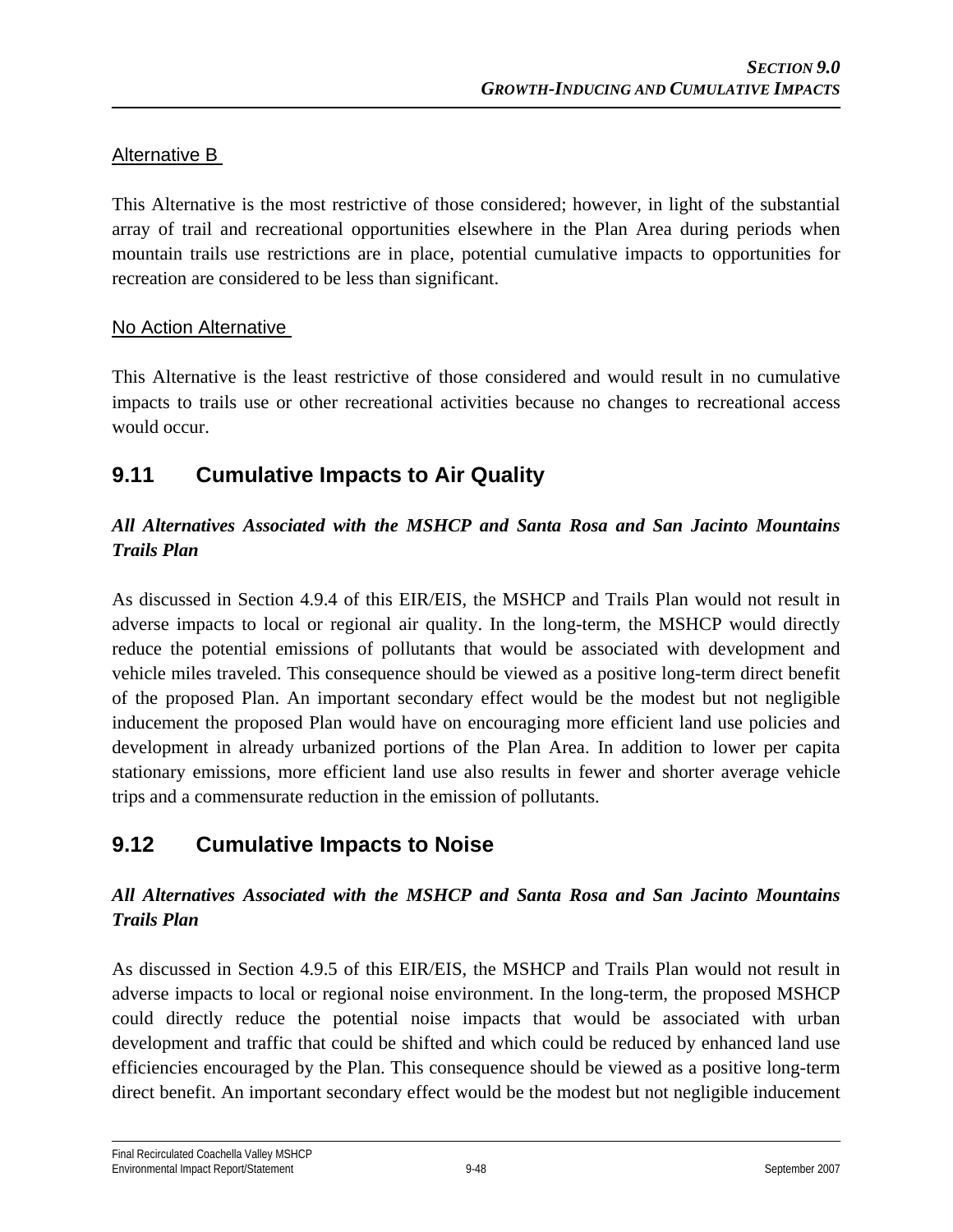the proposed Plan would have on encouraging more efficient land use policies and development in already urbanized portions of the Plan Area.

Alternatively, traffic-related noise levels along major arterial roadways passing through or near Conservation Areas will continue to increase, albeit at lower rates and with lower long-term traffic levels. Nonetheless, these roadways serve to link existing communities, which are expected to continue to grow over the coming decades. The proposed Plans result in an overall lowering of potential long-term noise impacts and should be viewed as a beneficial consequence of the MSHCP.

# **9.13 Cumulative Impacts to Visual/Scenic Resources**

#### *All MSHCP and Santa Rosa and San Jacinto Mountains Trails Plan Alternatives*

With the exception of the No Action/No Project Alternative, the various MSHCP alternatives would have significant immediate and long-term beneficial effects on the visual/scenic resources within the Plan Area. Depending on the Alternative, large areas of potentially developable lands would be added to existing public lands, which would expand and enhance the range of scenic vistas and views that can be enjoyed from throughout the Plan Area.

The alignments and corridors for new mountain and perimeter trails proposed as Covered Activities have been reviewed and their potential to impact visual/scenic resources assessed. Mitigation measures are included in Section 4.9.6 of this EIR/EIS and Section 5.6.4 of the Plan to assure that the construction of proposed new trails minimizes impacts to sensitive visual resources. The overall public access component of the proposed Plan also is expected to minimize unregulated trail development in the Plan Area. Overall, the action alternatives would serve to protect and make accessible a range of scenic resources in the Plan Area, and are expected to have a positive cumulative effect on these resources.

# **9.14 Cumulative Impacts to Utilities/Public Services and Facilities**

#### *All MSHCP and Santa Rosa and San Jacinto Mountains Trails Plan Alternatives*

The Proposed Action/Preferred Alternative and other MSHCP action alternatives provide for and recognize proposed Covered Activities such as the construction of new utilities and public facilities of several service providers, as well as the long-term maintenance and operation of their facilities. The proposed Plan also makes provision for the extension of the authorizations of the Permittees to consider and process public utility projects within Conservation Areas in a manner demonstrated to be consistent with the Conservation Goals and Objectives of the Plan.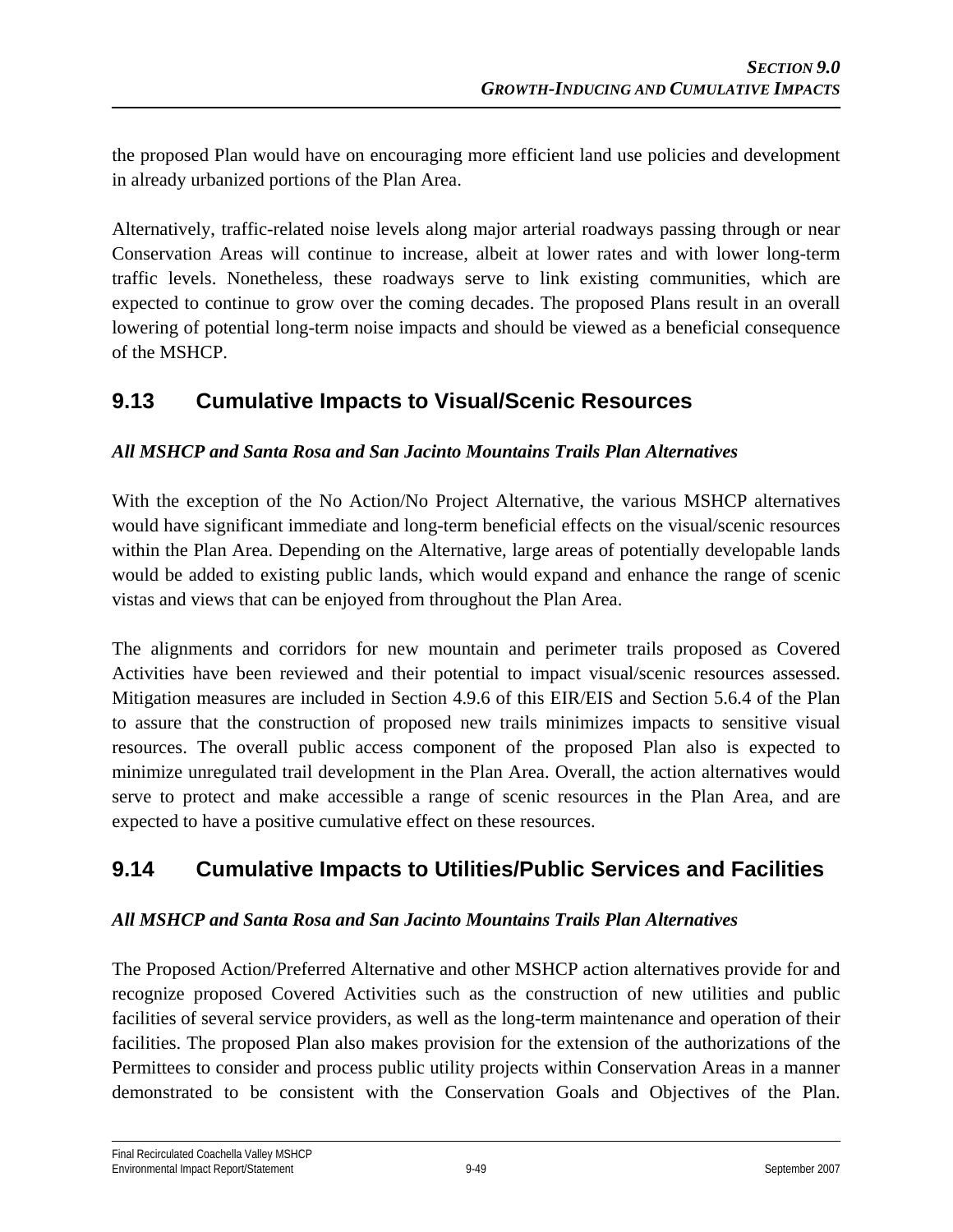Alternatively, the proposed Plan would serve to reduce the long-term demand for public utilities and services, which may be considered especially beneficial in consideration of the inefficient and very low density type of Development that is permitted in much of the Reserve System to be established by the Plan. The Trails Plan would have no direct, indirect, or cumulative impact on public utilities, facilities or services.

# **9.15 Cumulative Impacts to Socioeconomic Resources: Population, Housing, and Employment**

#### *All MSHCP and Santa Rosa and San Jacinto Mountains Trails Plan Alternatives*

Estimates provided by Coachella Valley Association of Governments show that an average of approximately 1,500 acres of lands is developed annually within the Plan Area.<sup>16</sup> The analysis indicates that current and future residential development will represent approximately 90% of annual development in the valley, commercial development will represent approximately 8%, and industrial development will represent approximately 2%. Based on these assumptions, approximately 1,350 acres of residential development would occur over the Plan Area annually. At this rate of growth, the 111,086.76 acres of potentially developable residential lands outside the Conservation Areas would buildout over a period of approximately 82 years.

There are approximately 8,297.95 acres of potentially developable commercial lands outside Conservation Areas in the MSHCP Plan Area. Commercial Development would represent approximately 8% of this total, commercial development would occur at a rate of approximately 120 acres annually across the Plan Area. At this rate of Development, buildout of potentially developable commercial lands would occur over a period of approximately 69 years.

Industrial development would represent approximately 2% of the 1,500 acres of annual development in the Plan Area. There are 14,010.73± acres of lands with potential for industrial Development outside the Conservation Areas. Therefore, based on this analysis, and an even distribution of Development, approximately 30 acres of industrial lands would develop annually over a buildout period of approximately 467 years.

As is evident from the above and the detailed discussion in Section 4.8, implementation of the Proposed Action and Preferred Alternative would not have a significant adverse immediate or cumulative impact on socio-economic resources, population, housing, or employment opportunities.

<sup>16</sup> 16 Jim Sullivan, Coachella Valley Association of Governments, personal communication, November 12, 2003.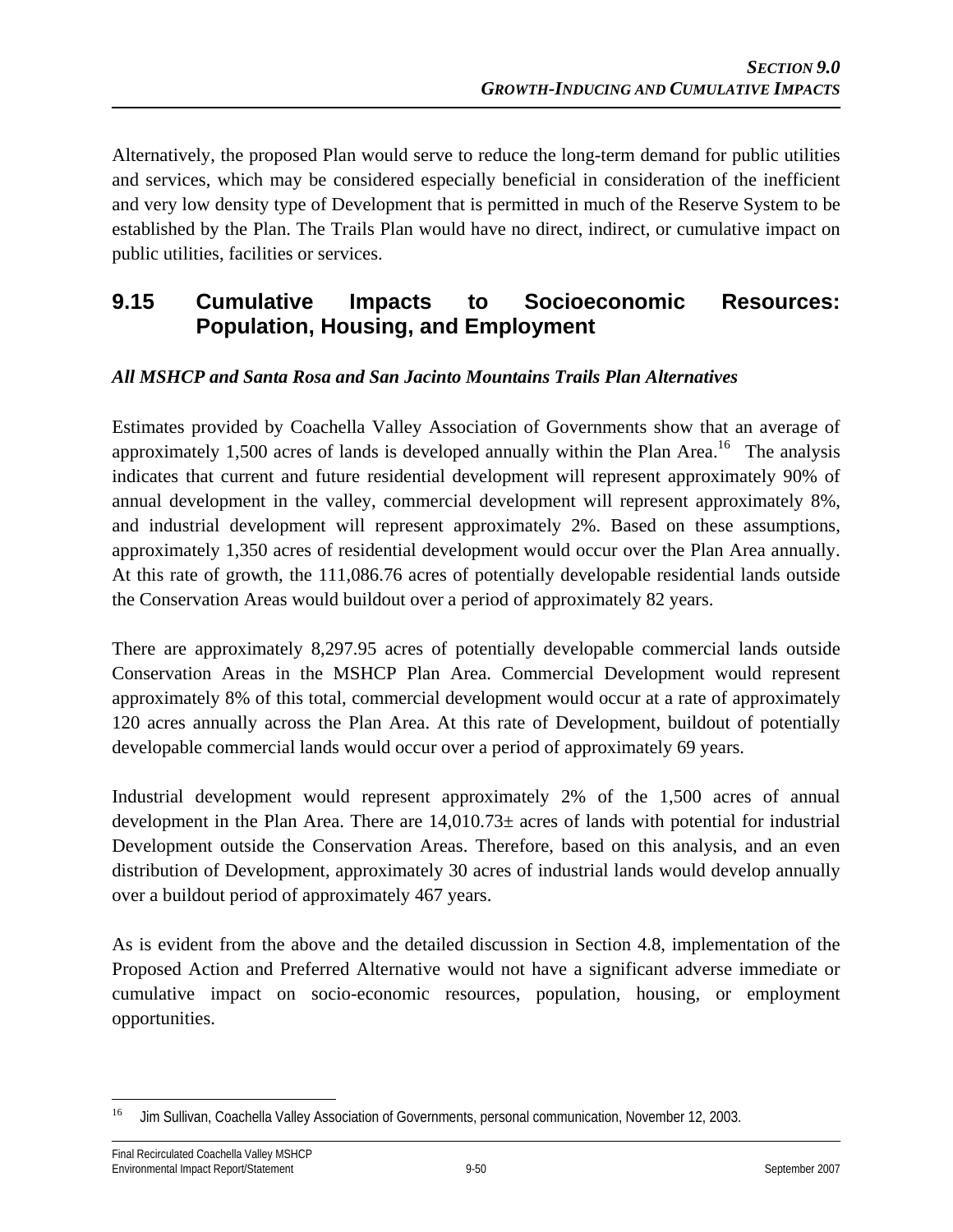The Trails Plan Alternatives would not have a significant cumulative impact on socio-economic resources in the Plan Area.

# **9.16 Cumulative Impacts to Environmental Justice and Children**

## *All MSHCP and Santa Rosa and San Jacinto Mountains Trails Plan Alternatives*

Neither the proposed MSHCP nor any of the Trails Plan alternatives are expected to result in any adverse or disproportionate impacts to minorities or minority populations. The proposed MSHCP specifically addresses the Conservation of open space and largely uninhabited lands, and does not target any lands owned by minorities or neighborhoods or other communities inhabited by substantial minority populations. Neither are the MSHCP or the Trails Plan expected to significantly impact low income populations. Plan implementation under the Proposed Action/Preferred Alternative or other action alternatives would not directly or cumulatively significantly affect the amount of land available within each jurisdiction for affordable housing, and therefore should not impact the jurisdictions' ability to provide affordable housing (also see Section 4.8).

Implementation of the Plans would not result in any adverse direct, indirect or cumulative impacts to concentrated Native American populations. The data indicate that individual Native Americans (and Alaskan Natives) living in the MSHCP Plan Area account for an extremely small percentage of the regional population and are generally well-dispersed geographically. Implementation of the proposed Plan or any of the Alternatives is not expected to disproportionately affect these individuals. The proposed MSHCP Conservation Areas would contain known and potentially occurring Native American cultural and archaeological resources. However, implementation of the Proposed Action/Preferred Alternative is not expected to adversely impact the protection and/or preservation of these sites (also see Section 4.9.2 of this EIR/EIS).

Neither the proposed MSHCP nor the Trails Plan proposes conservation at or affecting schools, day care centers, or other properties dedicated for use by children. By restricting future development on some parcels, the Proposed Action/Preferred Alternative is expected to contribute to long-term reductions in air, noise, water, and other sources of pollution, which may have net positive impacts on children in the region. The net result would be positive long-term cumulative effects on the region's children.

Implementation of the Proposed Action/Preferred Alternative is not expected to result in disproportionately high and/or adverse human health or environmental effects on children or any minority, low income, Indian, or other special population. Nor is the proposed Plan expected to